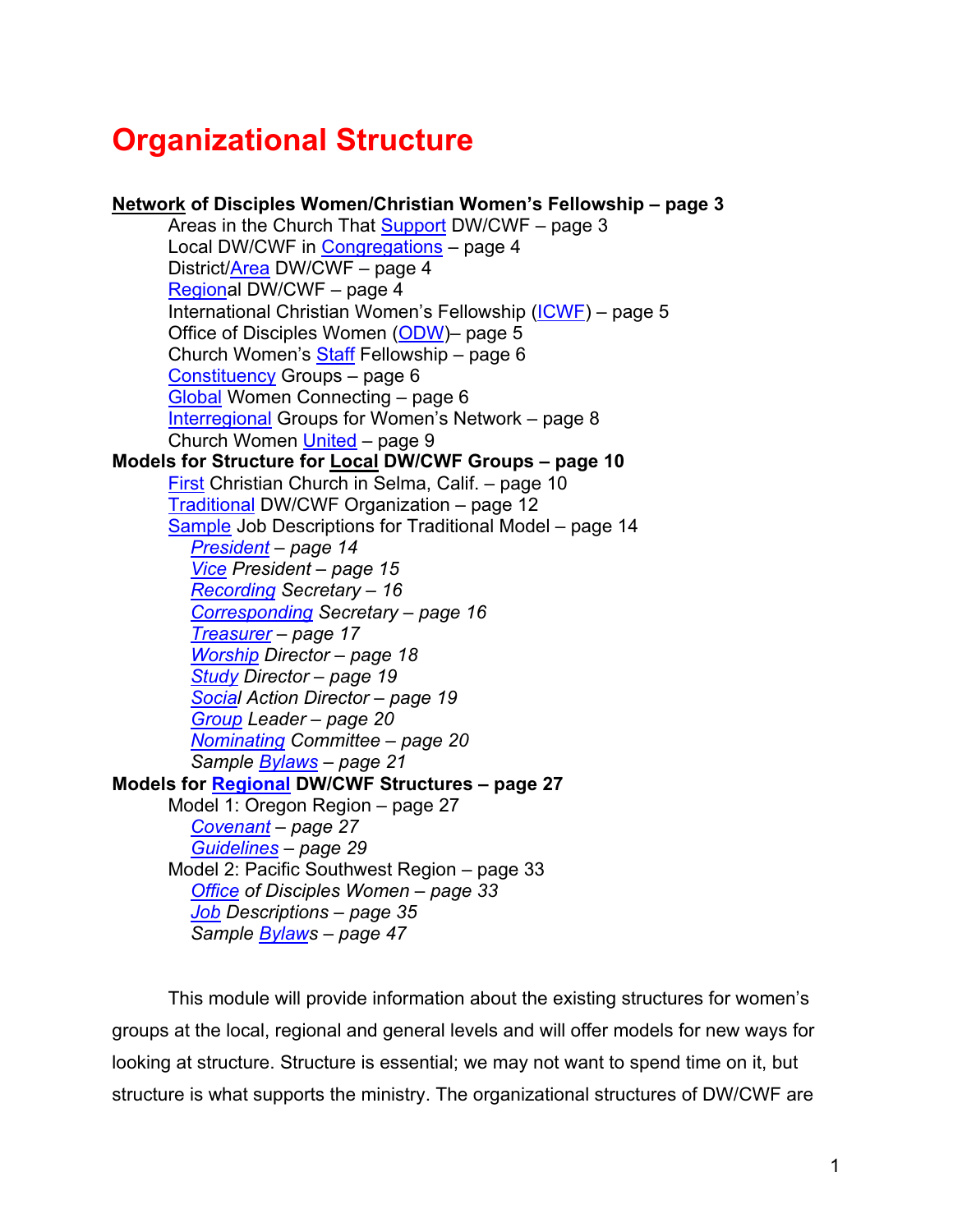varied and diverse, and we want our ministry to be varied and diverse. This module will provide information about the existing structures for women's groups at the local, regional and general levels as well as offering models for new ways for looking at structure. The diagram on the next page shows the areas in the church that support Disciples Women/Christian Women's Fellowship in the Congregation.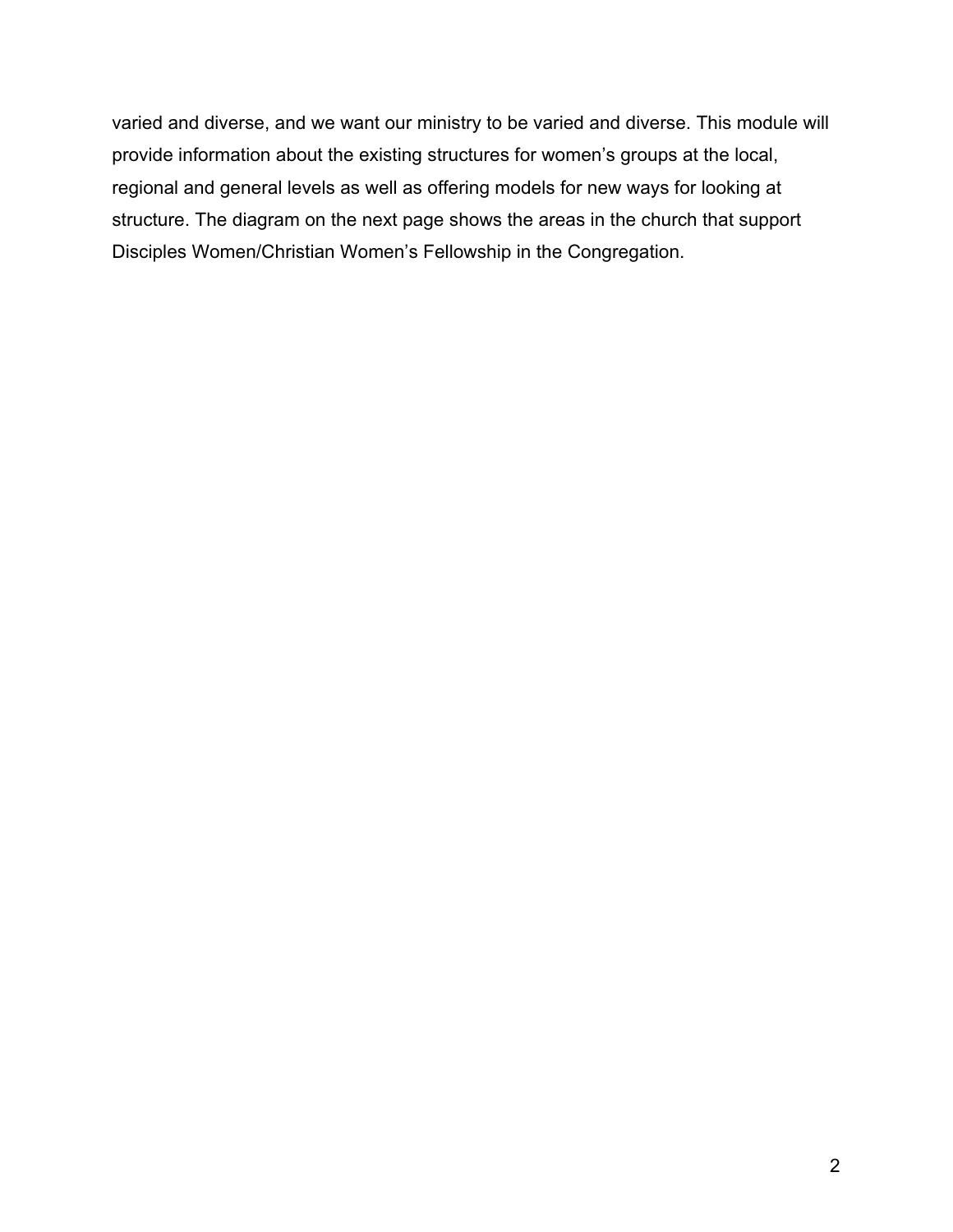<span id="page-2-0"></span>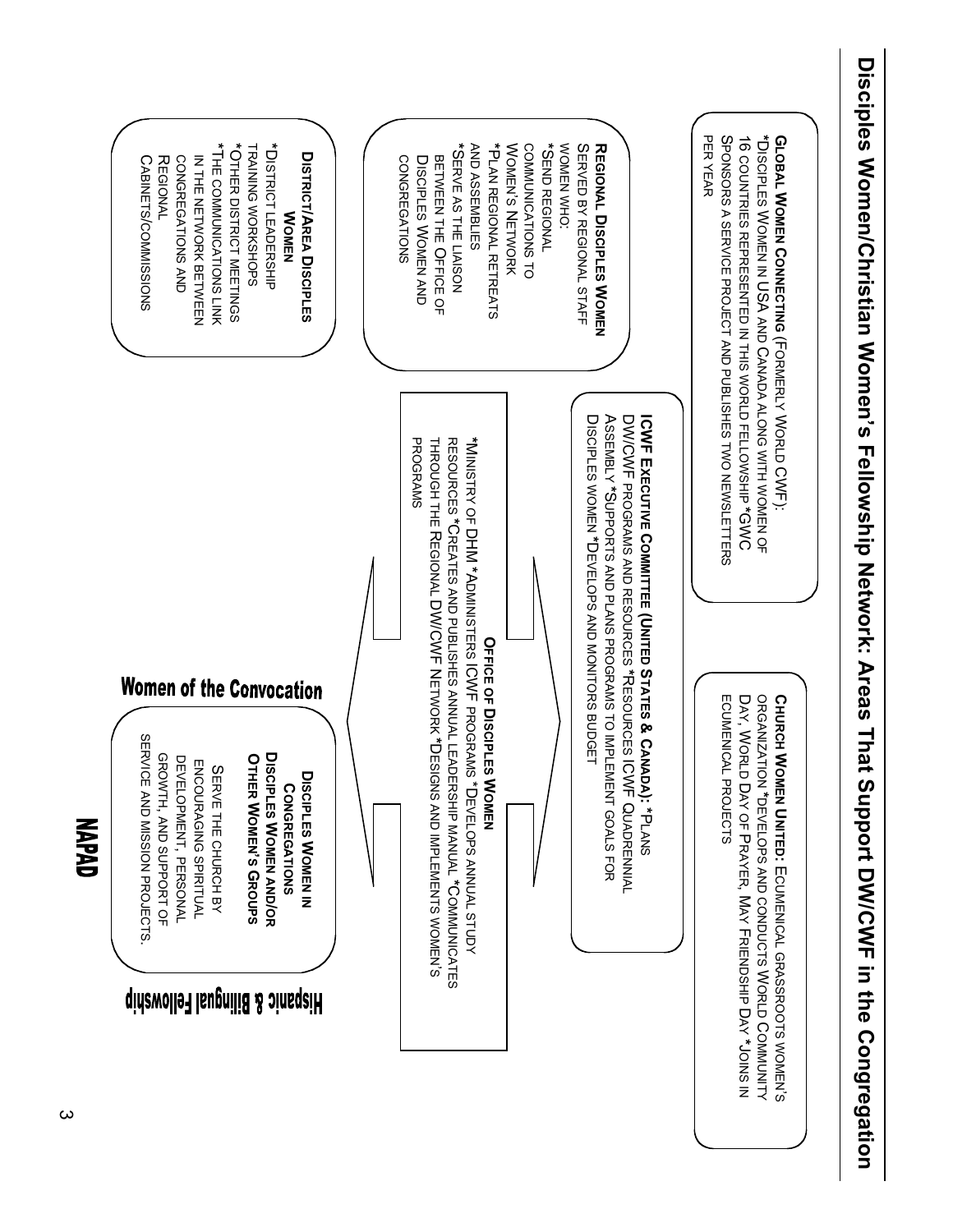# <span id="page-3-0"></span>**Local DW/CWF in Congregations**

#### **Who**

Women in local congregations involved in ministry

# **What**

- serving the church by encouraging spiritual development
- personal growth
- participating in service and mission projects

# **District/Area DW/CWF**

#### **Who**

Laywomen who support women's ministry in their district or area

### **What**

- Keeping in contact and communicating with local congregations
- District leadership training workshops
- Other district meetings
- Member of regional DW/CWF commissions or boards

# **Regional DW/CWF**

#### **Who**

Staff and presidents and commission or board officers.

#### **What**

- Plans regional retreats and assemblies
- Sends regional communications to CWFs
- Served by regional staff person
- Plans for ministry to women in the region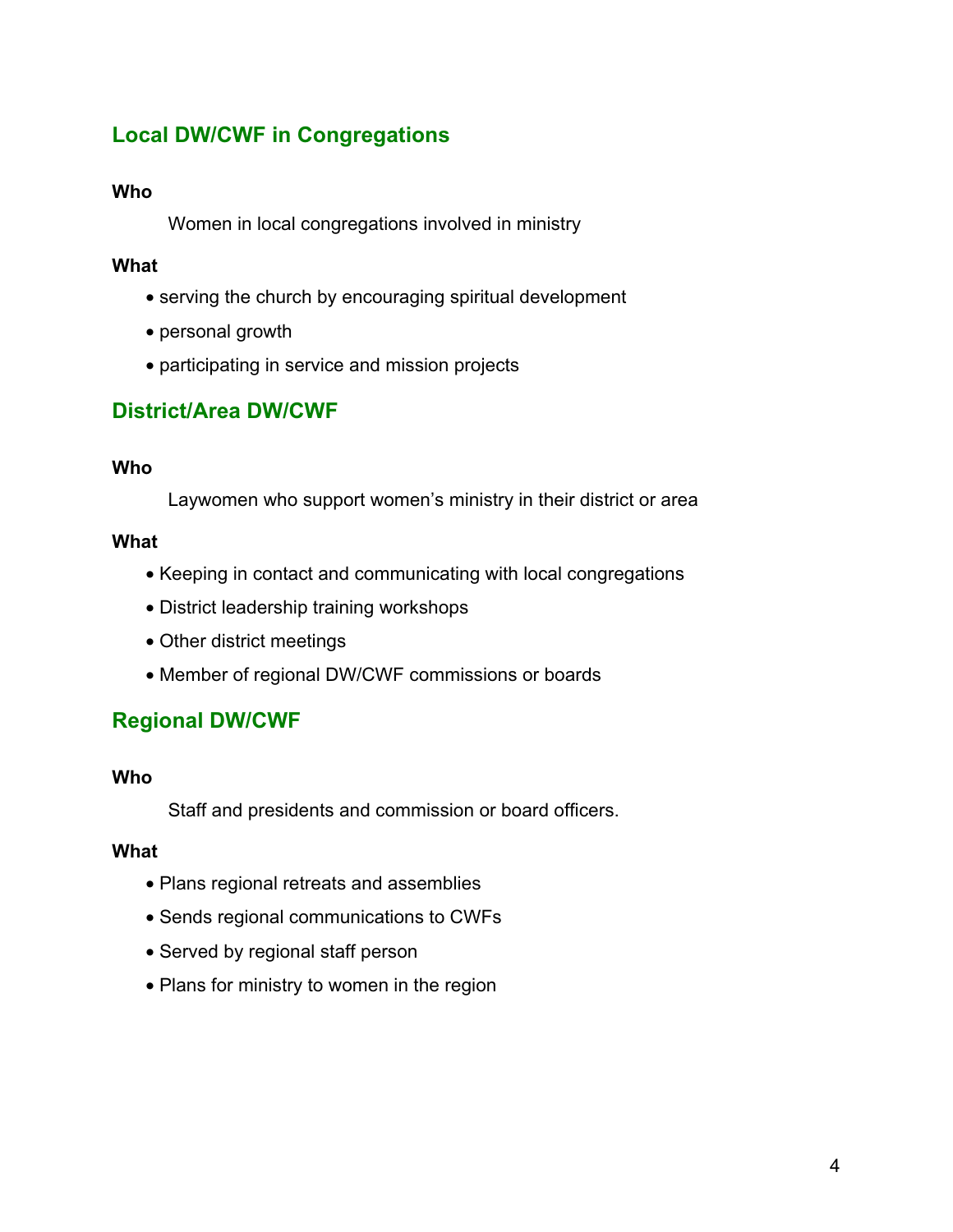# <span id="page-4-0"></span>**International Christian Women's Fellowship (ICWF)**

(United States and Canada)

### **Who**

ICWF President and Vice President, ODW staff, all regional DW/CWF Presidents and staff with DW/CWF duties, ICWF Nominating Committee Chair, representatives from the National Convocation, Hispanic Convención, and North American Pacific/Asian Disciples (NAPAD). This body is called the ICWF Cabinet. ICWF Executive Committee of the Cabinet, elected at Quadrennial Assembly, meets at least annually. ICWF is funded by revenue from the Quadrennial Assembly.

### **What**

- Plans DW/CWF programs and resources
- Produces ICWF Quadrennial Assembly
- Supports and plans programs to implement goals for DW/CWF
- Represents DW /CWF in ecumenical activities

# **Office of Disciples Women (ODW)**

#### **Who**

An executive, a program director, administrative staff

#### **What**

- Supports ministries for women by creating, directing, coordinating, administrating and supporting programs for women of the church in partnership with ICWF
- Provides financial oversight for the ICWF budget
- Serves on the ICWF Executive Committee
- Interfaces with units of the General Church on behalf of women
- Produces the Annual Manual for Leaders
- Maintains mailing list of DW/CWF presidents
- Fills orders for free materials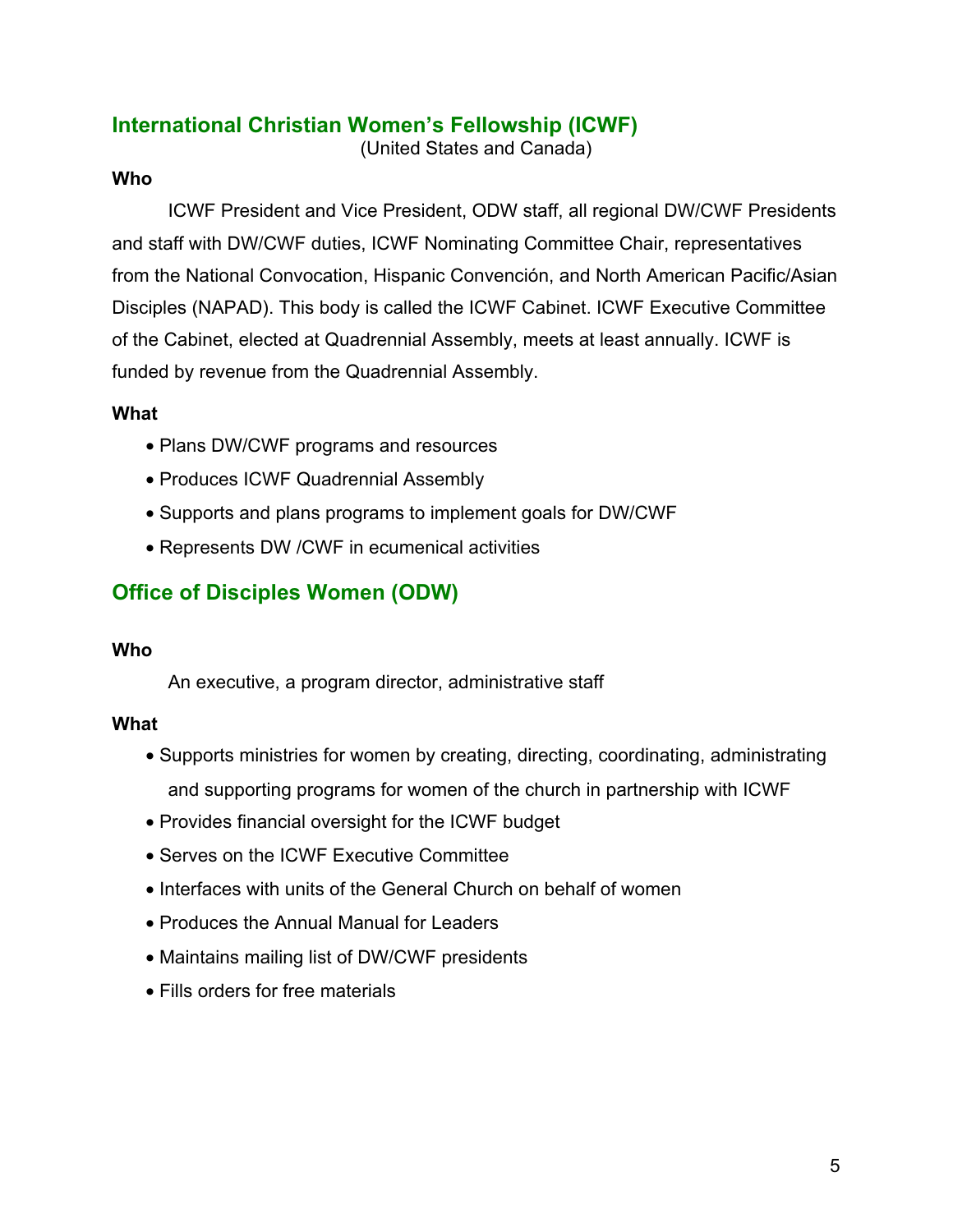# <span id="page-5-0"></span>**Church Women's Staff Fellowship**

#### **Who**

This body is made up of staff persons with responsibilities for women's ministries and ODW staff.

#### **What**

Meets annually for professional development, continued education, exploration of ways to strengthen the leadership of women, and sharing of regional and general DW/CWF programs. Builds and maintains supportive network of church women. Funded in part by DHM and in part by contributions from each region.

# **Constituency Groups**

National Convocation CWF supports African American Disciples. The Hispanic & Bilingual Fellowship supports Hispanic Disciples. NAPAD supports Asian Pacific Island Disciples. (As printed at [www.discipleswomen.org.\)](www.discipleswomen.org)

# **Global Women Connecting**

Global Women Connecting, formerly World CWF, was formed in 1955 in Toronto. The new name was accepted at the World Convention of Churches of Christ in 2004. A four-day retreat for invited persons takes place every four years just before the World Convention of Churches of Christ. The president for Global Women Connecting comes from the country hosting the next World Convention. The vice president comes from a different country, usually across the globe.

#### **Who**

In addition to the elected officers, there is a named or elected contact person for Global Women Connecting in the following countries: Argentina, Australia, Canada, Great Britain, Jamaica, Mexico, New Zealand, Paraguay, Puerto Rico, United States, Vanuatu, Democratic Republic of the Congo, and Swaziland. Ecumenical partners are Japan, Philippines, and Thailand.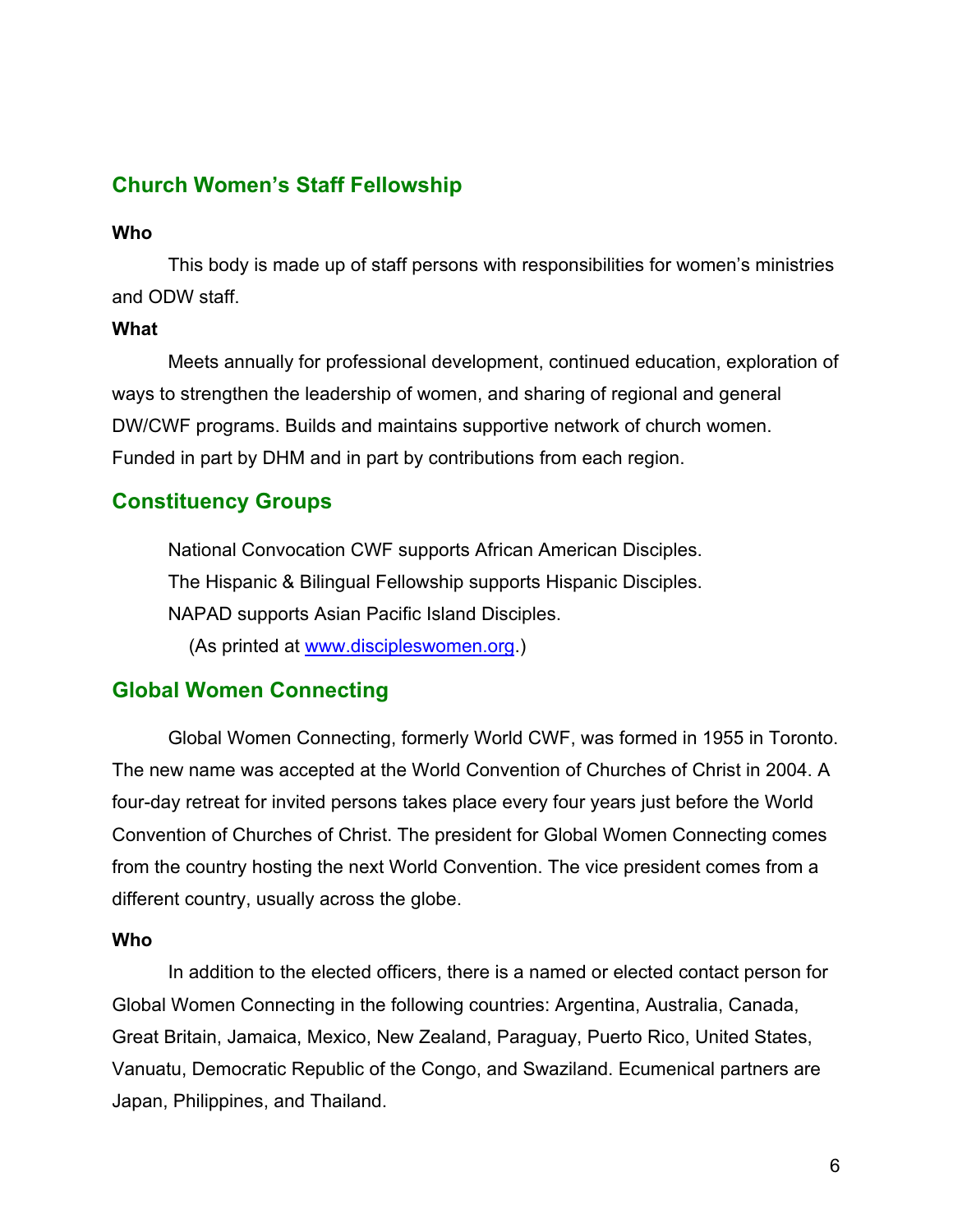#### **What**

To provide a channel by which all women members of the Stone-Campbell heritage churches and of the United churches who share that heritage may be joined in fellowship and through which, by prayer, study, and service they may share the gospel to the ends of the earth.

In addition to two newsletters a year to network, inform, and suggest prayer topics, Global Women Connecting sponsors a service project, usually for four years. The most recent have been Street Children in Latin America (1988—1992), End Child Prostitution in Asian Tourism (1992—1996), Khayelihle Children's Village (1996—2004), and the current Red de Mujeres, a program of the Council of Evangelical Churches of Colombia.

#### **Disciples Women and Global Women Connecting**

- Disciples women are active participants in Global Women Connecting.
- The ICWF, Disciples Women's churchwide organization for women, sends a delegation to every Global Women Connecting retreat. Annual dues are collected from each congregational DW/CWF group. These are divided between the Global Women Connecting budget and a fund to send U.S. and Canadian representatives to Global Women Connecting meetings.
- Disciples Women support the Global Women Connecting Service Project chosen every four years at the Global Women Connecting retreat.
- The Global Women Connecting newsletter is available on the Disciples Women Web site.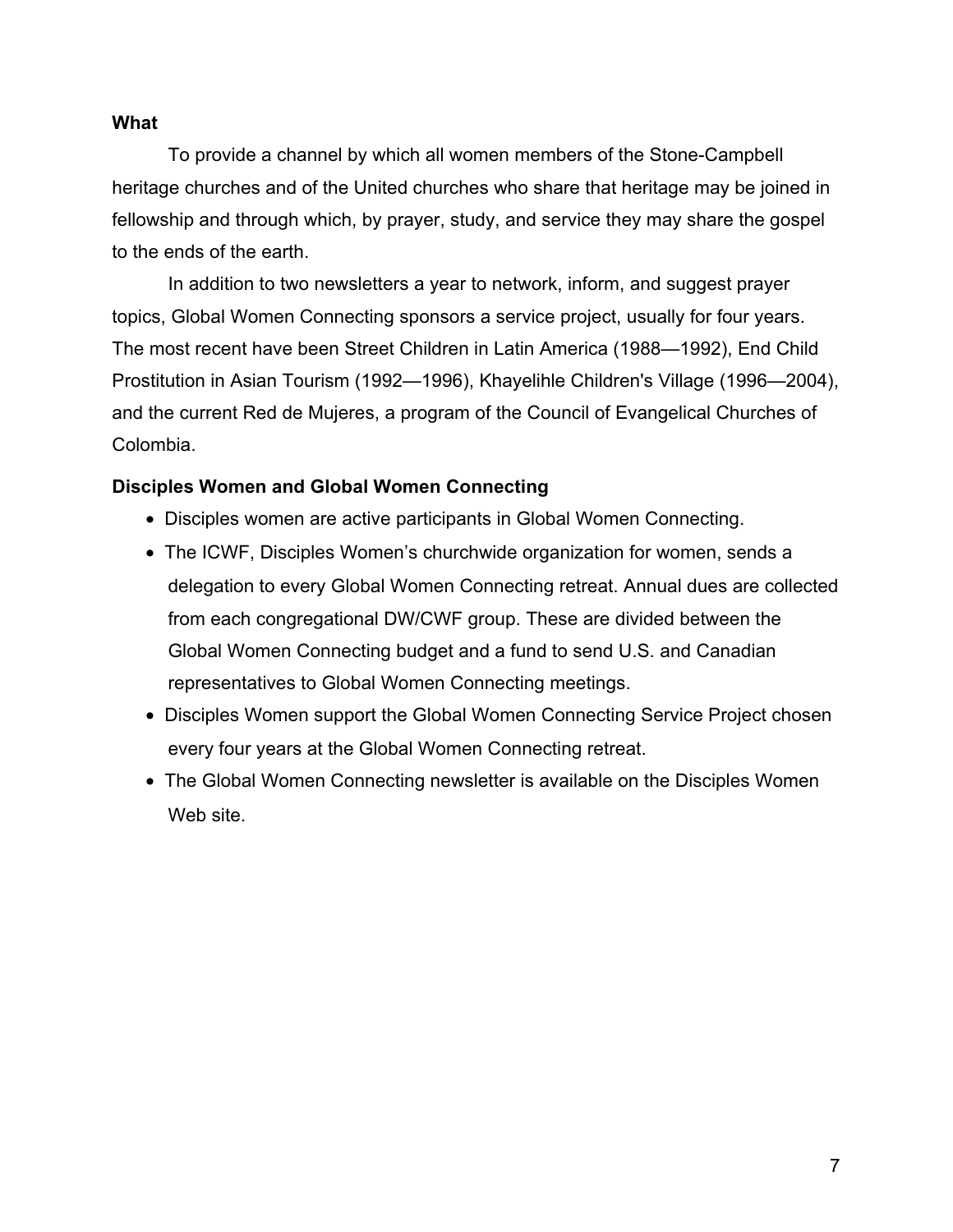# <span id="page-7-0"></span>**Interregional Groups for Women's Network**

# **Who**

| <b>WESTERN</b><br>(WOW)             | <b>NORTHEAST</b><br>(NIRF) | <b>SOUTHEASTERN</b><br>(SERF)   | <b>HEARTLAND</b>                     | <b>ROSES</b>                                                                          |
|-------------------------------------|----------------------------|---------------------------------|--------------------------------------|---------------------------------------------------------------------------------------|
| <b>ARIZONA</b>                      | <b>CANADA</b>              | <b>ALABAMA/NW FL</b>            | <b>GREATER</b><br><b>KANSAS CITY</b> | <b>GREAT RIVER</b><br><b>REGION:</b><br>ARKANSAS,<br>LOUISIANA,<br><b>MISSISSIPPI</b> |
| CALIF.NO./NV<br><b>NW</b>           | <b>CAPITAL AREA</b>        | <b>FLORIDA</b>                  | <b>ILLINOIS/</b><br><b>WISCONSIN</b> |                                                                                       |
| <b>CENTRAL</b><br><b>ROCKY MTN.</b> | <b>MICHIGAN</b>            | <b>GEORGIA</b>                  | <b>INDIANA</b>                       |                                                                                       |
| IDAHO, S.                           | <b>NORTHEAST</b>           | <b>KENTUCKY</b>                 | <b>KANSAS</b>                        |                                                                                       |
| <b>MONTANA</b>                      | <b>OHIO</b>                | <b>NORTH</b><br><b>CAROLINA</b> | <b>MID-AMERICA</b>                   | <b>OKLAHOMA</b>                                                                       |
| <b>NORTHWEST</b>                    | <b>PENNSYLVANIA</b>        | <b>SOUTH CAROLINA</b>           | <b>NEBRASKA</b>                      | <b>SOUTHWEST</b>                                                                      |
| <b>OREGON</b>                       | <b>WEST VIRGINIA</b>       | <b>TENNESSEE</b>                | <b>UPPER</b><br><b>MIDWEST</b>       |                                                                                       |
| <b>PACIFIC</b><br><b>SOUTHWEST</b>  |                            | <b>VIRGINIA</b>                 |                                      |                                                                                       |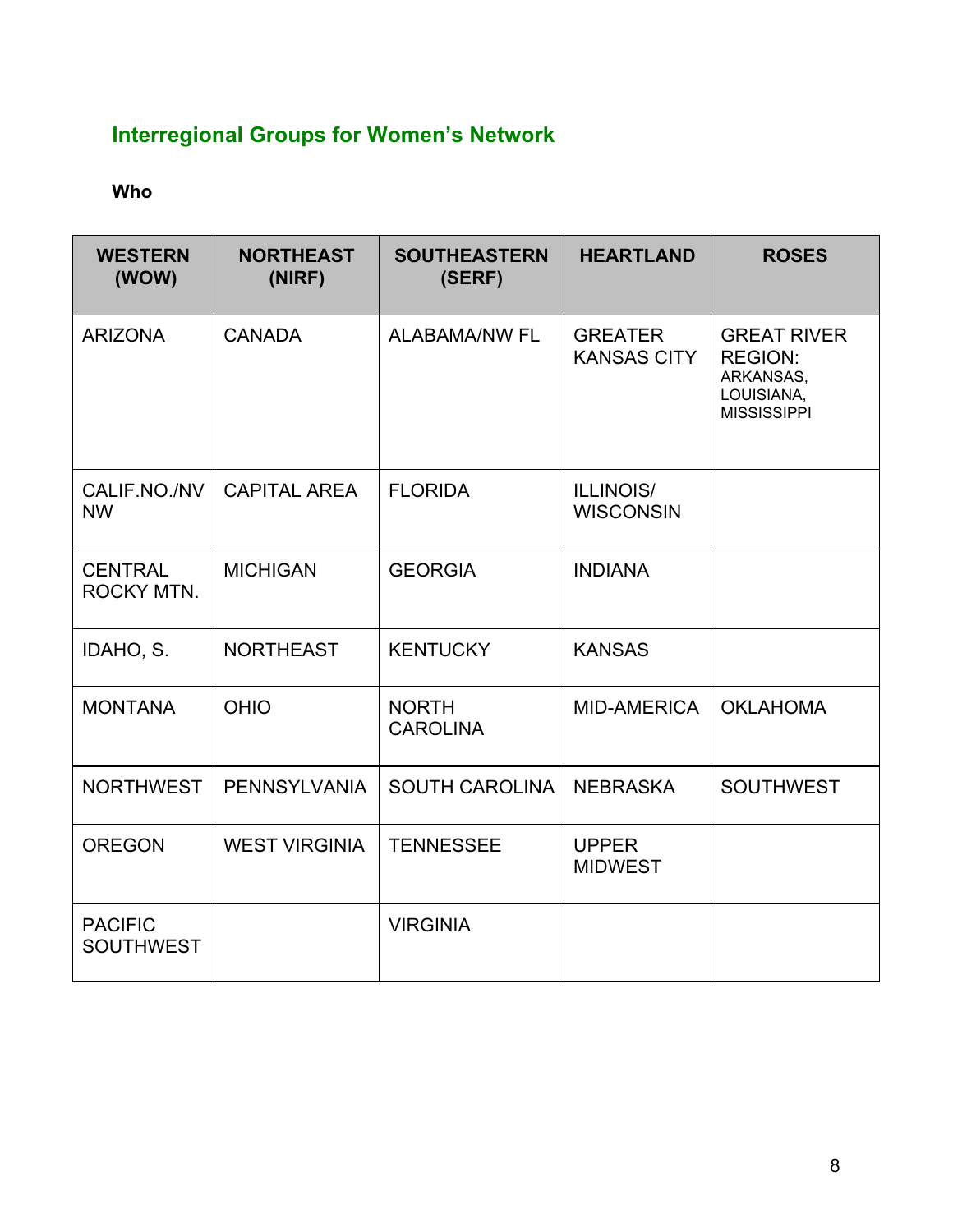#### <span id="page-8-0"></span>**What**

- Develops leadership skills for women
- Provides the knowledge and resources that will enable persons to fulfill their responsibilities with increased effectiveness
- Presents an interregional leadership training event every four years

# **Church Women United (ecumenical organization)**

#### **Who**

Church Women United is a racially, culturally, theologically inclusive Christian women's movement, celebrating unity in diversity and working for a world of peace and justice.

#### **What**

• Celebrates special days

World Community Day World Day of Prayer May Fellowship Day

- Joins in ecumenical projects
	- Fellowship of the Least Coin for further information see Stewardship
	- For info contact: CWU National Office, Church Women United, 475 Riverside Drive, Suite 1626, New York, NY 10115 . Phone: (800) 298- 5551 Fax: (212) 870-2338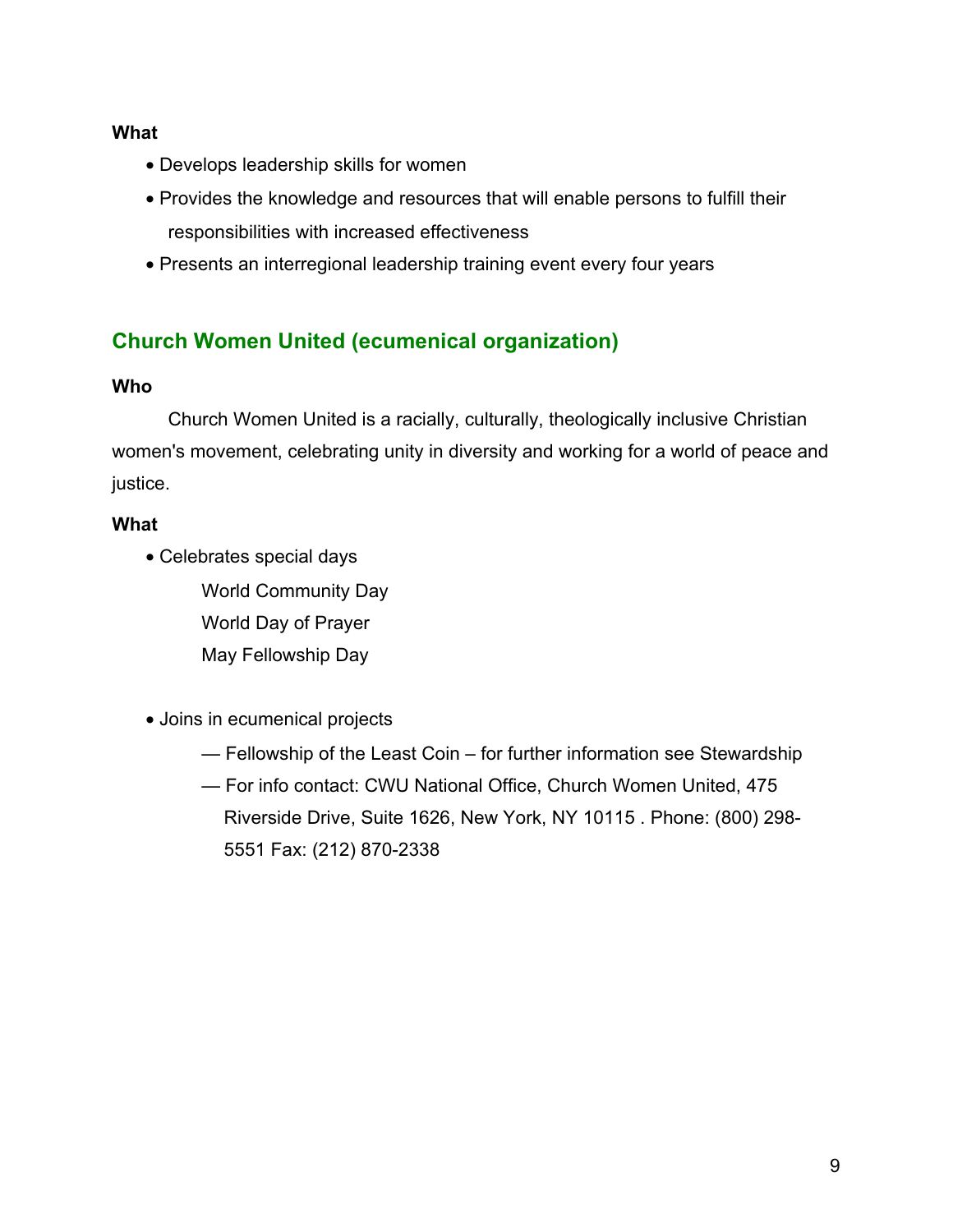# **Models for Structure for Local DW/CWF Groups**

# <span id="page-9-0"></span>**First Christian Church in Selma, California**

First Christian Church in Selma, California, offers the following model:

#### **I. Group Organization**

DW/CWF is divided into smaller fellowship groups to give women who are in similar stages of life and experience the opportunity to study, serve, and fellowship together. This structure continues to have three groups.

Each group will continue to determine its own monthly program activities and individual service projects. Groups may or may not choose to study the DW/CWF material provided by the denomination, but are encouraged to at least consider it. Each group will organize itself for mission, study and fellowship in whatever way best meets the needs of its members. Each group will appoint/elect its own leader, who will lead the group meetings and serve on the DW/CWF Steering Committee.

In addition to their individual programs and projects, we recommend that each group take charge of planning and facilitating each of the following:

#### *A. One mission project in which the whole DW/CWF participates*

A group may organize Christmas or Thanksgiving baskets for needy families; Easter baskets for Valley Teen Ranch; or a fundraiser for Heifer Project; or create afghans for shut-ins. The group is responsible for planning and publicizing the project, enlisting the help of the other groups and seeing the project through to the finish.

#### *B. One program to which everyone in DW/CWF is invited*

Each group determines time, place, and content of program, but is encouraged to plan a program that captures the interest and enthusiasm of the group that is doing the planning. Other groups can be enlisted to help provide assistance. Food may or may not be served.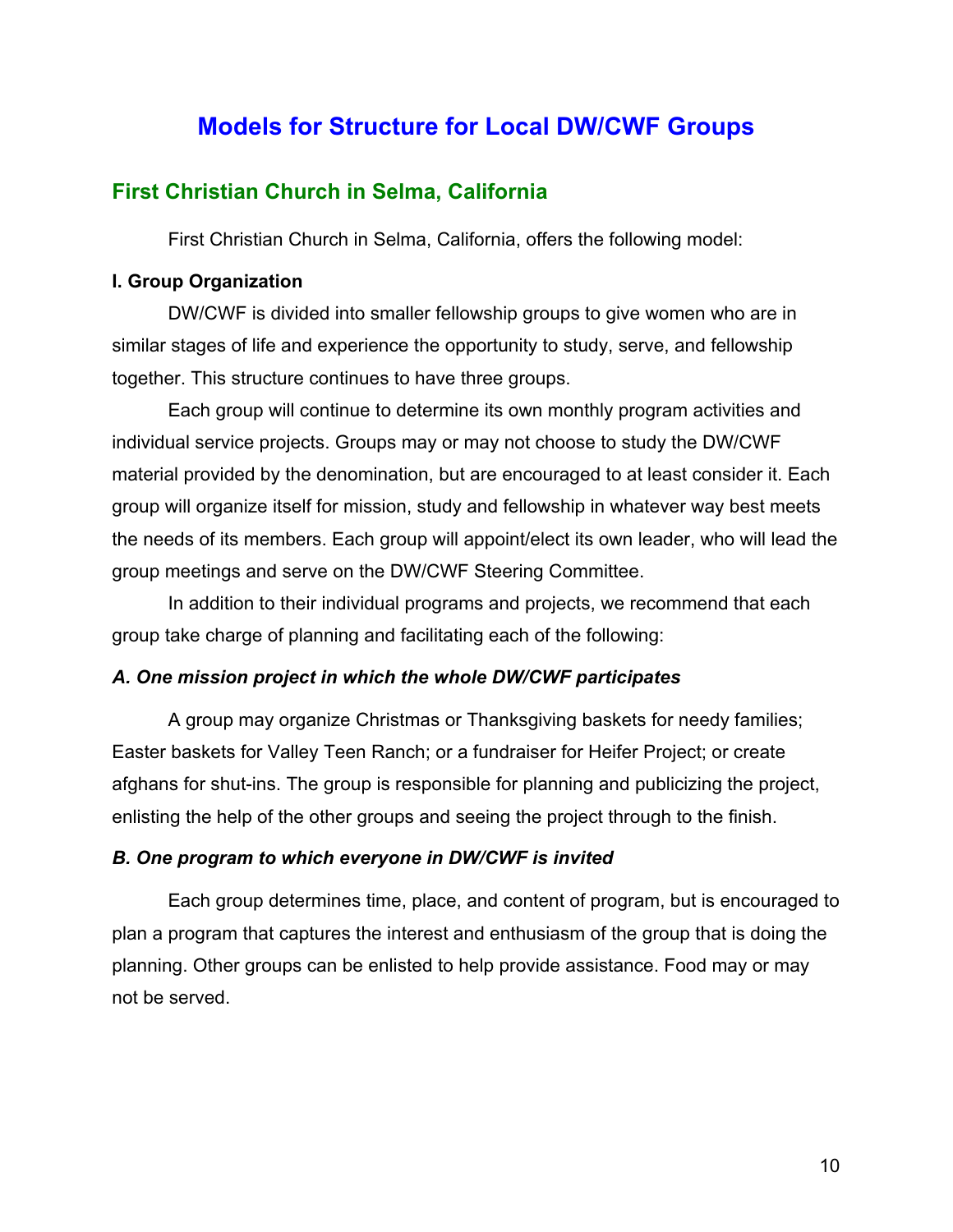#### *C. One fund-raising event to benefit the DW/CWF General Fund*

Each group determines what kind of fundraiser members would like to lead. The group publicizes and plans the event and enlists help from other groups. This fundraiser should be done in addition to taking a monthly DW/CWF offering at group meetings.

#### **II. DW/CWF Organization**

#### *A. DW/CWF Steering Committee*

- 1. Membership of Steering Committee
	- **Moderator:** Leads steering committee; serves on Church Board and Ministry Council; resources and encourages groups; enlists one person from each group to serve as the next year's nominating committee to select new steering committee.
	- **Publicity Agent:** Assists groups with publicity and is the publicity liaison between DW/CWF, the groups, the church office, and the wider church. Also coordinates the creation of the DW/CWF annual booklet, which usually includes prayers, current local budget information, lists of programs, social action projects, and officers for the year, and other information.
	- **Financial Secretary:** Keeps the DW/CWF financial records; writes checks as needed; makes mission payments according to budget; receives, deposits and accounts for group offerings to DW/CWF; assists pastor with annual yearbook report; reports to steering committee.
	- **Leader/Representative from each group:** Serves as a communication link between steering committee and other groups; keeps steering committee informed of group programs and projects; keeps group informed of steering committee ideas/concerns/needs/etc.
- 2. Duties of Steering Committee
- a. Meet at least three times a year at a time and place to be determined by the moderator and committee.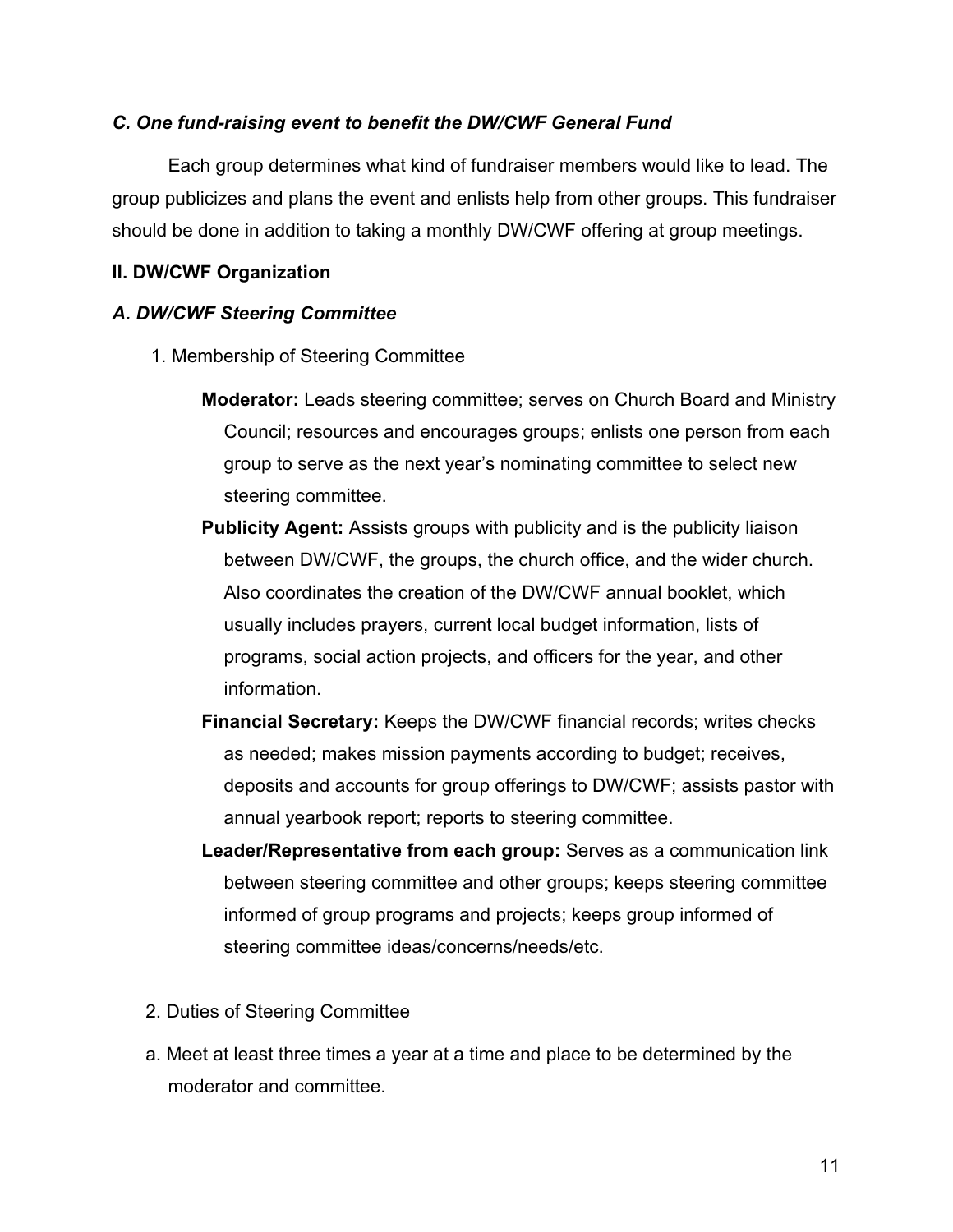- <span id="page-11-0"></span>b. Create and oversee DW/CWF budget
- c. Schedule group ministries

assign special friends

assign choir refreshments

- d. Coordinate group-sponsored programs/projects One DW/CWF fellowship program per group One DW/CWF service project per group One DW/CWF fundraiser per group
- e. Provide resources/encouragement for individual group programs and projects
- f. Sponsor an "End of Year Revue" gathering.

# **Traditional DW/CWF Organization**

In traditional DW/CWFs, the model on the next page is used for both regional and congregational organizations. See the leadership module for more details about the officers mentioned.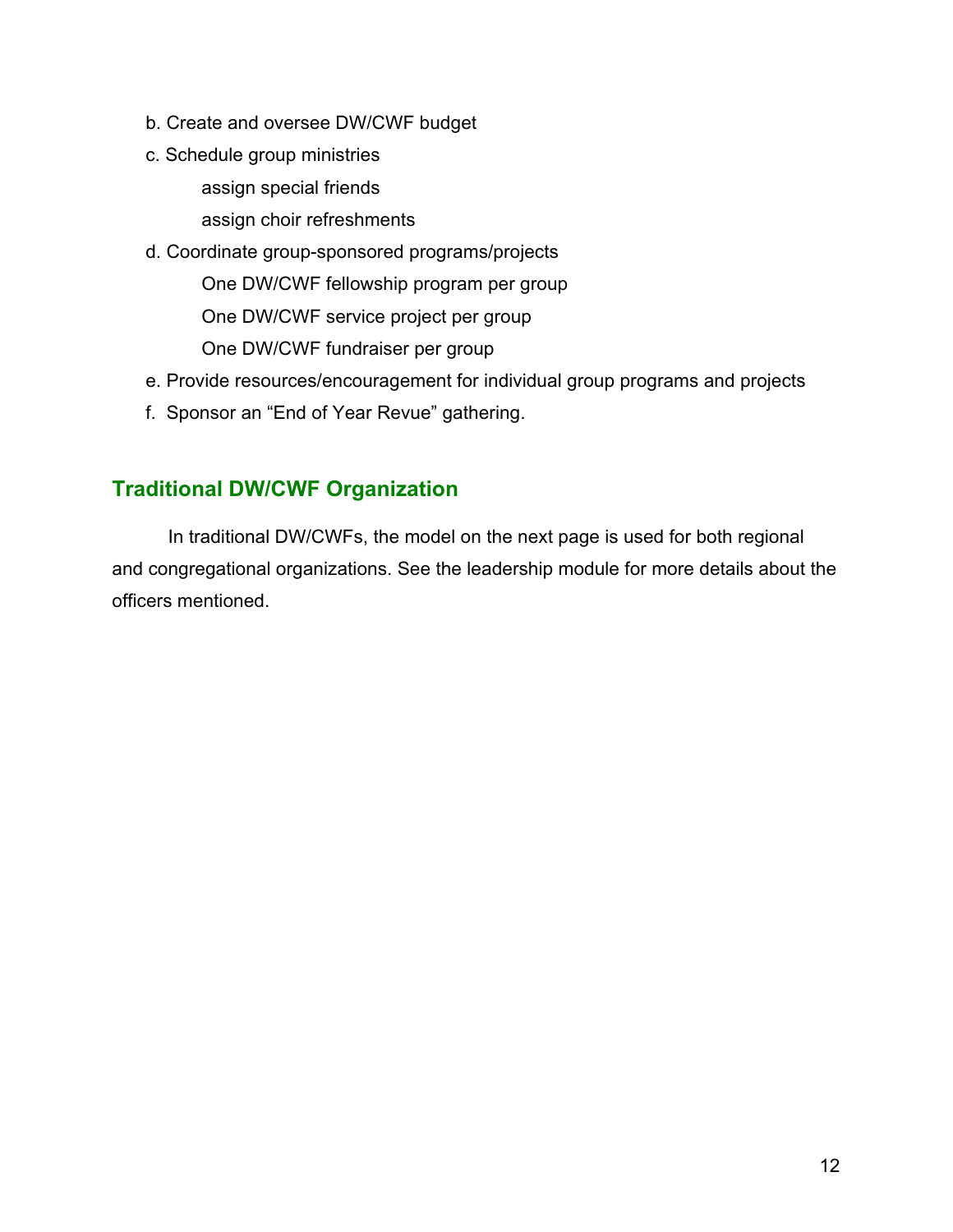# **Traditional DW/CWF Organization**

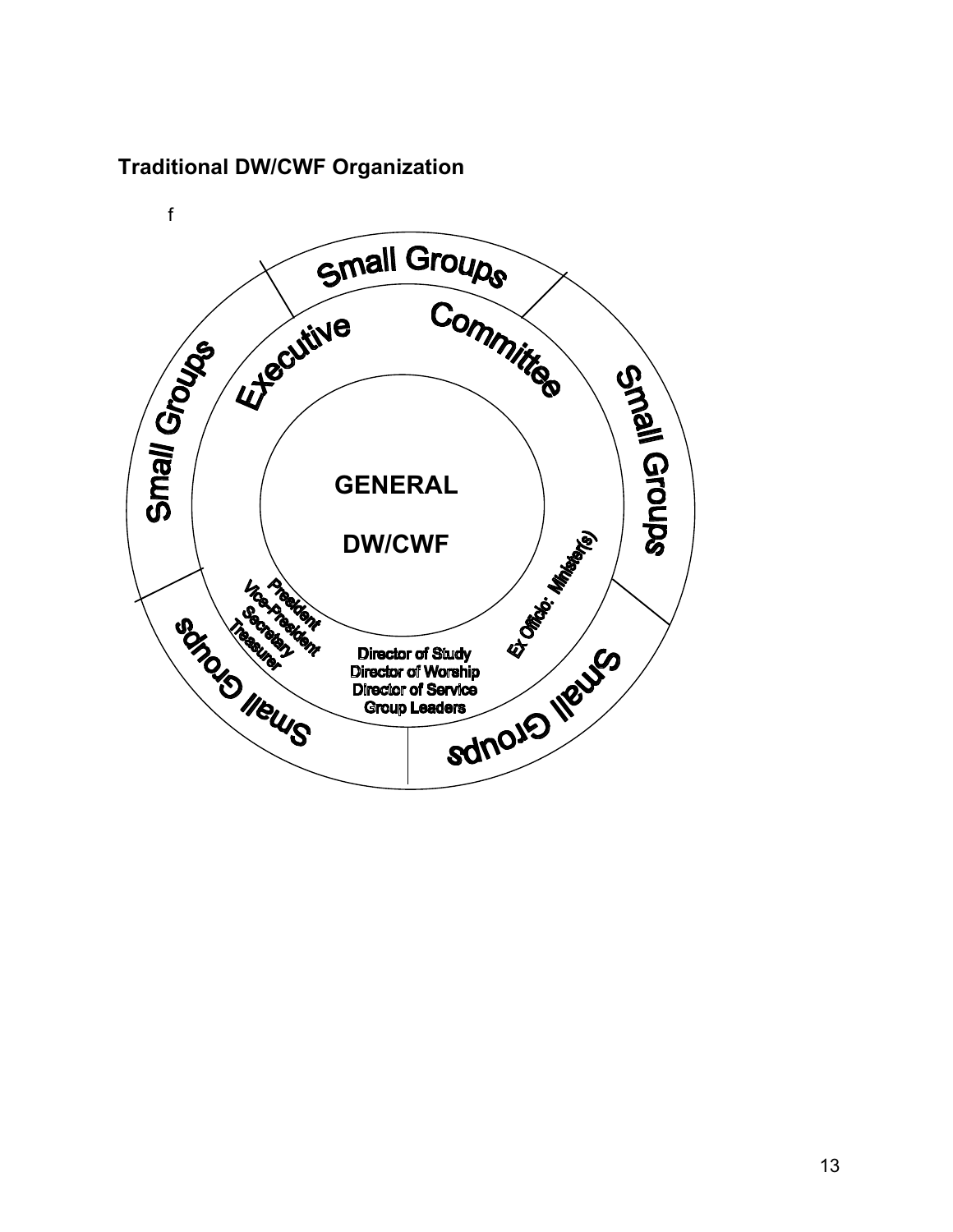# <span id="page-13-0"></span>**Sample Job Descriptions for Traditional Model**

# **President**

- serves as the primary executive of the DW/CWF organization in the congregation
- enables leadership development through training experiences, retreats, assemblies, and ecumenical involvement
- prepares for her task and leads her officers in making similar preparations. She does this by studying the history, function, and purpose of DW/CWF and this manual or other leadership resources
- calls and presides over executive committee meetings, making sure they are held at times when the members can attend
- presides over business portion of the general DW/CWF meetings
- serves as support for the DW/CWF study, worship, service/action, membership, and budget and finance committees
- represents women in congregational and ecumenical meetings
- serves as a member of the congregational board and cabinet and attends their meetings
- sees that the treasurer sends in offerings monthly (or quarterly); shares with treasurer and members the monthly Church Finance Council reports and DW/CWF thank-you letters
- appoints nominating committee following consultation with executive committee, and assists in selecting leaders
- maintains balance between a functional organization (structure) and a growing program (study/service)
- is responsible for good communication
	- —among the members of the executive committee
	- —between the executive committee and other leaders of the DW/CWF
	- —between the DW/CWF and other women in the congregation
	- —between the local DW/CWF and the district/regional DW/CWF
- visits groups frequently during the year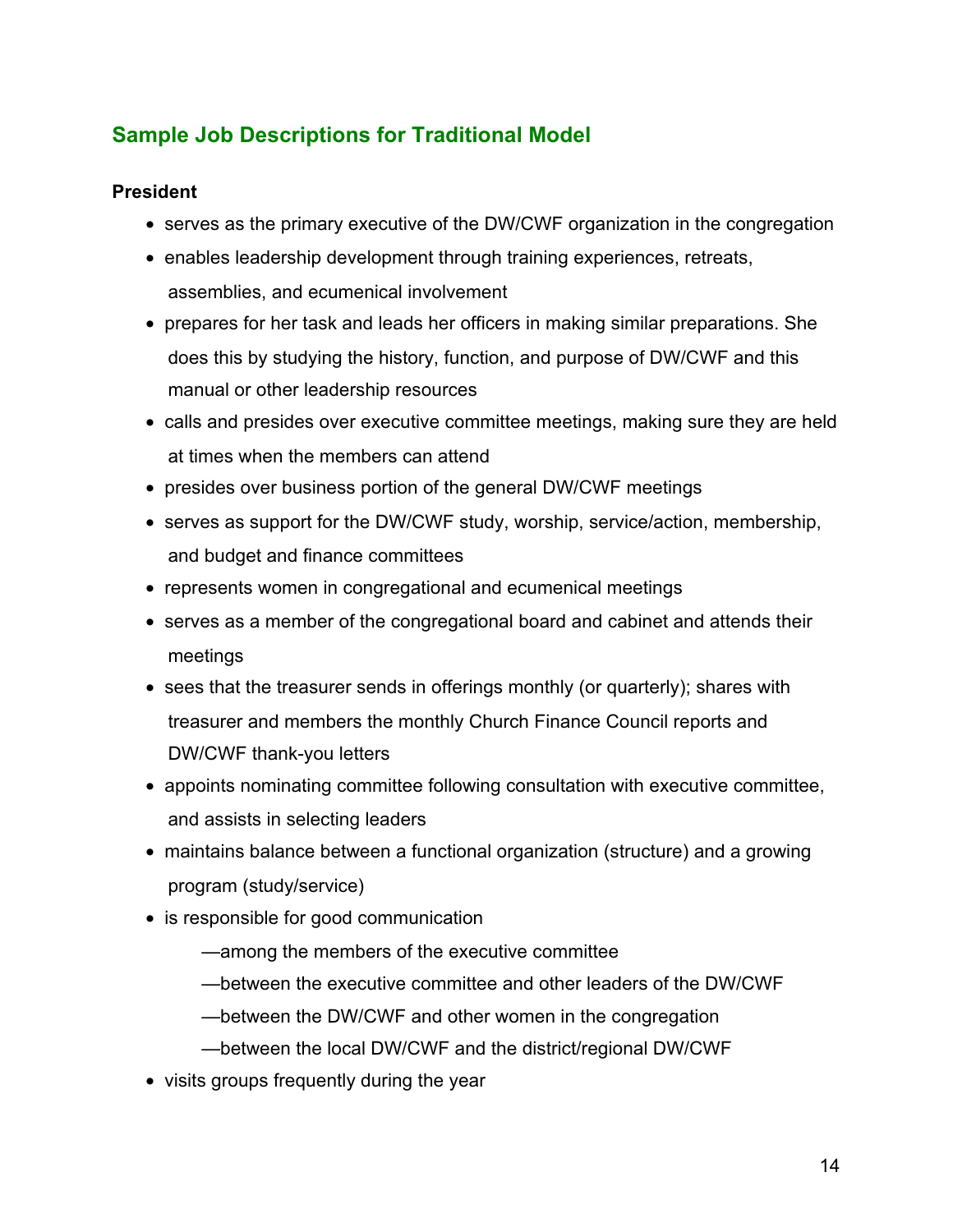- <span id="page-14-0"></span>• tries to become acquainted with and is concerned for each woman in the congregation
- encourages other leaders to involve each woman in some way during the year

#### **Vice President**

- attends all meetings of the DW/CWF executive committee
- acts on behalf of the president in the president's absence or when requested to do so
- serves as director of membership
- serves on the membership and/or evangelism committee of the congregation
- makes recommendations to the executive committee about any new group that may become necessary or desirable, i.e., short-term study/action groups, young mothers, singles, or shut-ins
- presides over meetings of the membership committee
- guides the membership committee in
	- planning for an every-member visitation to women of the church
	- searching for ways to involve all women in fellowship
	- providing training for the women who will visit prospective and
	- nonparticipating members and asking the pastor(s) to share in this training
	- arranging a file to record visits made, visitors, interests and participation;
	- developing a leadership bank and compiling volunteer resource file sheets
- keeps group leaders aware that plans must be made so that all women are invited to take part in some activities of the DW/CWF, including women who are homebound
- assists the secretary with the publicity and getting DW/CWF news and announcements in the weekly or monthly newsletter of the congregation
- attends the district and regional workshops, retreats and assemblies
- helps arrange an annual planning retreat and/or workshop for persons responsible for membership
- serves on the membership and/or evangelism committee of the congregation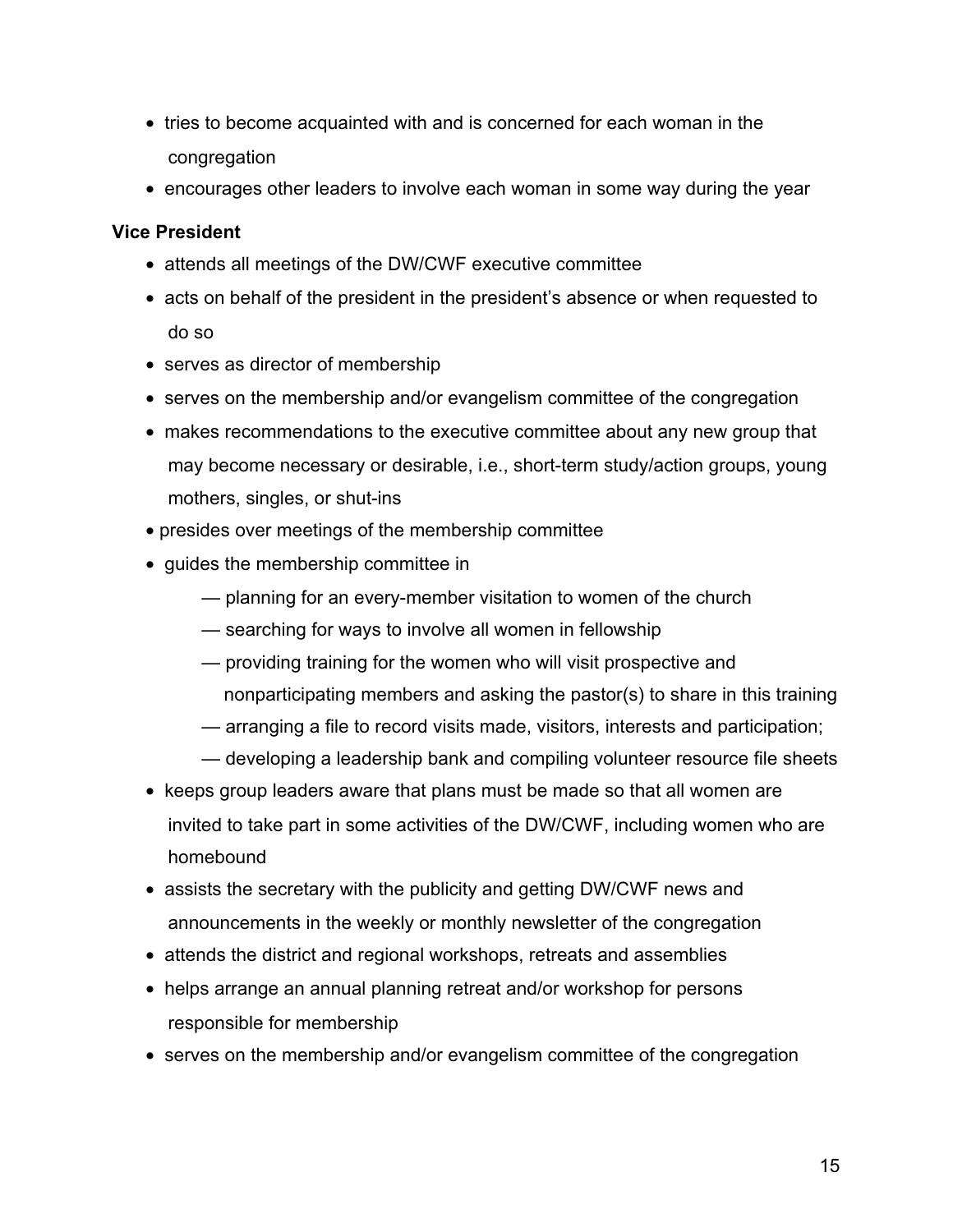# <span id="page-15-0"></span>**Recording Secretary**

- attends all DW/CWF executive committee meetings
- assists the president in preparing an agenda for the business meeting of the group
- takes to all planning and business meetings the minutes, a list of all committees and their members, and the bylaws of the group
- keeps clear, accurate, and concise minutes of the executive committee meetings and business sessions of all general and special group meetings
- records group reports and is available to check offerings with the group treasurer
- reports membership numbers to yearbook
- keeps a file of DW/CWF yearbooks, newspaper clippings, programs and other items of interest for the year's record to be passed on to the incoming secretary

### **Corresponding Secretary**

- sends out notices of all called meetings and of other meetings when necessary
- conducts the correspondence of the group by
	- bringing the letters received to the attention of the president immediately
	- answering letters promptly and keeping correspondence on file
- reads letters or portions of letters to the executive committee and to the membership when requested by the president
- sends letters of congratulations, concern, and sympathy to members as occasion requires
- sends notification of new president to regional staff person
- works with the director of membership on DW/CWF publicity, including
	- —news items and announcements to the local newspapers
	- —news items to district, regional and general officers
- uses the church bulletin board to display posters, letters, and clippings related to the activities of the DW/CWF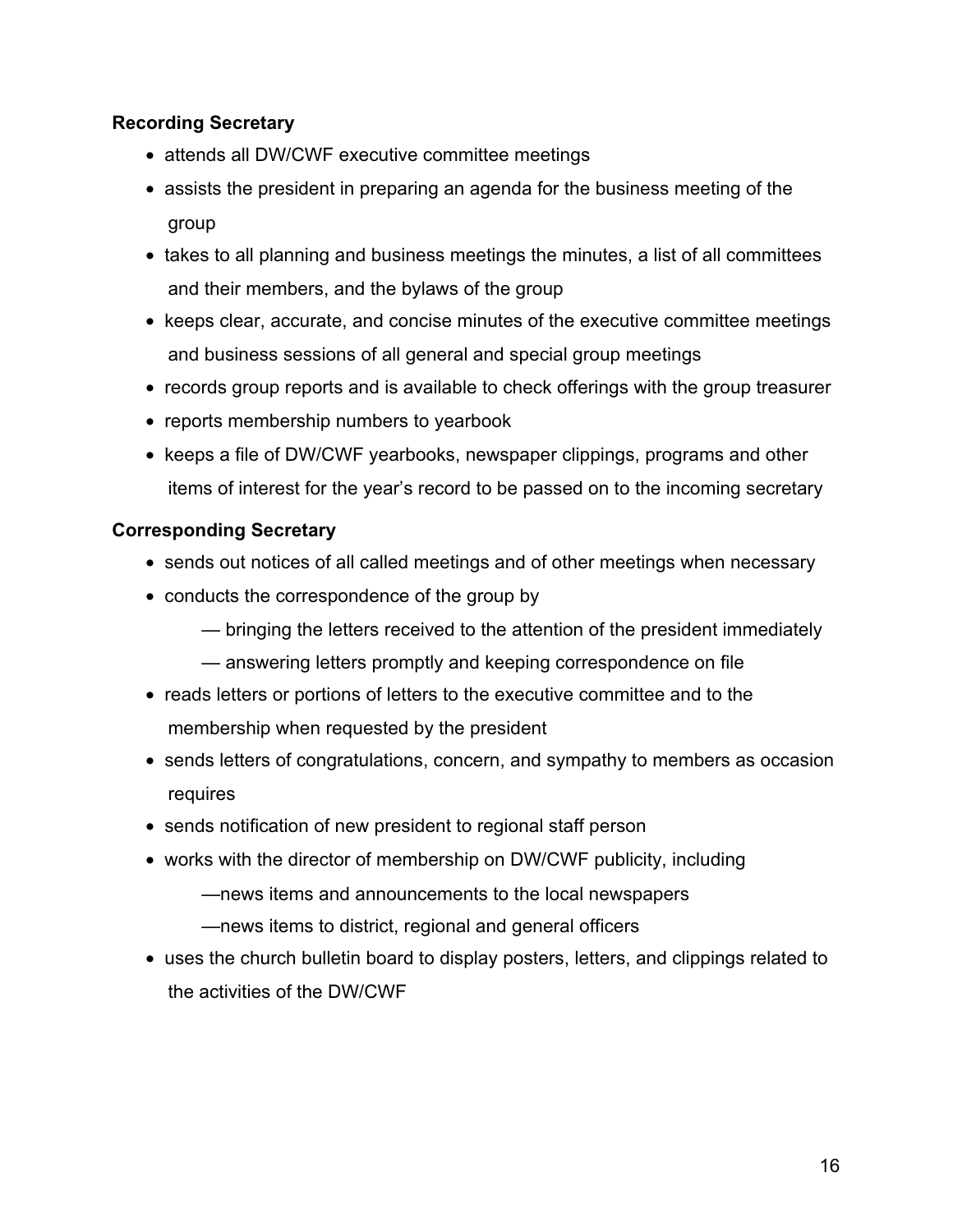# <span id="page-16-0"></span>**Treasurer**

- carries the overall responsibility of receiving, caring for, and disbursing the funds of the DW/CWF
- attends all DW/CWF executive meetings
- serves as a member of the DW/CWF budget and finance committee, taking major leadership in setting the DW/CWF budget
- serves on stewardship committee of the congregation
- provides each DW/CWF member annually with Blessing Boxes\*
- plans with worship leader so that offerings are received as part of the worship experience at each group meeting; encourages the worship director to motivate Christian stewardship during the DW/CWF worship service
- provides an opportunity for women who do not attend groups to give an offering at the general meeting or through other channels
- sends offering monthly or quarterly and Blessing Box offerings annually, as decided on by the local DW/CWF, to Church Finance Council (CFC), P.O. Box 1986, Indianapolis, IN 46206
- remits Global Women Connecting offering to GWC, P.O. Box 1968, Indianapolis, IN 46206
- keeps women informed by
	- providing educational pieces on how CFC uses contributions
	- reporting progress toward reaching world outreach goals and also educational information as to the causes supported by outreach giving
	- using the following opportunities and materials for sharing information:
		- treasurer's report at executive meetings
		- treasurer's report at general meetings
		- periodic comparison of offerings given to date with goal, giving progress report
		- preparation of short "moments of stewardship" to be used at time of offering in group meetings, for the newsletter, or on the church bulletin board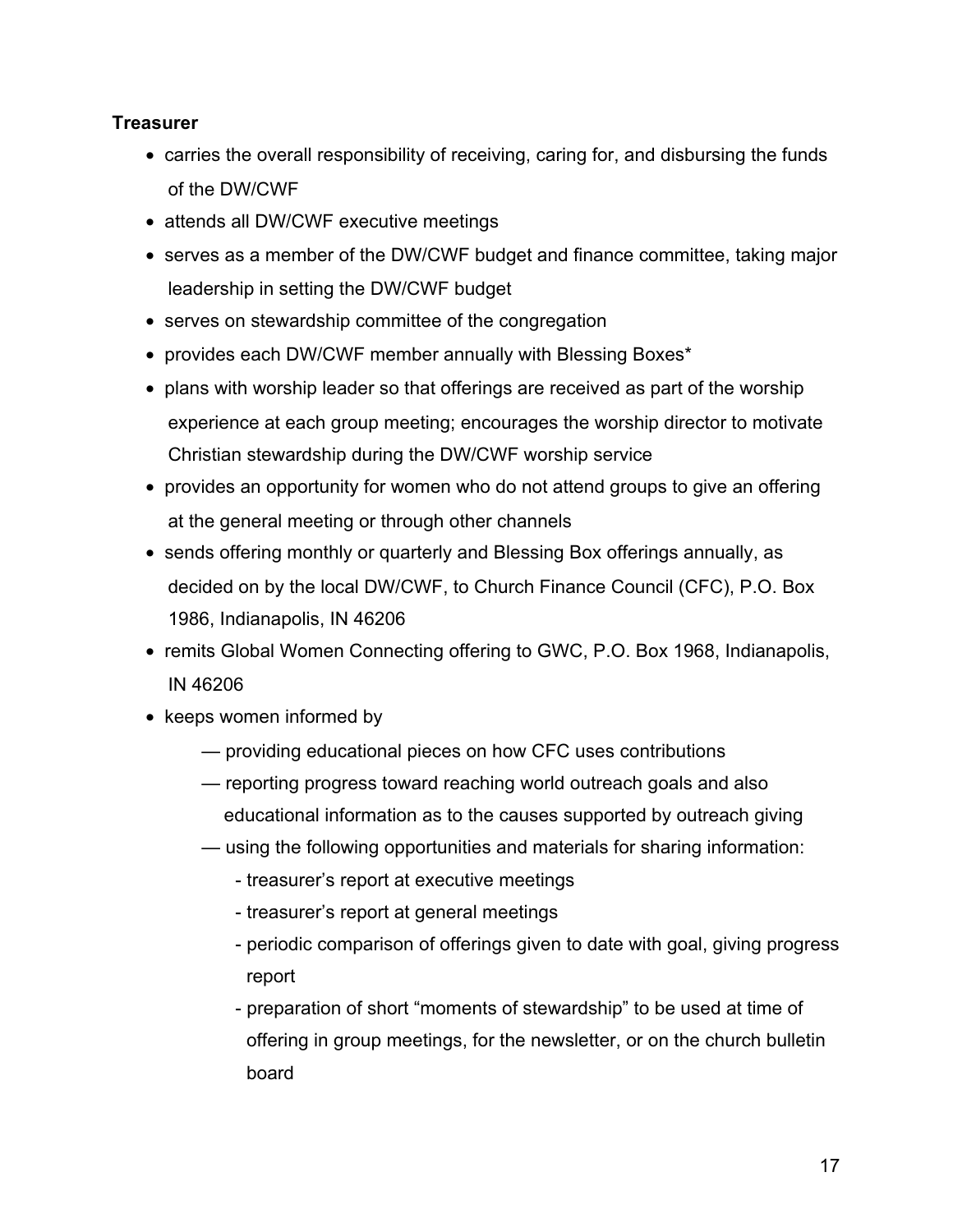# <span id="page-17-0"></span>*Reporting*

The reporting year for DW/CWF offerings differs from the DW/CWF program year. Offerings from DW/CWF to the CFC are reported on the calendar year. The program year, which includes the DW/CWF program theme, the study resources, regional leadership and new officer training events, articles relating to the study in *DisciplesWorld, Annual Manual for Leaders for DW/CWF Leaders,* and other general and regional mailings, begins July 1 and ends June 30. Therefore, the report of offerings given in the program year will appear in two different editions of the Year Book and Directory of the Christian Church (Disciples of Christ). Remittances are made regularly and receipt letters are kept to compare total giving for the year.

### **Worship Director**

- attends DW/CWF executive committee meetings and reports goals and plans for spiritual enrichment within groups and congregations
- confers regularly with the president and the study director in order to build the richest worship program possible in general meetings
- consults with service/action director about plans for dedication of service gifts
- plans for meaningful worship experiences in general meetings by selecting leaders and supplying them with worship materials to correlate with the study programs
- attends workshops and acquaints herself with general program and group study materials, the support materials, and various ideas for worship relevant to the year's theme
- promotes participation in World Day of Prayer, sponsored by Church Women United
- encourages spiritual enrichment of women through reading, prayer groups and ecumenical experiences
- encourages prayer partners for women who volunteer for this kind of sharing
- makes offering integral part of worship experience at general and group meetings
- serves on the worship committee of the congregation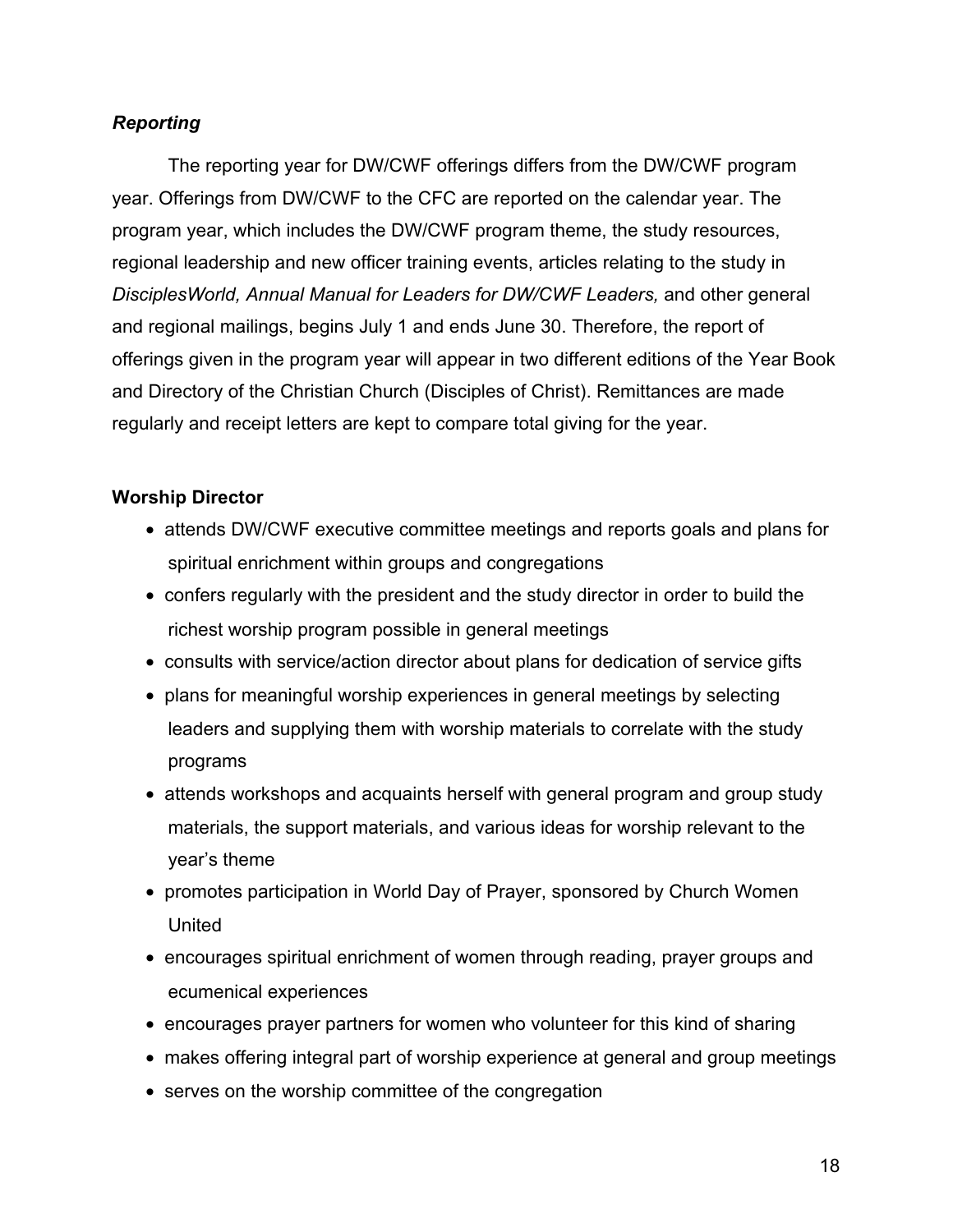# <span id="page-18-0"></span>**Study Director**

- attends all DW/CWF executive committee meetings; uses all available resources
- works with worship director to correlate study and worship
- carries responsibility for general DW/CWF meetings by
	- using the theme and resources from the general program book
	- enlisting persons to serve as general program leaders
	- evaluating effectiveness of program with aid of and input from group study chairpersons
- serves on education committee of the congregation

### **Social Action Director**

- attends meetings of the executive committee and reports plans and goals for social action
- explores and selects social action projects in conjunction with executive committee
- takes responsibility for implementing and evaluating the projects planned by the DW/CWF
- reports periodically on the status of the different projects
- works closely with the worship director to plan for the dedication of social action projects
- offers social action opportunities, within the scope of their abilities, to shut-ins and women unable to attend group meetings
- consults with study director to determine any social action plans that could grow out of study and encourages women to carry out these plans
- serves on outreach or social action committee of the congregation
- attends the workshop and acquaints herself with the general program and group studies, learning of related and other current service/action projects at the district, regional and general levels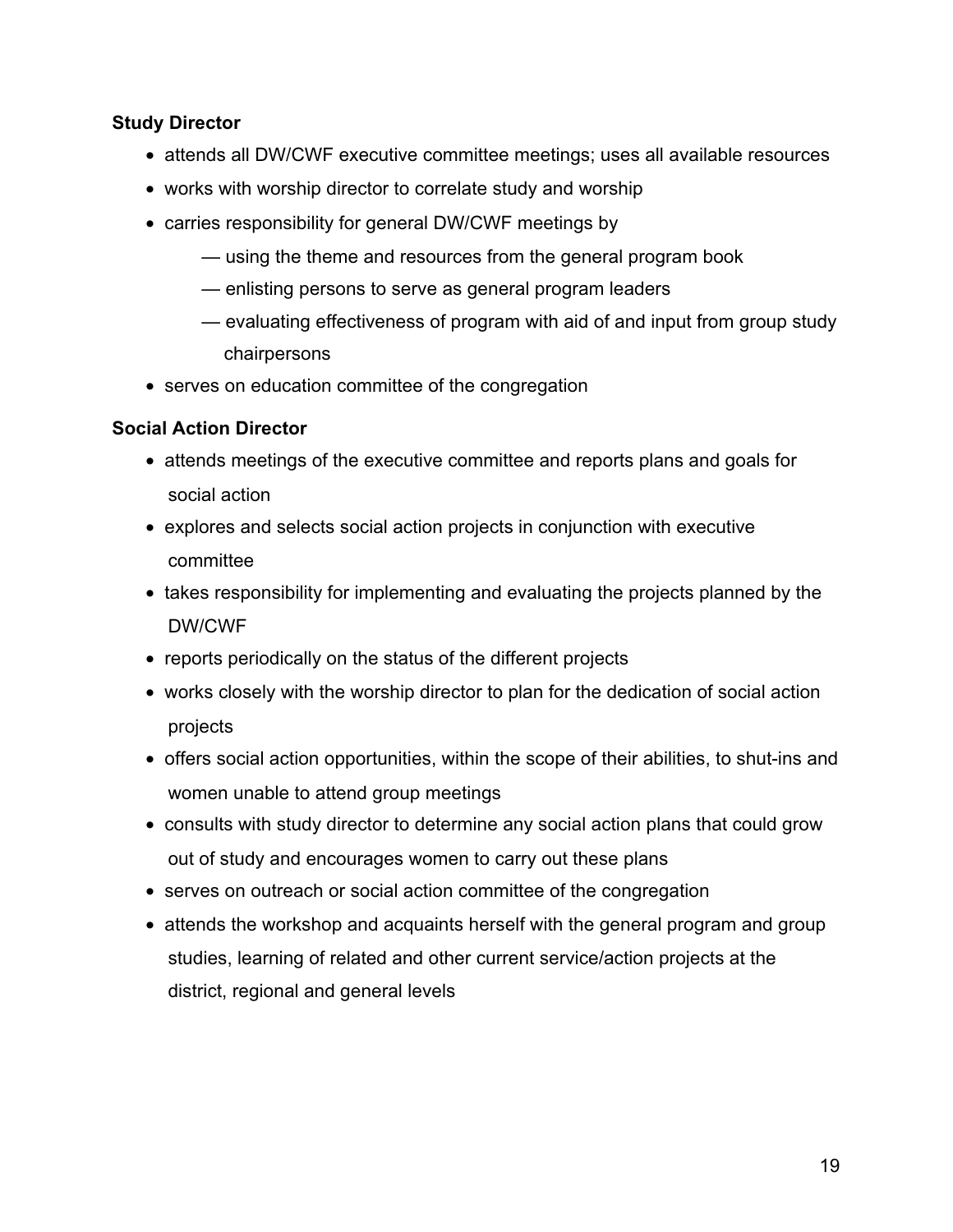#### <span id="page-19-0"></span>**Group Leader**

- attends DW/CWF executive committee meetings, reporting group activities to the committee
- appoints worship, study, and social action chairpersons, and a treasurer for the group, according to the qualities and abilities of the women
- conducts a short business session at each group meeting, sharing the concerns of the executive committee with the group
- accepts a caring responsibility for the women in her group, helping members to grow individually and corporately
- attends workshops, retreats, assemblies, and other learning events

### **Nominating Committee**

Members of the nominating committee are very familiar with the structure of the DW/CWF and knowledgeable about the women of the congregation. This committee is selected with extreme care by the DW/CWF president with the advice of the executive committee.

The nominating committee is one of the most powerful committees in any organization because it is responsible for selecting those leaders who will enable the work of the organization to continue effectively. The nominating committee provides channels through which people may live out their commitment in action.

The nominating committee will look for leaders who

- have skills specific to their responsibility
- are dependable Christian women and active members in the congregation
- seek opportunities for growth in leadership skills and encourage other leaders in the DW/CWF to do so
- are committed to the purpose of the DW/CWF and dedicated to the fulfillment of that purpose within her congregation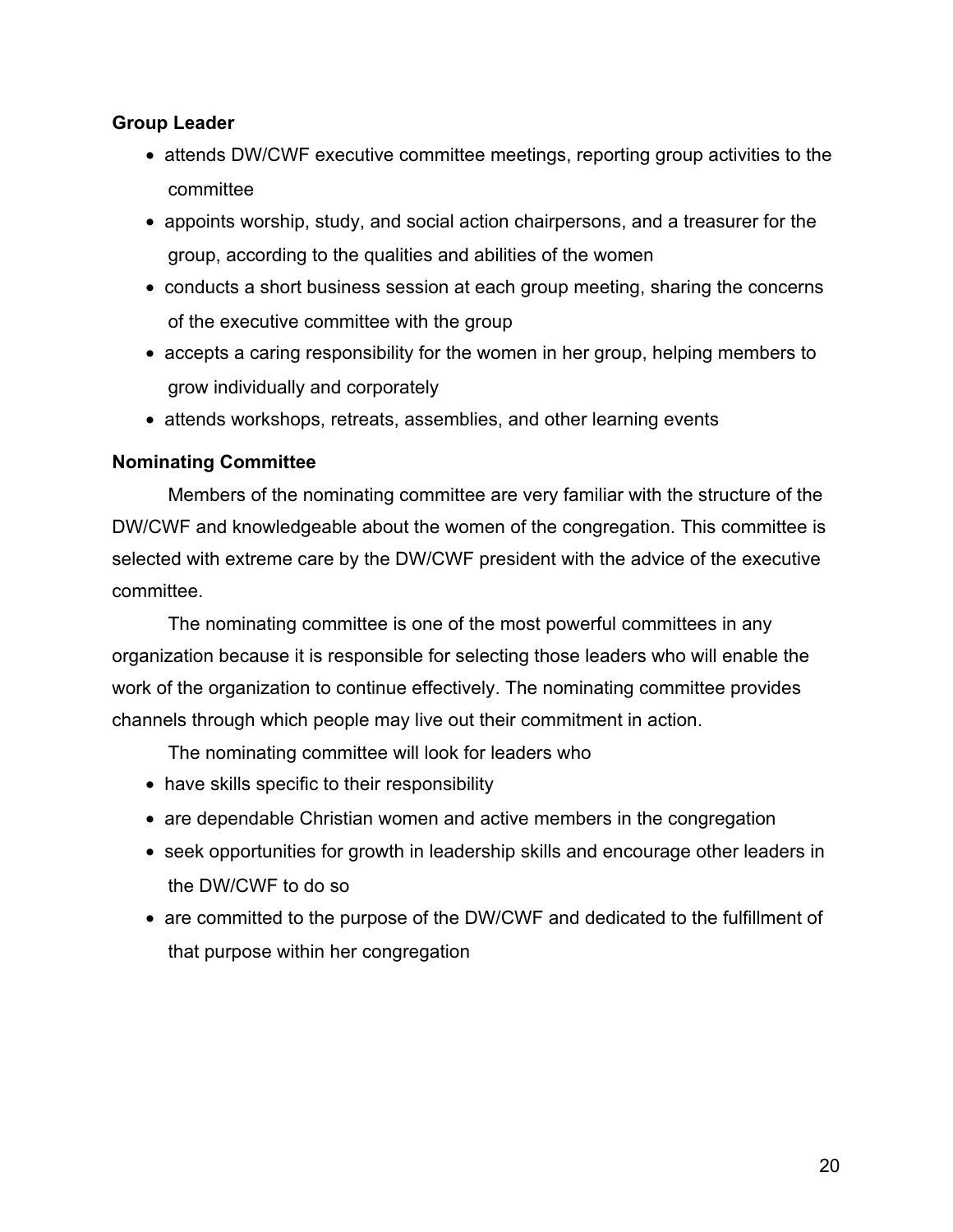# <span id="page-20-0"></span>**Sample Bylaws**

This is a sample of bylaws for the traditional DW/CWF model. Bylaws provide a framework for the ministry of the church and a legal support for the work of the organization.

### **ARTICLE I**

NAME

The name of this organization shall be the Christian Women's Fellowship of the \_\_\_\_\_\_\_\_\_\_\_\_\_\_\_\_\_\_\_\_\_\_\_\_\_\_\_\_\_\_\_\_\_\_\_\_\_\_Christian Church (Disciples of Christ),

\_\_\_\_\_\_\_\_\_\_\_\_\_\_\_\_\_\_\_\_\_\_\_\_\_\_\_\_\_\_\_\_\_\_\_\_\_\_\_\_\_\_\_\_\_\_\_\_\_\_\_\_\_\_\_\_\_\_\_\_\_\_\_\_

(town or city) (state)

#### **ARTICLE II**

PURPOSE

The purpose of the Disciples Women/Christian Women's Fellowship shall be to provide opportunities for spiritual growth, enrichment, education, and creative ministries; to enable women to develop a sense of personal responsibility for the whole mission of the Church of Jesus Christ.

### **ARTICLE III**

#### MEMBERSHIP

Women who are members of the

Christian Church and others who accept the purpose of the Fellowship shall be considered potential members of the Christian Women's Fellowship.

#### **ARTICLE IV**

#### **OFFICERS**

*Section 1.* The elected officers of the Fellowship shall be a president, vice president, secretary, treasurer, director of worship, director of study and director of service.

*Section 2.* The president shall preside over business meetings of the Fellowship and the Disciples Women/CWF executive committee. She shall lead in planning the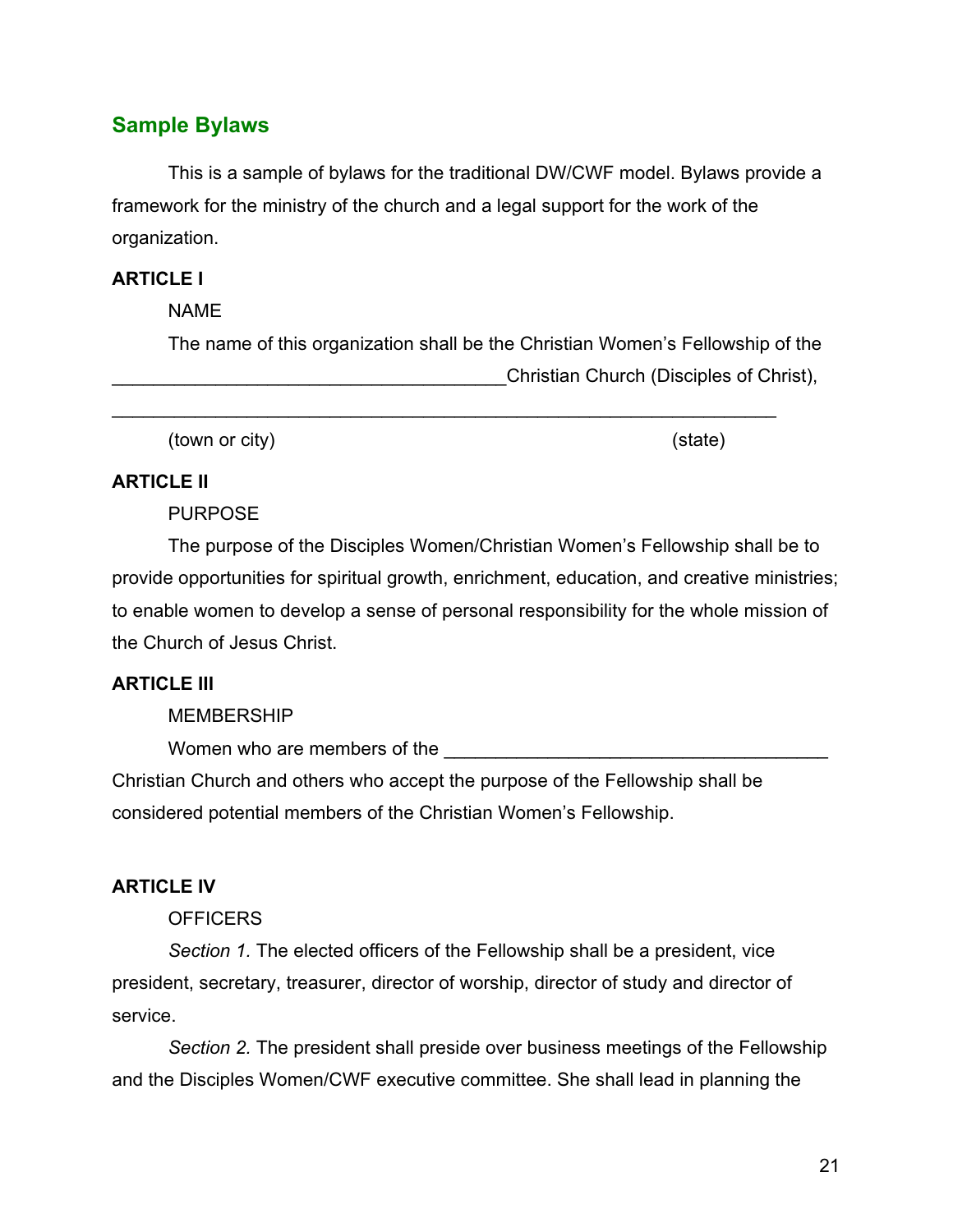work of the Fellowship. She shall appoint coordinators, chairpersons and committees as needed with the advice of the executive committee. She shall be an ex officio member of all departments and/or committees.

She shall see that reports and remittances are made promptly. She shall represent the Fellowship in church and ecumenical activities or delegate these responsibilities.

*Section 3.* The vice president shall assist the president in her duties and act for her in her absence or upon her request. She shall be the membership director of the Fellowship.

*Section 4.* The secretary shall keep the minutes and the records. She shall be responsible for the correspondence. She shall send out notices of meetings and care for publicity.

*Section 5.* The treasurer shall receive and care for all the funds of the Fellowship, pay bills at the direction of the executive committee, keep an itemized record of receipts and expenditures and make a written report at each general meeting of the Fellowship. She shall make a monthly remittance to the Church Finance Council. Her accounts shall be audited annually.

*Section 6.* The worship director shall be responsible for the planned experience of the worship of the Fellowship. She shall serve as head of the worship department/committee and preside at its meetings. She shall work closely with the director of study and may serve as ex officio of the study and service department committees.

*Section 7.* The study director shall be responsible for planning the general programs of the Fellowship. She shall serve as head of the study committee/department and preside at its meetings, and may serve as an ex officio member of the worship and the service departments/committees. She serves as reading coordinator or assists the president in appointing one.

*Section 8.* The social action shall be responsible for the planning of the service projects and activities of the Fellowship. She shall serve as the head of the social action committee and preside at its meetings, and may serve as ex officio member of the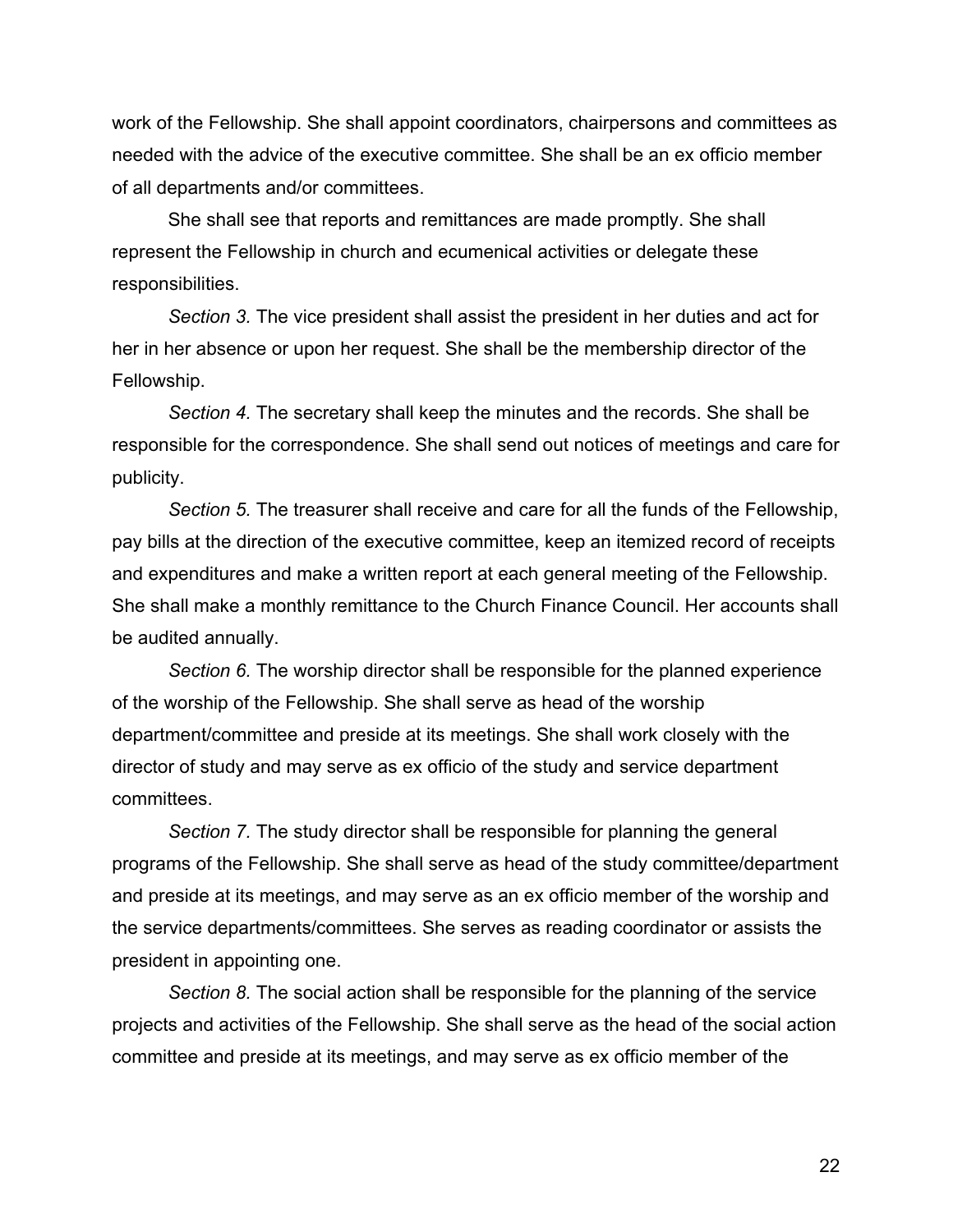worship and study departments. She serves as legislative coordinator or assists the president in appointing one.

*Section 9.* A nominating committee consisting of three members shall be appointed at least four months prior to the election at the general meeting. The slate of officers will be reported to the meeting one month prior to the election. The election shall be at the regular general business meeting two months prior to taking office. Officers shall be installed one month prior to taking office.

*Section 10.* The term of office shall be one year. No officers shall be eligible to immediate re-election after serving two years, except the treasurer who may be reelected to serve as long as four years.

*Section 11.* The Disciples Women/CWF executive committee shall be composed of the officers of the Disciples Women/CWF, group leaders and coordinators. The minister(s) shall be ex officio members. The Disciples Women/CWF executive committee shall have the power to fill all vacancies and to act on all matters arising between meetings of the Fellowship.

#### **ARTICLE V**

#### PROGRAM

The work of the Fellowship shall be carried out through the departments/committees of worship, study, social action, membership and budget and finance. Each department/committee may be composed of the director, coordinator, or chairperson and one representative from each group. The president is an ex officio member of all departments and/or committees.

#### **ARTICLE VI**

#### **MEETINGS**

*Section 1.* The Fellowship shall hold general meetings at stated times to be determined by the Disciples Women/CWF committee at the beginning of the year.

*Section 2.* The executive committee shall meet once a month. A majority of the committee shall constitute a quorum.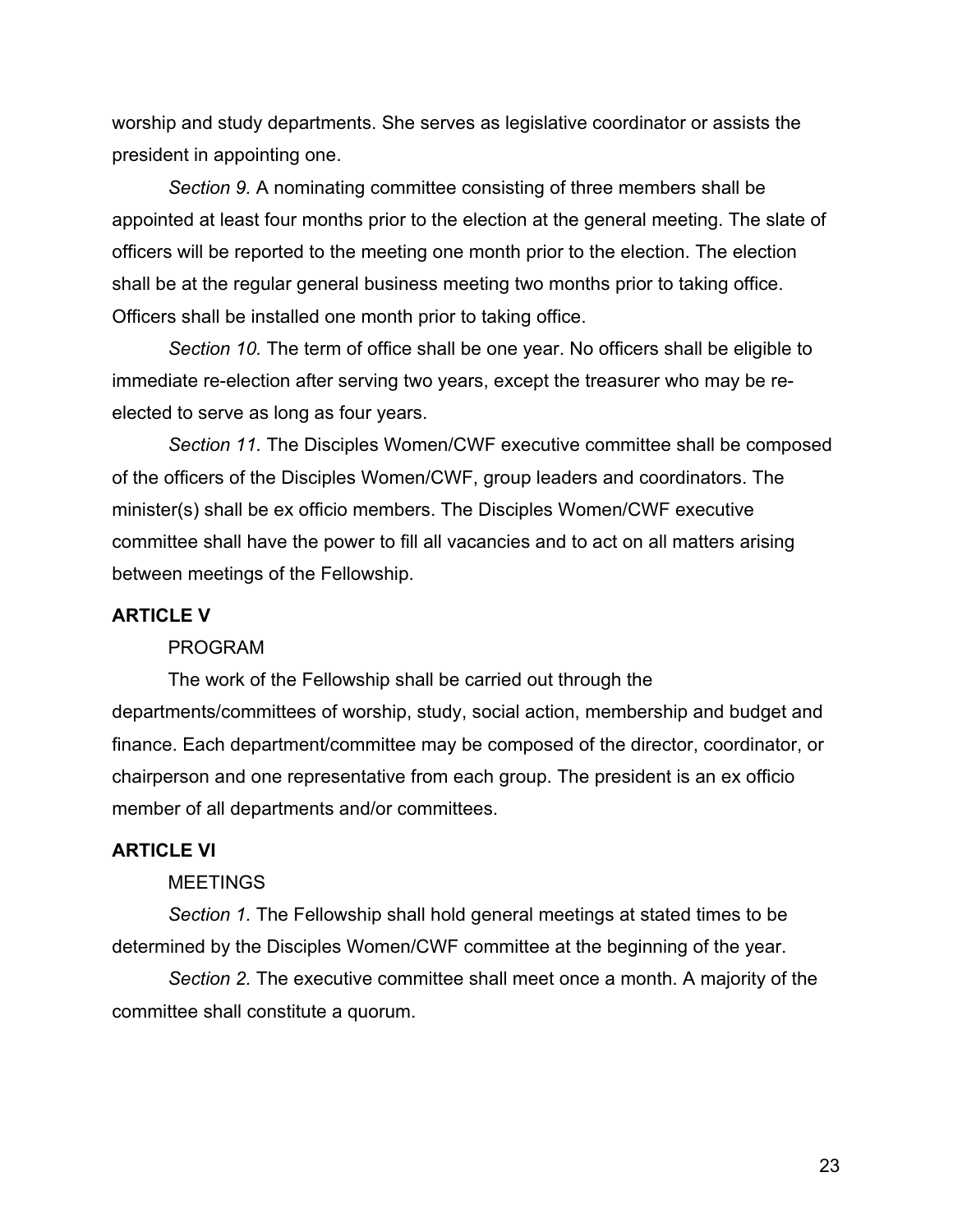#### **ARTICLE VII**

#### GROUPS

*Section 1.* The membership shall be divided into groups.

*Section 2.* A leader for each group will be appointed by the president. The group leaders shall be members of the Disciples Women/CWF executive committee.

*Section 3.* Officers of each group, appointed by the group leader or elected by the group members, shall be a secretary, a treasurer and a person responsible for each of the following areas – membership, worship, study and service.

*Section 4.* Group meetings shall be held monthly for worship and study programs, for business and to plan for service/action.

*Section 5.* The group treasurer shall keep records of all pledges and other offerings of the group. She shall be a member of the budget and finance committee of the Fellowship. She shall remit monthly to its general treasurer.

*Section 6.* Special groups shall be appointed when the need arises. Such a group shall have a leader appointed by the president.

#### **ARTICLE VIII**

#### WORK OF DEPARTMENTS/COMMITTEES

*Section 1.* Worship

**a)** The work of the worship committee/department shall be to help women grow in Christian living by planning (1) effective worship for group and general meetings; (2) ways to deepen personal devotional life; (3) prayer groups; (4) commitment and dedication services for abilities and services women may offer. The department/committee shall secure and train leaders and provide materials.

**b)** Members of the worship department/committee shall be the group worship chairpersons appointed or elected from each group. Group worship chairpersons shall make provisions for worship experiences at group meetings and ways to deepen personal spiritual growth.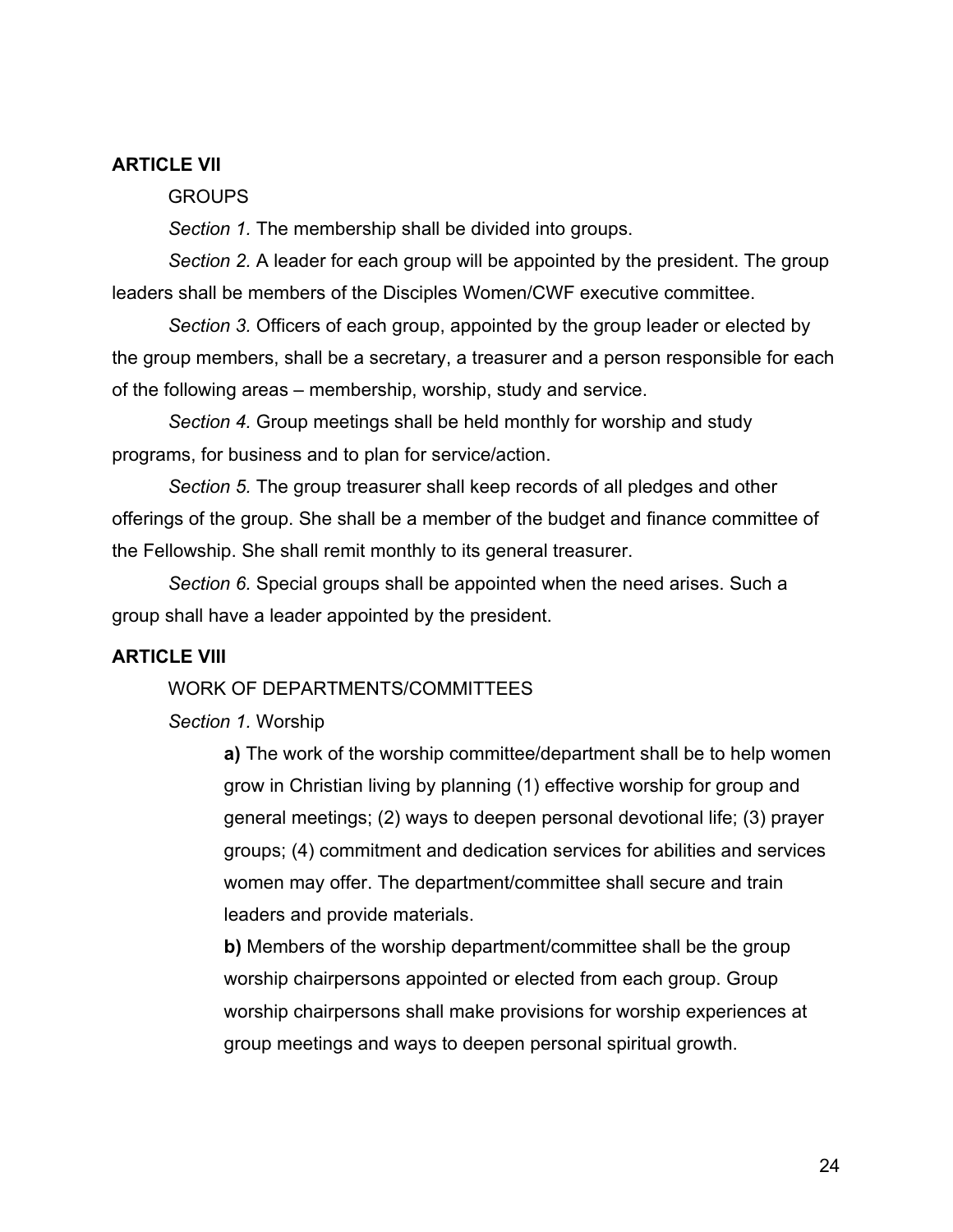*Section 2.* Study

**a)** The work of the study department/committee shall be to help women grow in knowledge and Christian concern by (1) planning programs and study for general and group meetings; (2) arranging study interest groups as needed in conjunction with membership director; (3) The committee/department shall secure and train leaders and provide materials.

**b)** Members of the study committee/department shall be the group study chairpersons appointed or elected by the groups and the reading coordinator. Group study chairpersons shall make provisions for the study at group meetings.

*Section 3.* Social Action

**a)** The work of the social action committee/department shall be to help women grow in Christian service by planning and promoting social action projects and activities in the following areas: (1) world concerns; (2) community concerns; (3) benevolence; (4) legislative action; (5) ecumenical concerns.

**b)** Members of the social action department shall be the group social action chairpersons appointed or elected by the groups and the legislative coordinator. Group social action chairpersons shall make provisions for the social action activities of the group.

*Section 4.* Membership

**a)** The work of the membership committee shall be to enlist new members and promote attendance.

**b)** The membership committee shall consist of the vice president (or another person appointed by the president – with the approval of the executive committee) as chairperson and the group leaders and/or group membership chairpersons.

*Section 5.* Budget and Finance

The budget and finance committee shall consist of the treasurer as chairperson and the treasurer of each group. The chairperson of this committee shall submit the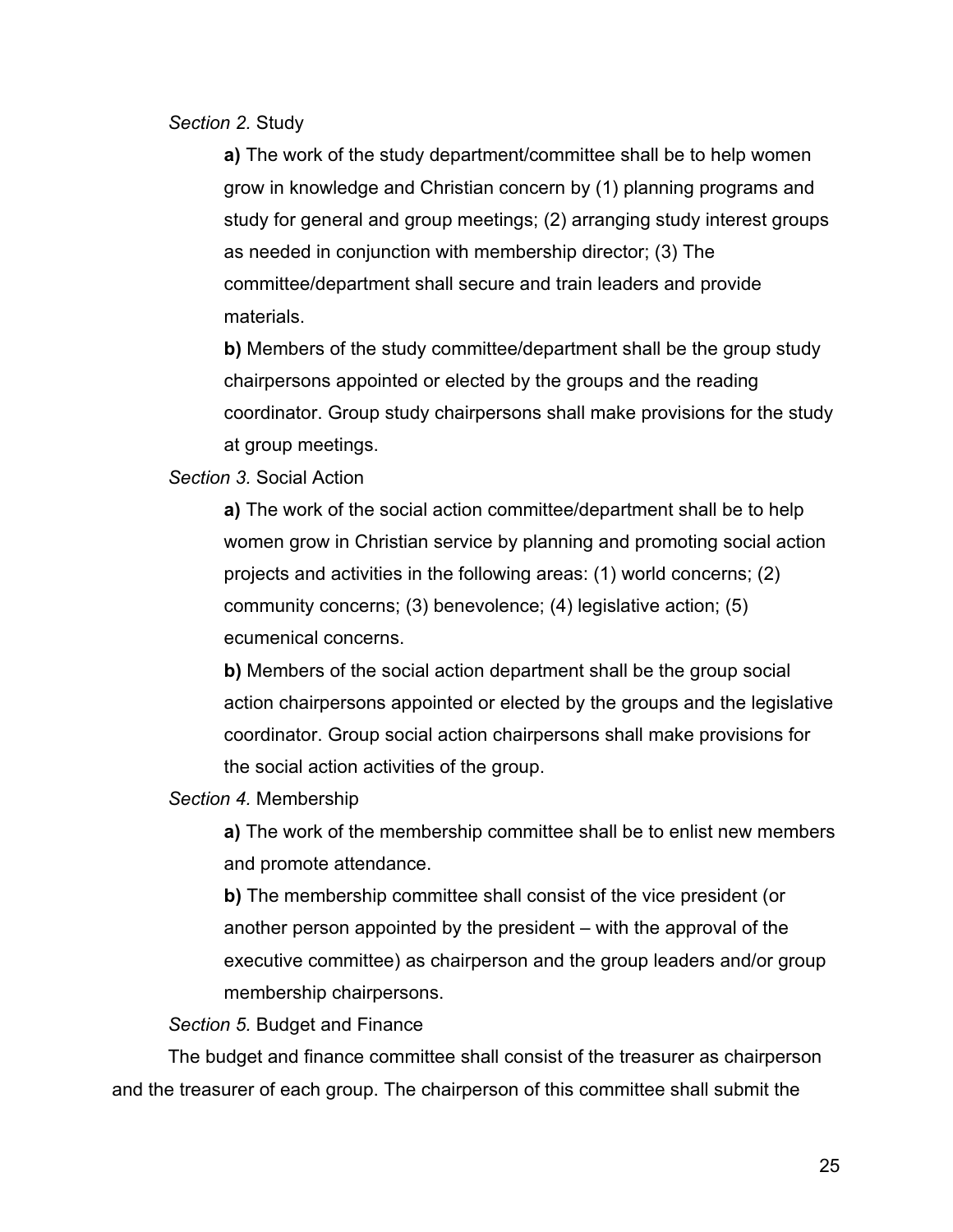proposed annual budget and other anticipated expenditures to the Disciples Women/CWF executive committee for approval. This committee shall also promote stewardship.

# **ARTICLE IX**

# **FINANCES**

This Fellowship shall be financed by (1) pledges and contributions from members; (2) regular and special offerings (Sacrificial, Blessing Boxes); and (3) such other means as shall be in conformity with its purpose. A major portion of the budget shall be for the causes of Disciples Mission Fund and shall be remitted monthly through Church Finance Council.

# **ARTICLE X**

# **AMENDMENTS**

These bylaws may be amended at any general meeting of the Fellowship by a two-thirds vote of those present and constituting a quorum, provided such an amendment has been presented in writing at a previous business meeting and has been presented to the groups.

# **ARTICLE XI**

# PARLIAMENTARY AUTHORITY

Identify a model for parliamentary authority for business meetings. An example might be Robert's Rules of Order, Revised or a consensus model (see Leadership Module).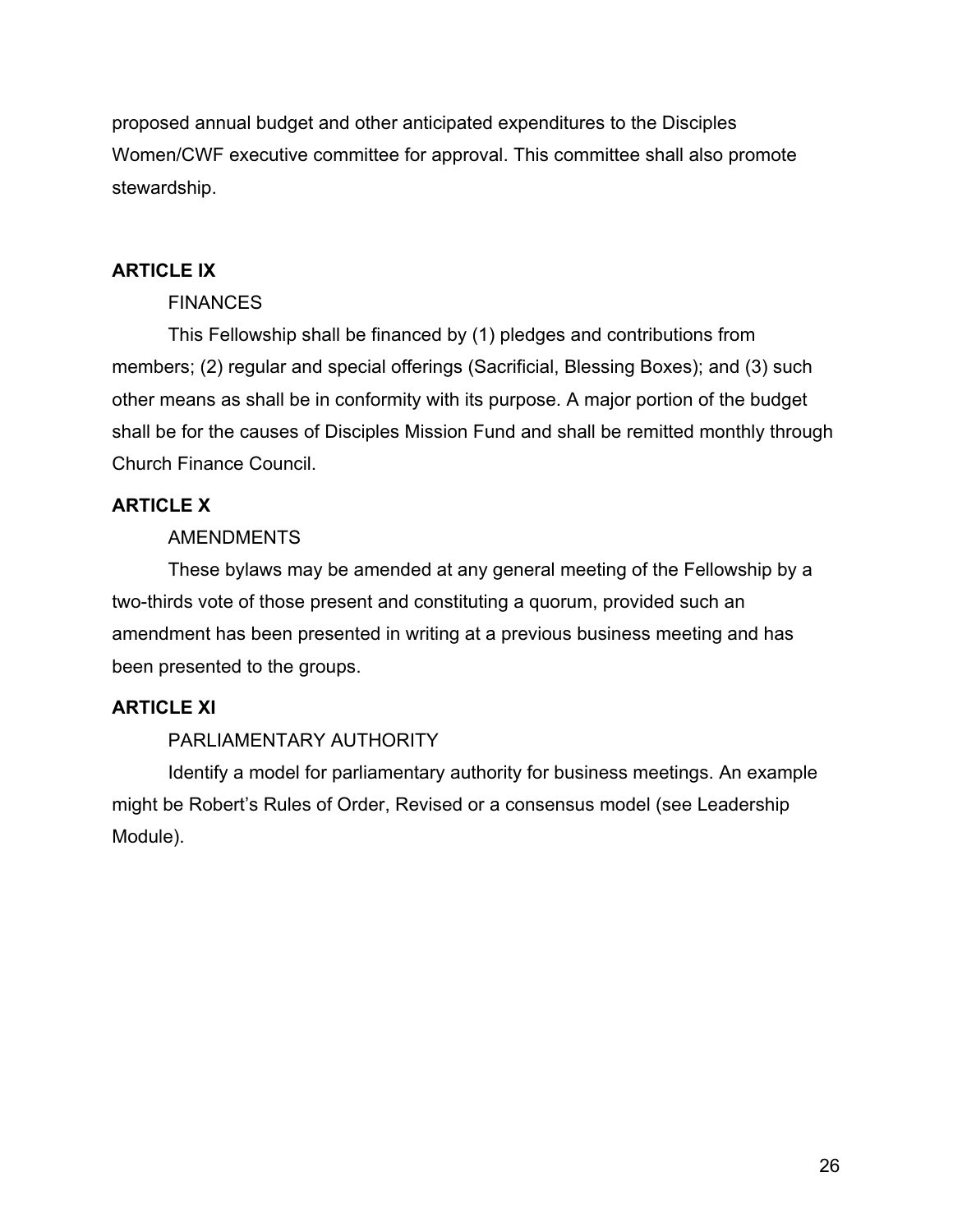# **Models for Regional DW/CWF Structures**

# <span id="page-26-0"></span>**Model 1**<sup>1</sup>

# **Covenant**

# *Women's Ministries of the Christian Church (Disciples of Christ) in Oregon*

# **ARTICLE I**

The name of this organization shall be the Women's Ministries of the Christian Church (Disciples of Christ) in Oregon.

# **ARTICLE II**

# *Purpose*

To provide opportunities for spiritual growth, enrichment, education and creative ministries to enable women to develop a sense of personal responsibility for the whole mission of the Church of Jesus Christ.

Through Women's Ministries-sponsored events, women are invited to share the Good News through:

*Worship:* for spiritual growth and renewed discipleship;

*Bible Study:* for greater knowledge and understanding

*Issue Study:* for action and advocacy

*Mission Study:* for awareness of the global church and invitation to partnership *Service/Action:* for personal involvement in ministries for charity and social change *Fellowship/Networking:* for building the faith community with other women

*Leadership Training:* for service to God in the work of women in the church and community

*Stewardship:* for sharing time, talent and resources with the mission of the church.

We serve women within traditional Christian Women's Fellowship groups, women in emerging prayer/service/fellowship groups, and women within the congregations not affiliated with any of the above named groups.

 <sup>1</sup> This model for a regional DW/CWF structure is from Rev. Cathy Myers Wirt, staff for the Oregon region.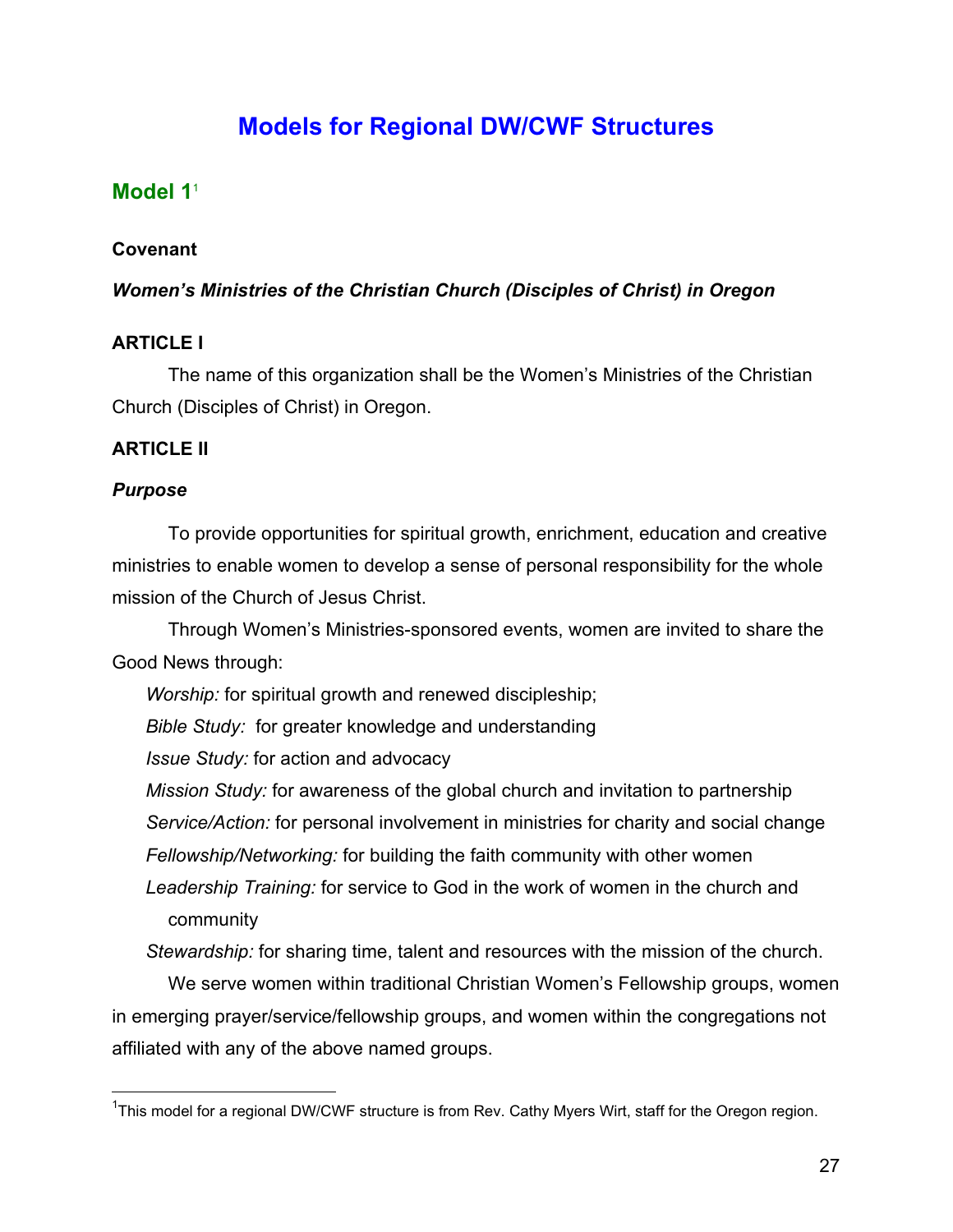#### **ARTICLE III**

#### *Membership*

The membership within this organization shall include any woman who is committed to the purpose and program of the organization and supports its work.

#### **ARTICLE IV**

#### *Meetings*

*Section 1.* This organization shall meet annually at such time and place as may be decided upon at a previous meeting. In case of need, meeting shall be called by the Circle for Women's Ministries.

*Section 2.* At the time a vote is taken, only members in attendance may vote.

#### **ARTICLE V**

#### *Officers, Elected and Appointed*

The elected officers of this organization shall be Coordinator, Assistant Coordinator, Recorder, Chaplain, Spiritual Life Director, Outreach Director, Communication Director, and Area Contact Persons who are elected for a three (3) year term. Other non-voting positions may be created and appointed by the Circle for Women's Ministries for a one year term.

#### **ARTICLE VI**

#### *Regional Circle for Women's Ministries*

*Section 1.* The governing body shall be the Regional Circle for Women's Ministries consisting of as many members as are necessary to carry on the work, a majority of whom shall constitute a quorum.

*Section 2*. Election of members of the Regional Circle for Women's Ministries shall be held at its annual meeting. Names shall be presented by a nominating committee of the Regional Circle consisting of persons who are completing their term of service. All vacancies on the Regional Circle shall be filled by the Coordinator with the approval of the Regional Circle.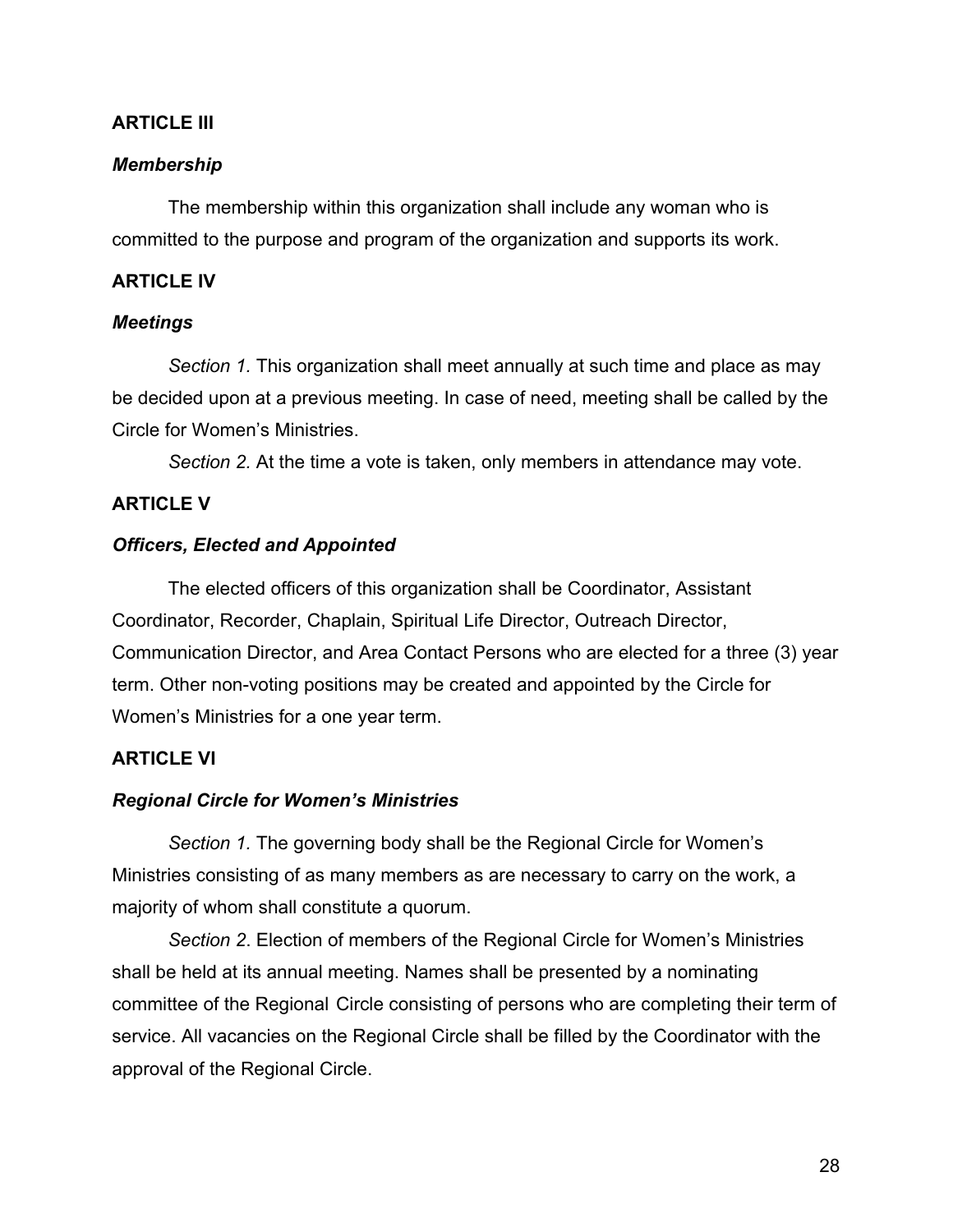<span id="page-28-0"></span>*Section 3*. The Regional Circle shall meet at least twice annually to plan the work for the ensuing year.

*Section 4*. The Circle Coordinator and a member of the Regional Staff will represent the Region on the International Christian Women's Fellowship Cabinet.

### **ARTICLE VII**

#### *Amendments*

This Covenant may be amended by a two-thirds (2/3) vote of the members gathered at a called meeting for women of the region, provided such amendments shall have been approved by the Regional Circle and shall have been presented in writing to local Women's Ministries Groups within congregations at least ninety (90) days prior to the meeting.

### **Guidelines**

### *Women's Ministries of the Christian Church (Disciples of Christ) in Oregon*

These guidelines replace traditional bylaws in the Oregon model.

# **ARTICLE I**

# *Regional Circle for Women's Ministries*

*Section 1.* The Regional Circle shall consist of the Coordinator, Assistant Coordinator, Recorder, Chaplain, Spiritual Life Director, Outreach Director, Communication Director, and Area Contact Persons. Other non-voting positions may be created and appointed by the Circle for a one year term.

*Section 2*. A term of office shall be three years. Positions shall be filled on a rotating basis so that one-third (1/3) of the members shall be elected each year with suggested rotation as follows:

Year A: Coordinator

Recorder

Area Contact Persons from: (1/3 of areas)

Blue Mountain Area (Hermiston, Pendleton, LaGrande)

 Portland Metro Area (Portland, Lynchwood, Mallory, Midway, The View)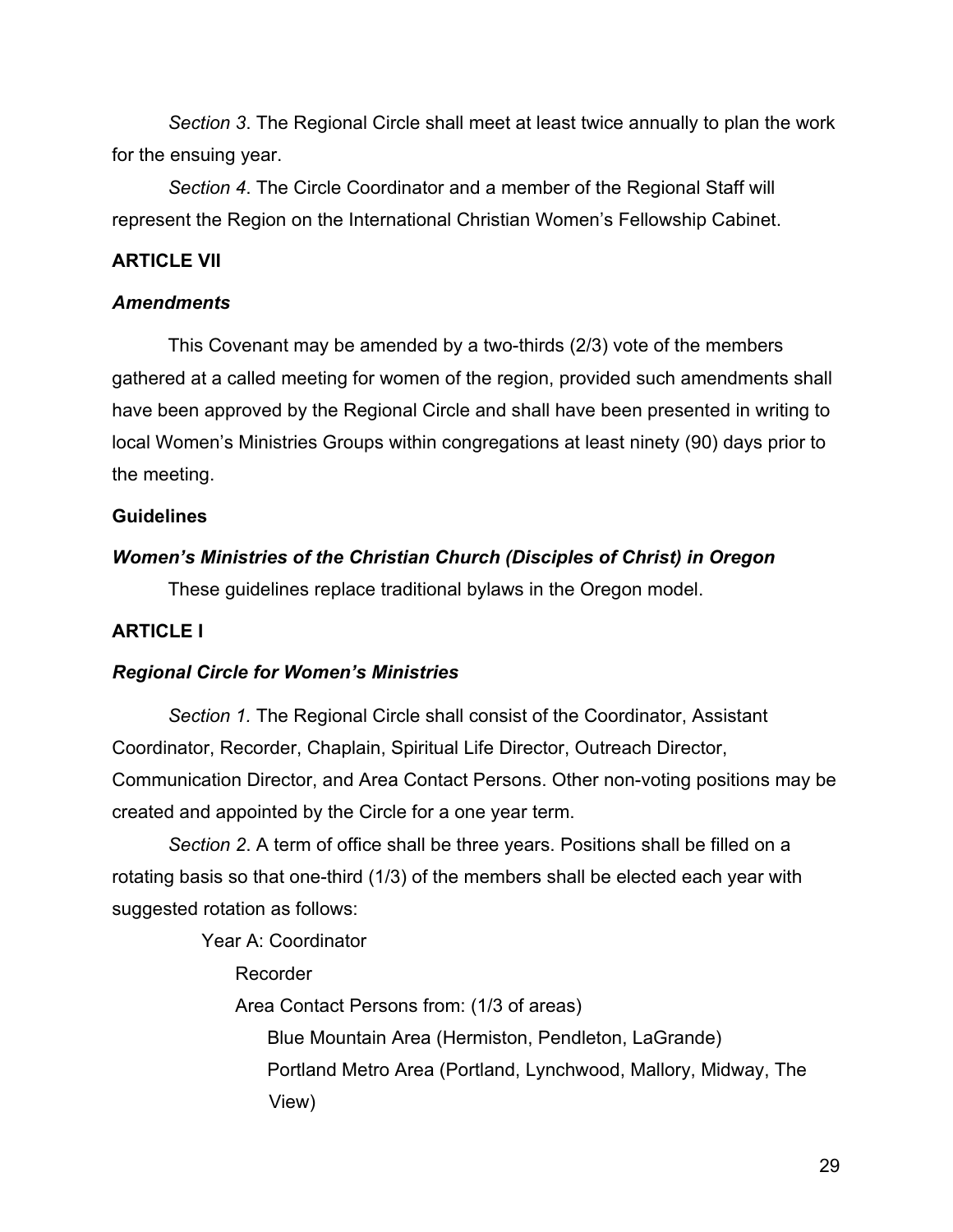Salem Area (Dallas, Keizer, McMinnville, Salem, Silverton)

Year B: Assistant Coordinator

Outreach Director

Area Contact Persons from: (1/3 of areas)

 Western Portland Area (Murray Hills, St. Helens, Aloha, Hillsboro, Forest Grove)

 Linn/Benton County Area (Albany, Corvallis, Crabtree, Lebanon) Southern Oregon Area (Myrtle Creek, Grants Pass, Medford) Eugene Surrounding Area (Allison Park, Glenwood, Twin Oaks, Junction City)

Year C: Chaplain

Spiritual Life Director

Communications Director

Area Contact Persons from: (1/3 of areas)

Hood River Area: (Mosier, Hood River)

South Coast Area (North Bend)

Eugene/Springfield Metro (Eugene, Springfield, Northwood)

*Section 3:* No one shall be reelected after completing a term of office until the lapse of one year, with the following exceptions: (1) the Coordinator, who may serve an additional term if elected from another office; (2) a person who has been appointed to fill an unexpired term may then serve an additional three year term; or (3) the Area Contact Persons if no other person can be found to serve after diligent effort to recruit new leadership.

*Section 4:* It is recommended that the Coordinator be chosen from those currently serving on the Regional Circle or those having served on the Circle, or one of the previous comparable bodies, in the Christian Church in Oregon.

# **ARTICLE II**

# *Duties of Officers*

*Section 1.* **Coordinator** shall be responsible for the administrative affairs of the Women's Ministries of the Christian Church (Disciples of Christ) in Oregon, shall preside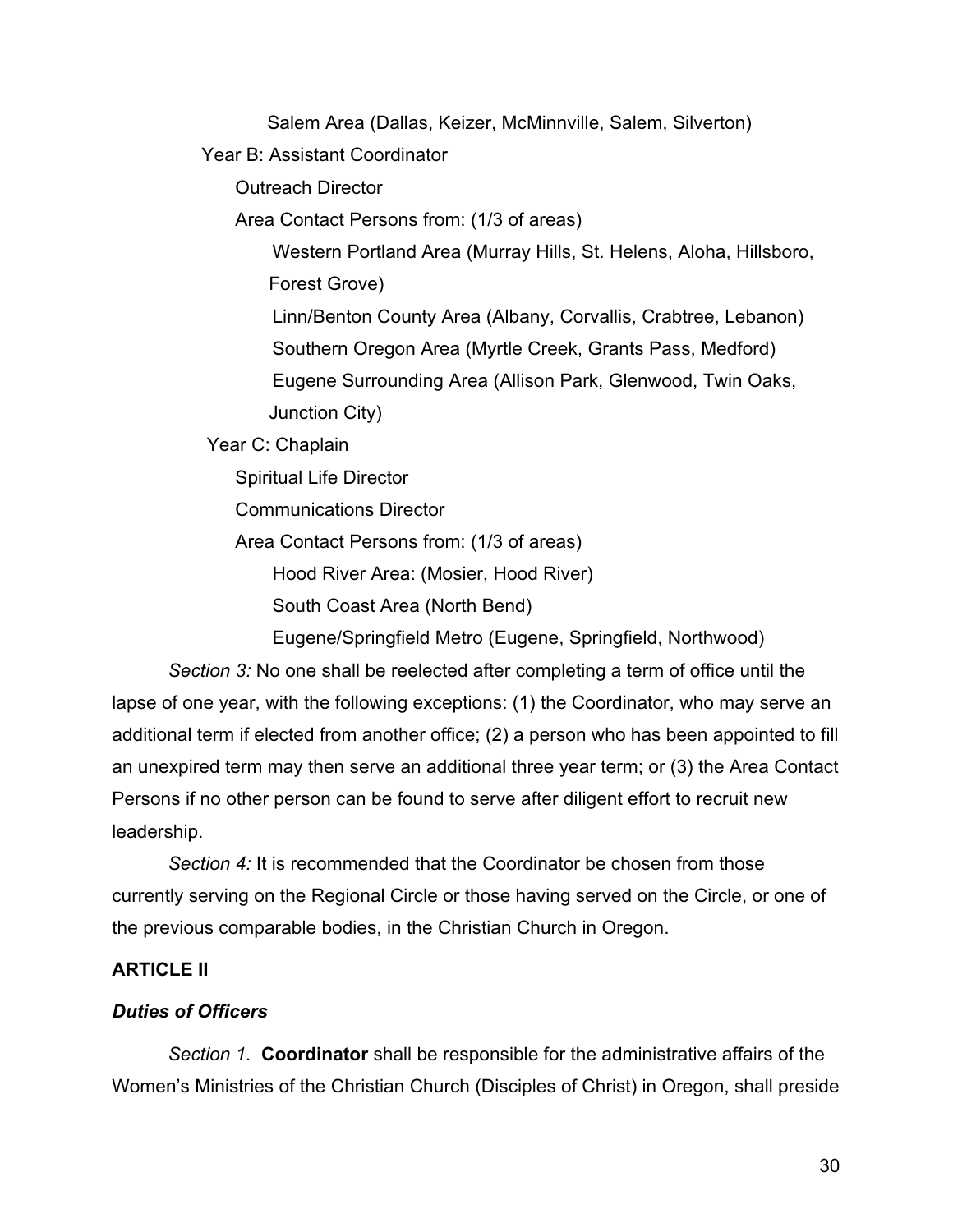over all meetings of the Regional Women's Circle, and shall be an ex officio member of all Women's Ministries committees, and a full member of the Regional Board of the Christian Church in Oregon.

*Section 2.* In the absence of the Coordinator, or upon her request, the **Assistant Coordinator** shall have full power to exercise all the functions pertaining to the office of Coordinator. The Assistant Coordinator shall be the administrative details coordinator for the annual Fall Spiritual Retreat for Women, planned and sponsored by this body.

*Section 3.* The **Recorder** shall keep the record of the annual and special meetings of the Women's Ministries gatherings and the Regional Women's Circle meetings. She shall bring to the Circle meetings the minutes of all recent meetings and shall supply each Circle member with a copy of the minutes following each Circle meeting.

*Section 4.* The **Chaplain** is to provide guidance and materials for worship when the Regional Women's Ministries Circle gathers and to plan the worship, with the assistance of whatever team she desires to bring together, for the Fall Spiritual Retreat for Women.

*Section 5*. The **Spiritual Life Director** will plan the workshop and keynote times of fall retreats and work with the Regional Women's Circle to create and implement spring spiritual enrichment days for women.

*Section 6*. The **Outreach Director** will coordinate the stewardship education for mission and the service project work of the Women's Ministries by promoting these aspects of faith at retreats and other events as well as in materials sent to women between events. In addition, this person will help to keep women informed about ecumenical and legislative action for social justice.

*Section 7*. The **Communications Director,** with assistance from the regional office of the Christian Church in Oregon, will coordinate the work of keeping our congregational women's ministries informed of regional events and projects, and will work to maintain an active communication network by means of mailings, Web sites, email groups or other means as the Regional Women's Circle deems useful.

*Section 8*. **Area Contact persons** will be the connection between the Regional Women's Circle and the Women's Ministries in local congregations. Each contact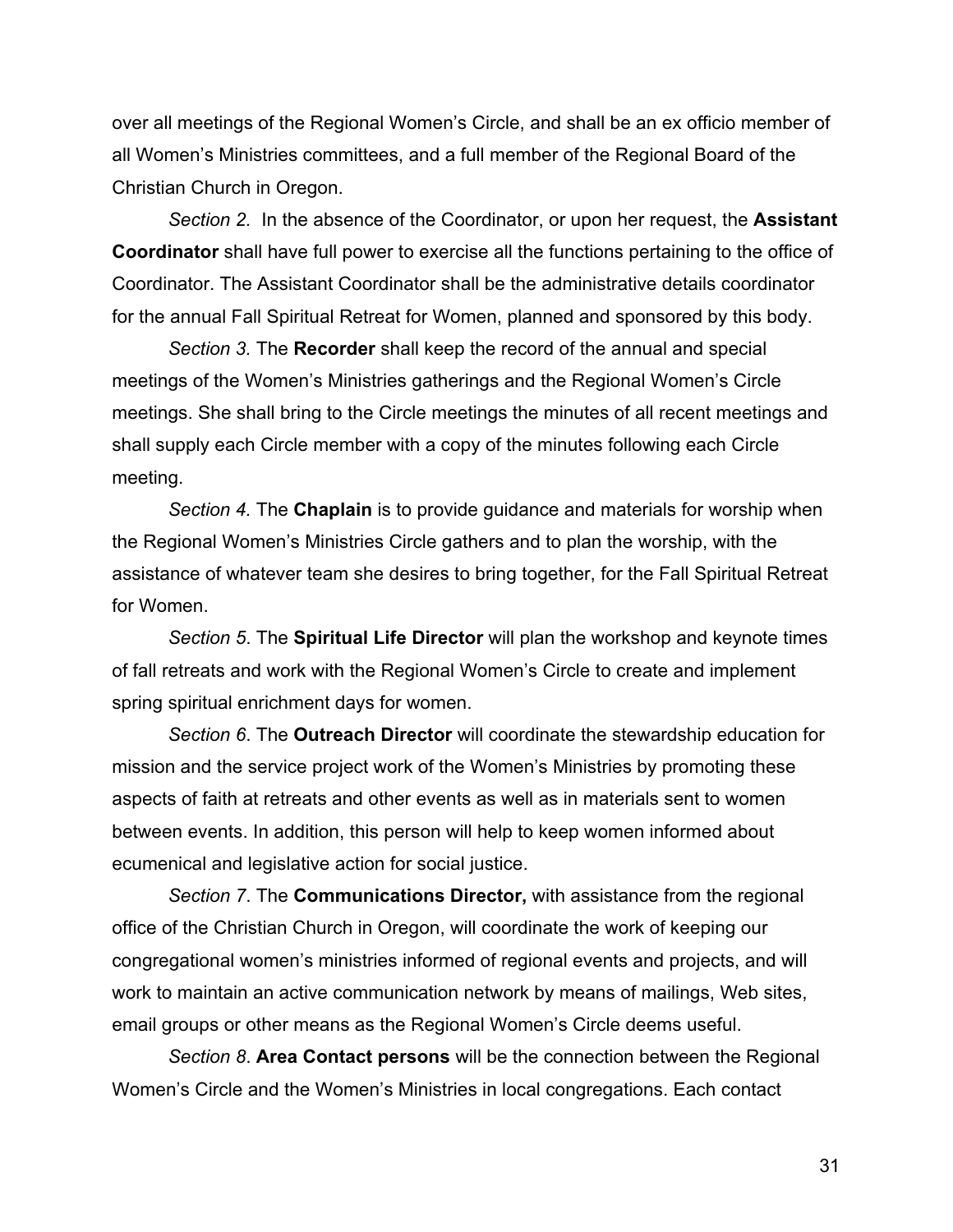person will have between 1-5 congregations with which to maintain contact on a regular basis. The contact person will bring the concerns and hopes of these local ministries to the Circle and the ideas and resources of the Circle to the local ministries.

### **ARTICLE III**

#### *Nominating Committee*

*Section 1.* The Nominating Committee for the Regional Women's Circle will be made up of persons who are completing their terms on the Circle, the Coordinator and a member of the Regional Staff of the Christian Church in Oregon.

*Section 2.* The Nominating Committee will present names for election at the annual fall gathering of the Women's Ministries of the Christian Church in Oregon.

#### **ARTICLE IV**

#### *Funds*

*Section 1*. The Regional Women's Ministries Circle will annually prepare an operating budget to be presented to the Commission on Finance and Administration of the Christian Church in Oregon.

*Section 2*. The Regional Women's Ministries Circle will cooperate with the Church Finance Council in promoting regular offerings throughout the year for the mission of the whole church. In addition, the Circle with coordinate its efforts with the work of the Christian Church in Oregon and its special mission projects and emphases.

#### **ARTICLE V**

#### *Amendments*

These Guidelines may be amended by a two-thirds (2/3) vote of the members present at any scheduled meeting for women sponsored by the Christian Church (Disciples of Christ) in Oregon, providing such amendments shall have been approved by the Regional Women's Ministries Circle and submitted in writing to local Christian Women's Fellowships and other women's Ministry Groups at least ninety (90) days prior to the meeting.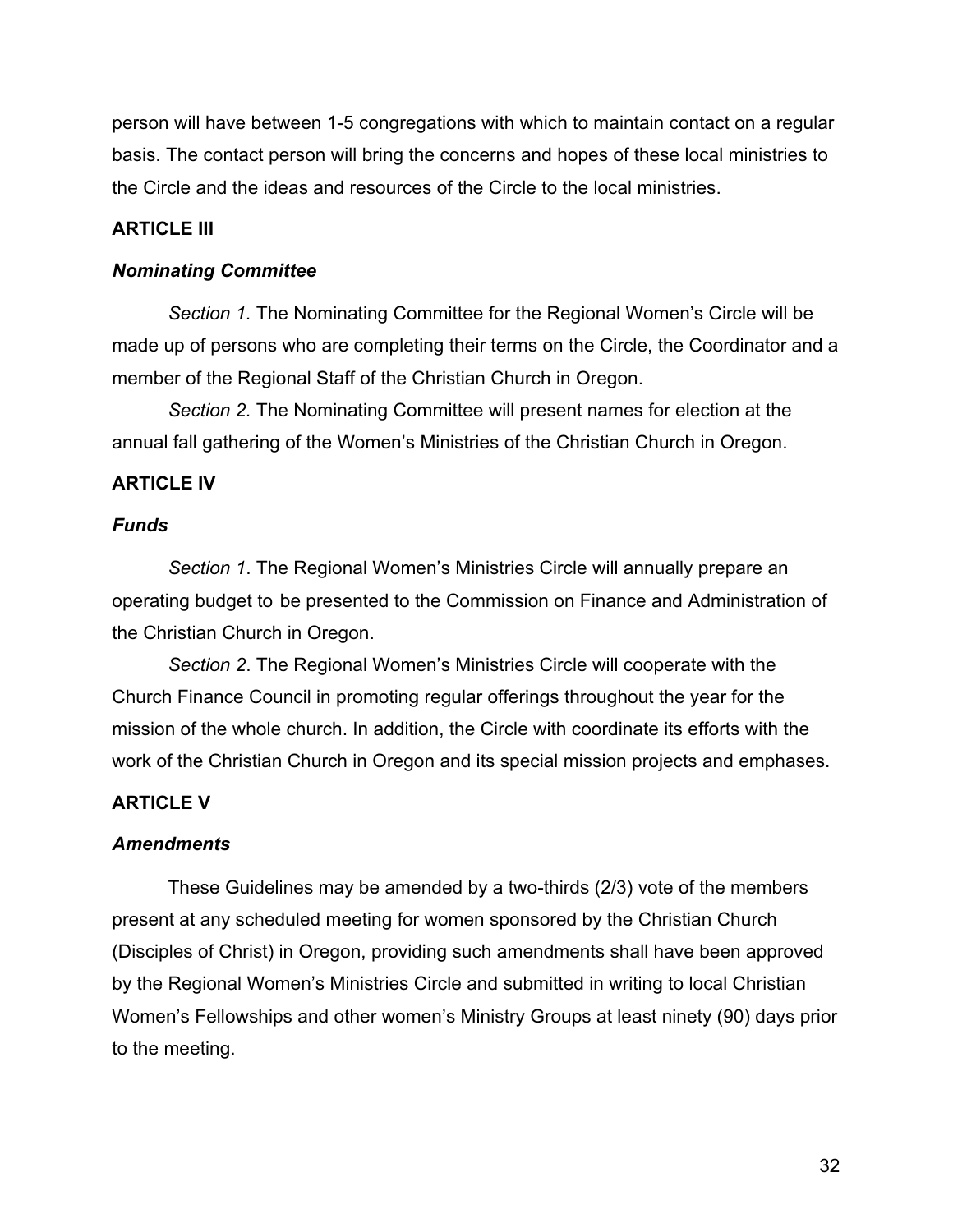# <span id="page-32-0"></span>**Model 2**<sup>2</sup>

# **Office of Disciples Women**

**Mission:** This office will be an organization to support ministry with the Christian Church (Disciples of Christ) in the Pacific Southwest Region and will enable women to develop a sense of personal responsibility for the whole mission of the church of Jesus Christ.

See the diagram on the next page for an illustration of this model.

 <sup>2</sup> This model for regional DW /CWF structure is from the Pacific Southwest Region.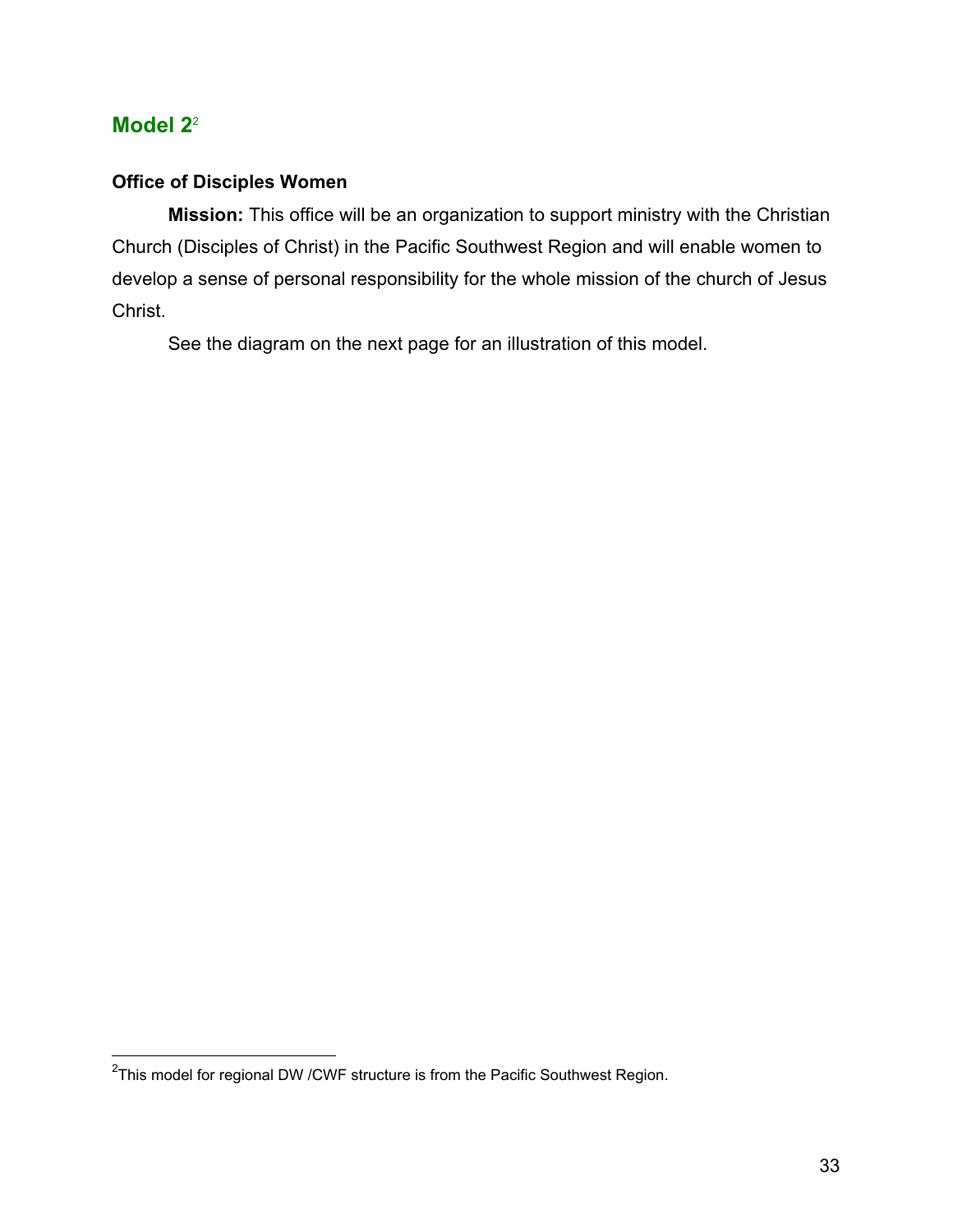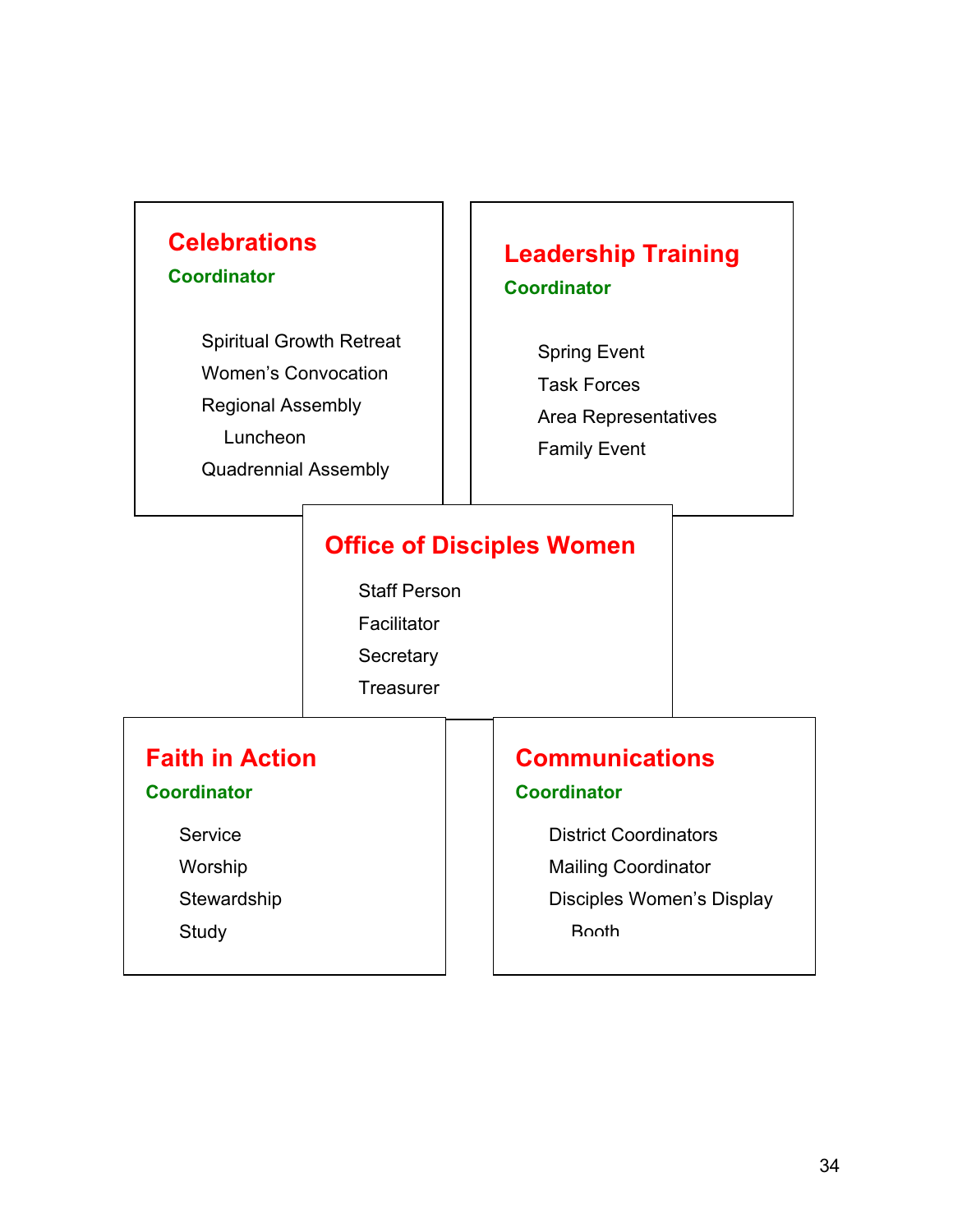# <span id="page-34-0"></span>**Job Descriptions**

# **TITLE: FACILITATOR**

**RELATIONSHIPS:** Accountable to and reports to the Office of the Disciples Women. **PRIMARY FUNCTIONS:**

- Serves as a member of the Office of Disciples Women Executive Committee and Full Commission
- Assists staff person administratively
- Presides at all Executive Commission meetings
- Serves as Regional Board Representative
- Ex officio member of all areas of ministry
- Appoints Nominating Committee
- Represents women at all regional functions, or appoints a representative
- Attends Tri-Regional event
- Attends ICWF Cabinet
- Attends Quadrennial (eligible for partial scholarship)
- Organizes and attends orientation/planning retreat for Full Commission first weekend of June
- Writes article for quarterly newsletter

# **QUALIFICATIONS:**

- Previous regional experience
- Sense of humor

**TERM:** Two years

#### **TITLE: SECRETARY**

**RELATIONSHIPS:** Reports to the Office of Disciples Women

#### **PRIMARY FUNCTIONS:**

• Serves as a member of the Office of Disciples Women Executive Committee and Full Commission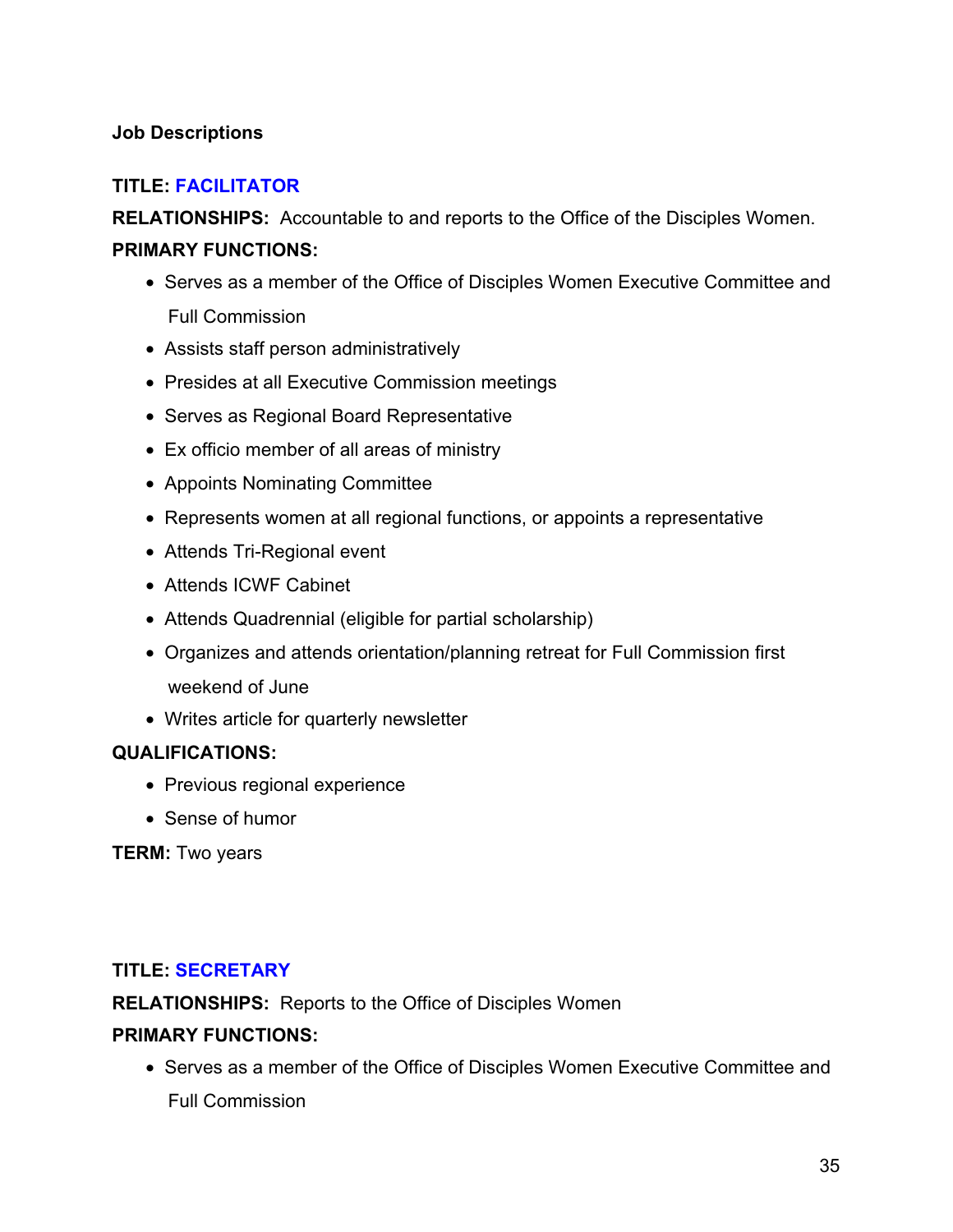- Attends all meetings of executive and full commission meetings
- Keeps accurate, detailed, official minutes for all commission meetings
- Distributes minutes
- Sends and receives meeting notices
- Secures meeting space and lunch arrangements
- Attends orientation/planning retreat for Full Commission first weekend of June
- Writes article for quarterly newsletter

- Previous regional experience
- Must type and spell accurately (or know how to use spell check)

# **TERM:** Two years

# **TITLE: TREASURER**

**RELATIONSHIPS:** Reports to the Office of Disciples Women

# **PRIMARY FUNCTIONS:**

- Serves as a member of the Office of Disciples Women Executive Committee and Full Commission
- Keeps accurate records of monies received and expended
- Prepares monthly reports for distribution at Commission meetings
- Serves as Treasurer for all special regional women's events
- Supervises budget preparation
- Is responsible for reconciliation of book consignment for all regional events
- Attends orientation/planning retreat for Full Commission first weekend of June
- Writes article for quarterly newsletter

# **QUALIFICATIONS:**

- Previous regional experience
- Previous accounting/bookkeeping experience

# **TERM:** Three years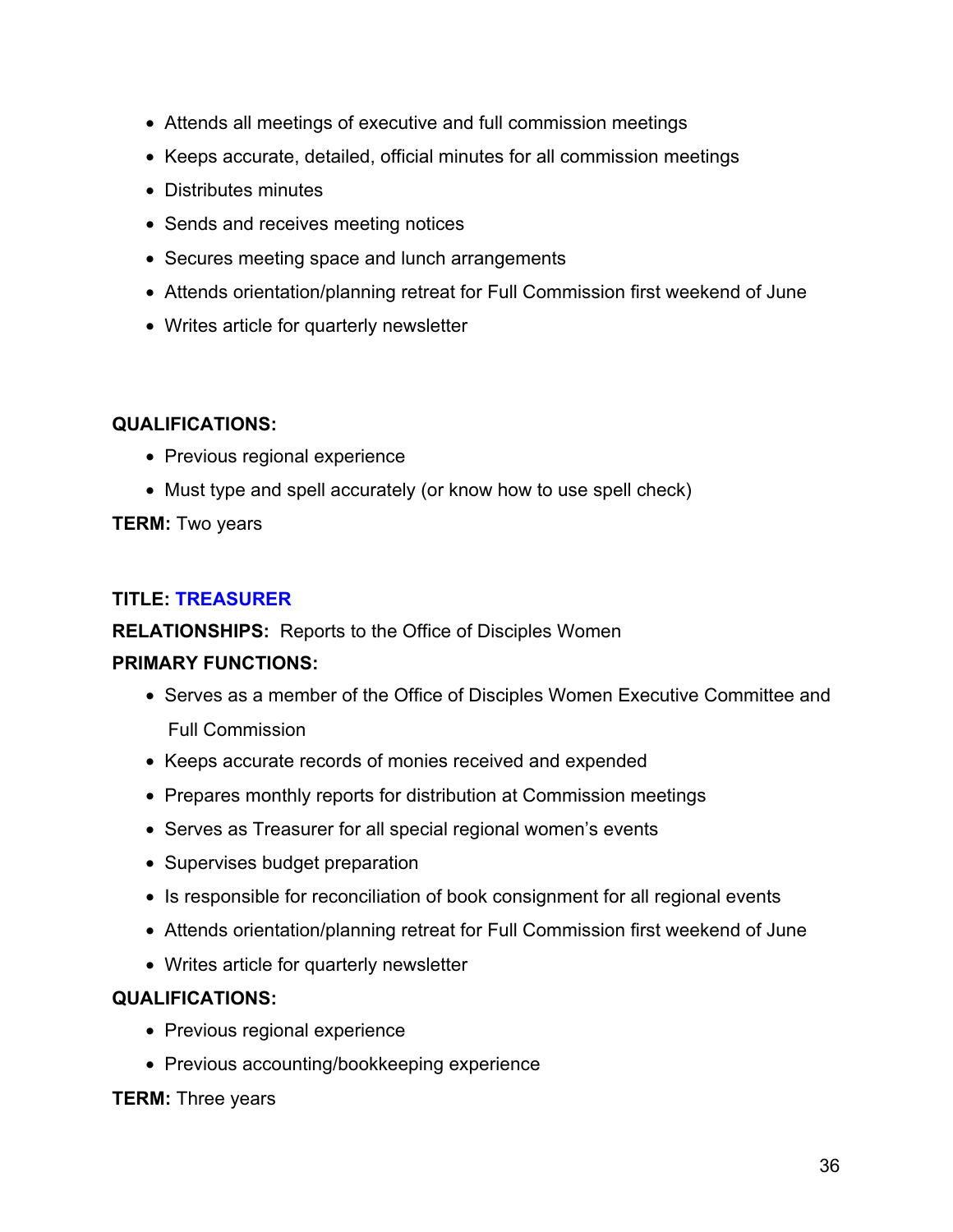# **TITLE: COORDINATOR OF FAITH IN ACTION**

**RELATIONSHIPS:** Accountable to and reports to the Office of Disciples Women **PRIMARY FUNCTIONS:**

- Serves as a member of the Office of Disciples Women Executive Committee and Full Commission
- Serves on Nominating Committee
- Is a resource for Service, Worship, Study and Stewardship Directors
- Resources local churches
- Ensures timely publicity information is sent to Communications
- Attends orientation/planning retreat for Full Commission first weekend of June
- Writes article for quarterly newsletter

# **QUALIFICATIONS:**

• Previous regional experience

**TERM:** Two years

# **TITLE: STEWARDSHIP**

**RELATIONSHIPS:** Reports to Coordinator of Faith in Action

- Serves as a member of Office of Disciples Women's Full Commission
- Receives and assimilates all stewardship materials from Office of Disciples Women in Indianapolis
- Serves on planning committee for Spring Event
- Provides suggestions and resources to Committee for inclusion in Spring Event Book
- Sends ideas to be used by local churches to Communications quarterly to be included in the "News and Notes"
- Attends orientation/planning retreat for Full Commission first weekend of June
- Writes article for quarterly newsletter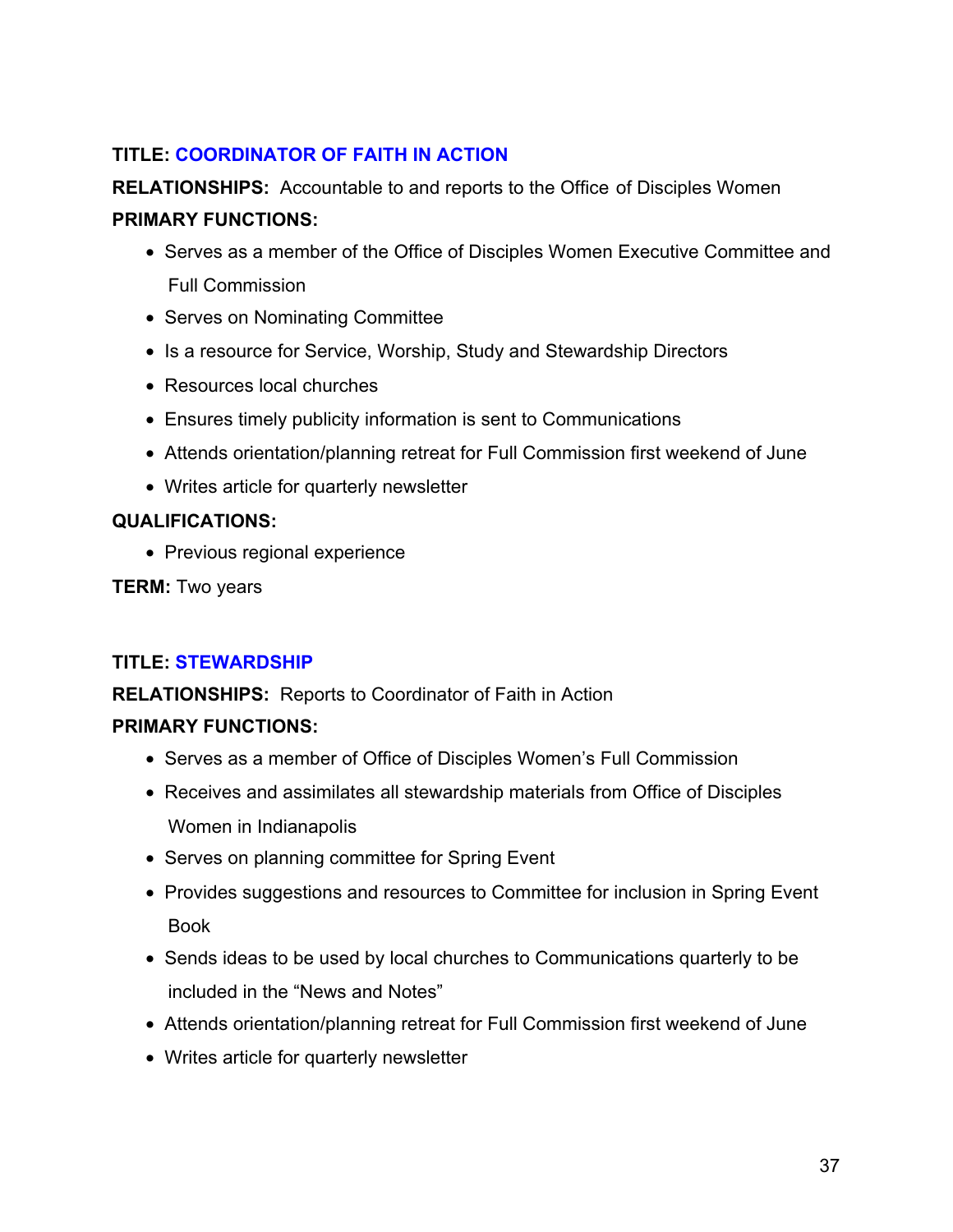- Interest in stewardship
- Knowledge of Basic Mission Finance

# **TERM:** Two years

# **TITLE: SERVICE DIRECTOR**

# **RELATIONSHIPS:** Reports to Coordinator of Faith in Action

### **PRIMARY FUNCTIONS:**

- Serves as a member of Office of Disciples Women's Full Commission
- Receives and assimilates all service materials from Office of Disciples Women in Indianapolis
- Collects resources and information from all varieties of service projects
- Serves on planning committee for Spring Event
- Provides suggestions and resources to Committee for inclusion at Spring Event
- Helps with ideas for Spring Event workshop on service
- Follows up and reports regional response to local and national service projects
- Attends orientation/planning retreat for Full Commission first weekend of June
- Writes article for quarterly newsletter

#### **QUALIFICATIONS:**

• Tireless

**TERM:** Two years

# **TITLE: STUDY DIRECTOR**

#### **RELATIONSHIPS:** Reports to Coordinator of Faith in Action

- Serves as a member of Office of Disciples Women's Full Commission
- Receives and assimilates all study materials from Office of Disciples Women in Indianapolis
- Serves on planning committee for Spring Event
- Provides suggestions and resources to Committee for inclusion at Spring Event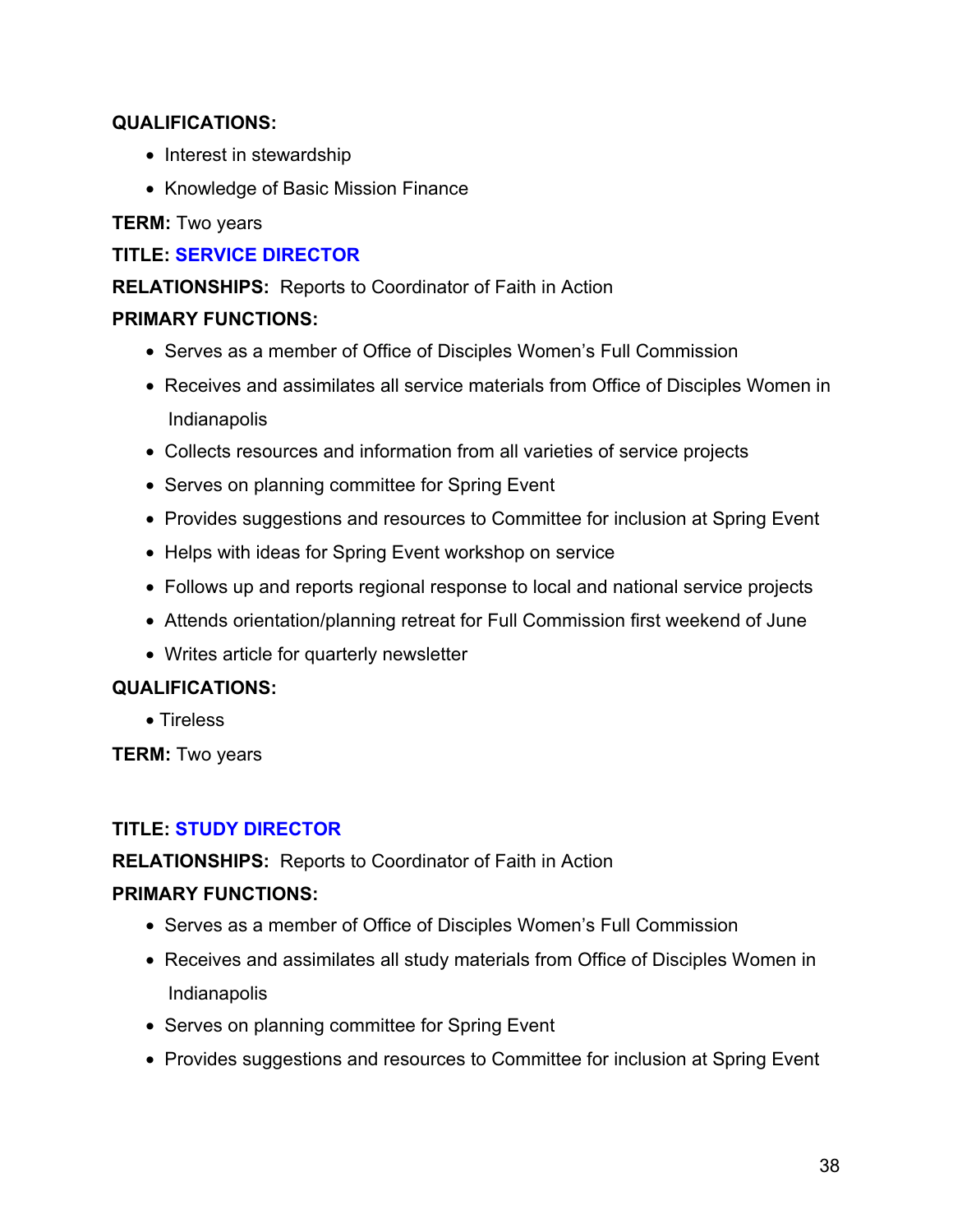- Prepares ideas for Spring Event workshop on each area of study: mission, issue, Bible
- Attends Pacific and Southwest Conference on World Christian Mission at Asilomar
- Attends orientation/planning retreat for Full Commission first weekend of June
- Writes article for quarterly newsletter

• Teacher qualities

**TERM:** Two years

# **TITLE: WORSHIP DIRECTOR**

**RELATIONSHIPS:** Reports to Coordinator of Faith in Action

# **PRIMARY FUNCTIONS:**

- Serves as a member of Office of Disciples Women's Full Commission
- Receives and assimilates all worship materials from Office of Disciples Women in Indianapolis
- Serves on planning committee for Spring Event
- Provides suggestions and resources to Committee for Spring Event
- Attends orientation/planning retreat for Full Commission first weekend of June
- Writes article for quarterly newsletter

# **QUALIFICATIONS:**

- Spiritual
- Creative

**TERM:** Two years

# **TITLE: COORDINATOR OF COMMUNICATION**

**RELATIONSHIPS:** Accountable to and reports to the Office of Disciples Women

- Serves as member of Office of Disciples Women Executive Committee and the Full Commission
- Edits and produces no fewer than quarterly "News and Notes"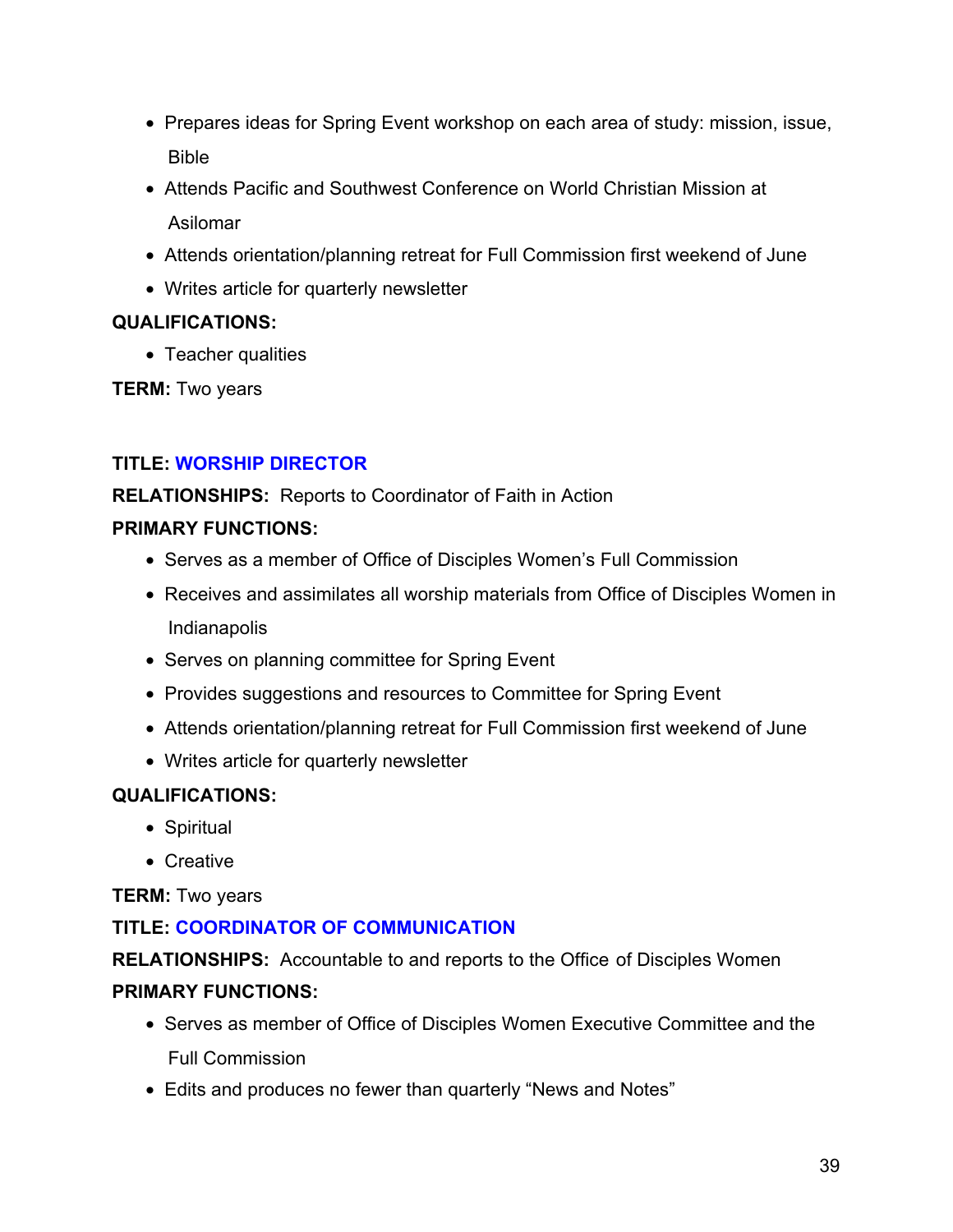- Resources local churches with ready-to-print articles for their newsletters
- Receives articles for "News & Notes" from all Commission Chairs and District **Coordinators**
- Solicits newsletter articles from event chairs and distributes to District Coordinators for publication
- Attends orientation/planning retreat for Full Commission first weekend of June

- Computer literate
- Resourceful
- Detail-oriented
- Able to follow through
- Proven organizational skills

# **TERM:** Two years

# **TITLE: DISTRICT COORDINATOR**

**RELATIONSHIPS:** Reports to Coordinator of Communication

# **PRIMARY FUNCTIONS:**

- Serves as a member of Office of Disciples Women's Full Commission
- Serves as the liaison between the region and local churches
- Promotes all regional events to district churches
- Sends changes in local CWF officers to the Communications chair
- Assists in trying to network district churches by getting to know presidents or leaders of women in churches.
- Distributes ready-to-print articles regarding women's events to local churches for their newsletters
- Attends orientation/planning retreat for Full Commission first weekend of June
- Writes article for quarterly newsletter

# **QUALIFICATIONS:**

- Knowledge of churches in district
- Creative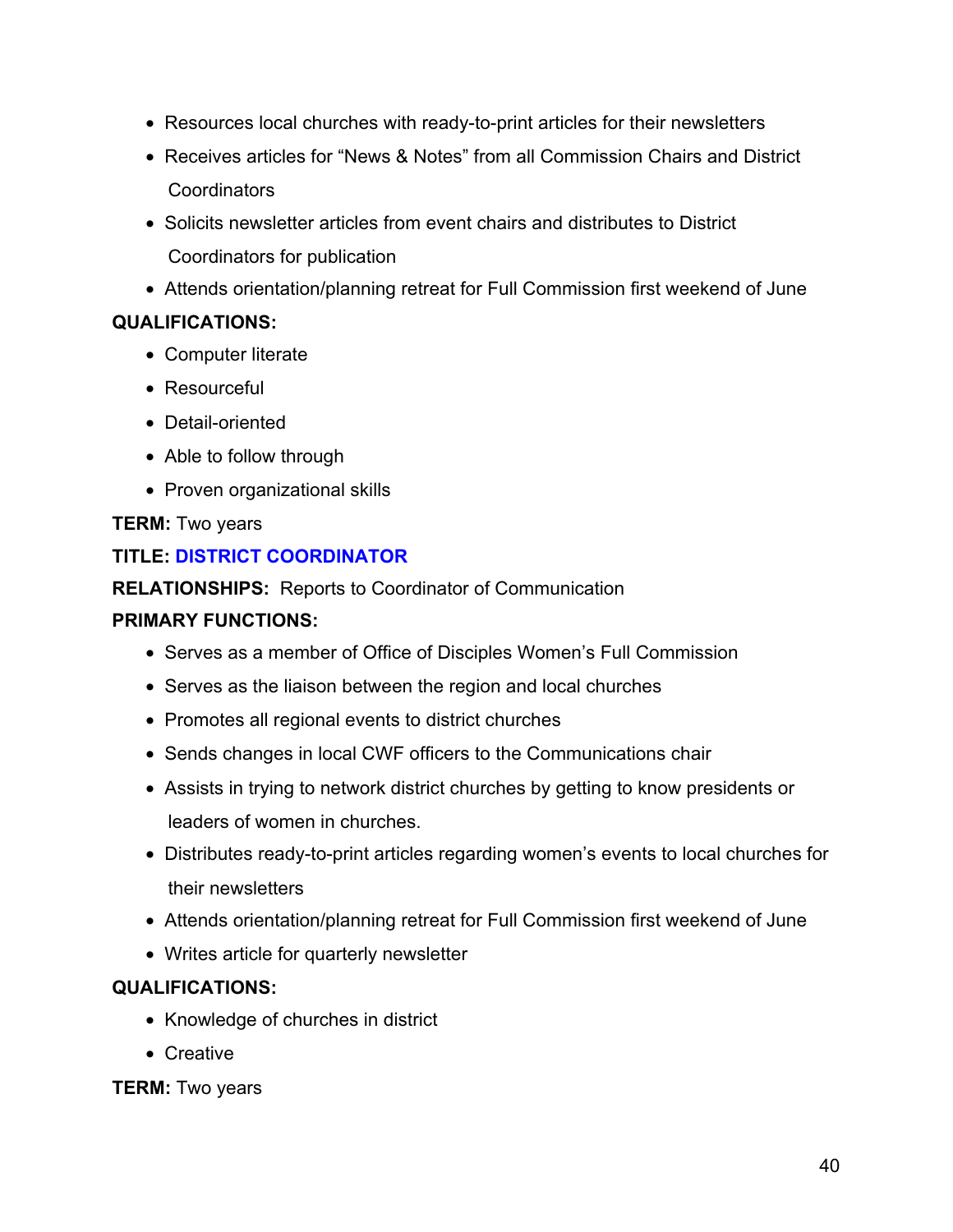# **TITLE: COORDINATOR OF CELEBRATIONS**

**RELATIONSHIPS:** Accountable to and reports to Office of Disciples Women

# **PRIMARY FUNCTIONS:**

- Serves as a member of the Office of Disciples Women Executive Committee and Full Commission
- With the help of the Full Commission, recruits chairpersons for Spiritual Growth Retreat, Convocation and Quadrennial and Regional Assembly
- Serves as ex officio member of each of these events
- Ensures publicity information is sent to Communications Coordinator
- Encourages participation in district and regional celebrations
- Attend orientation/planning retreat for Full Commission first weekend of June
- Writes article for quarterly newsletter

# **QUALIFICATIONS:**

- Previous experience with regional events
- Resourceful
- Detail-oriented
- Able to follow through
- Proven organizational skills

# **TERM:** Three years

# **TITLE: COORDINATOR OF LEADERSHIP TRAINING**

**RELATIONSHIPS:** Accountable to and reports to Office of Disciples Women

- Serves as a member of the Office of Disciples Women Executive Committee and Full Commission
- Defines/develops premiere leadership training opportunities at regional, district, and local levels in conjunction with the Office of Disciples Women
- Creates and sends resources that emerge to the database administrator
- Ensures publicity information is sent to Communications
- Attends orientation/planning retreat for Full Commission first weekend of June
- Writes article for quarterly newsletter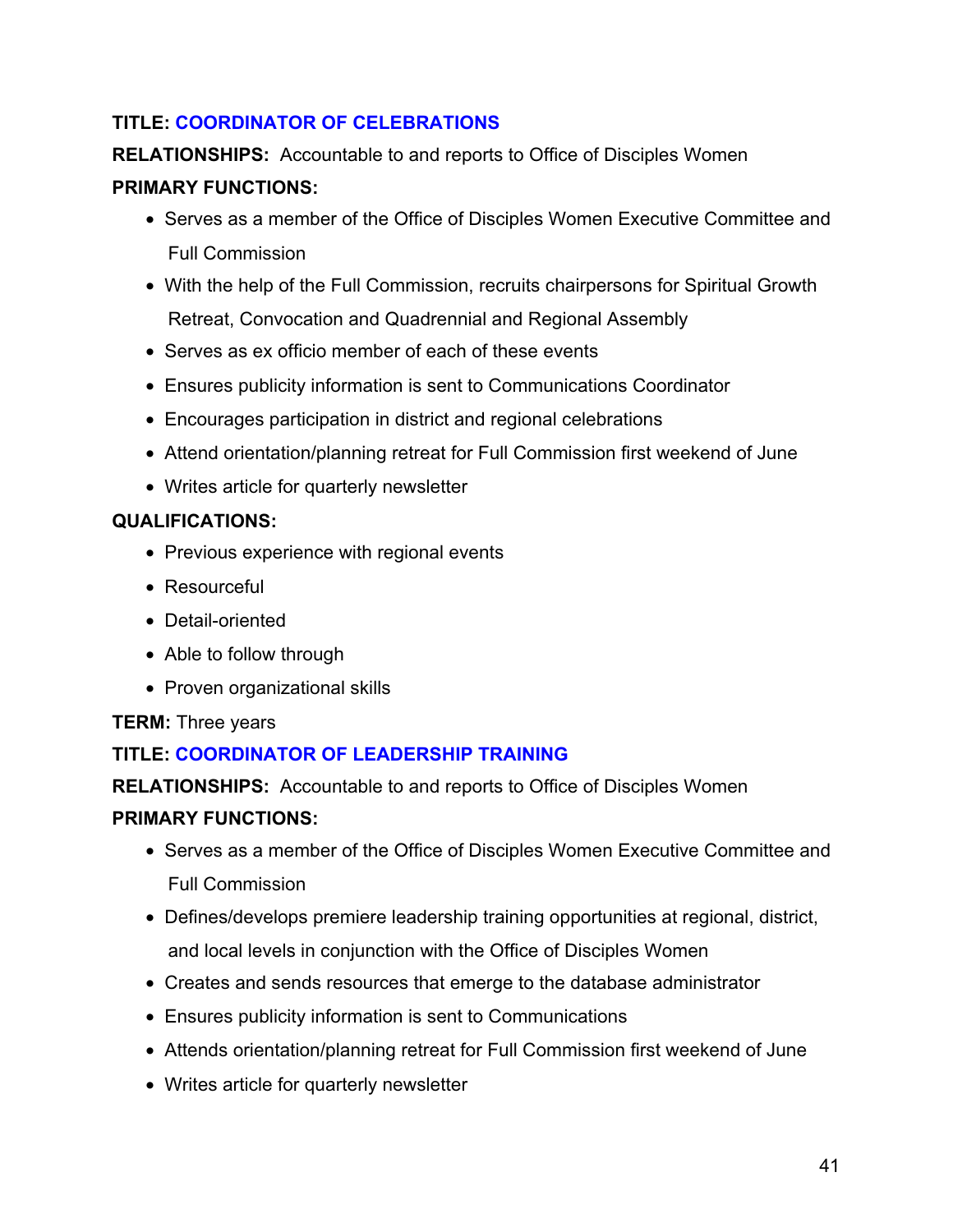- Previous experience with regional events
- Resourceful
- Detail-oriented
- Able to follow through
- Proven organizational skills

### **TERM:** Two years

# **TITLE: MAILING COORDINATOR**

**RELATIONSHIPS:** Accountable to and reports to the Office of Disciples Women

#### **PRIMARY FUNCTIONS:**

- Serves as a member of Office of Disciples Women's Full Commission
- Coordinates crew for mailing of quarterly "News and Notes"
- Recruits a person to solicit, receive, read and assimilate information from local church newsletters
- Attends orientation/planning retreat for Full Commission first weekend of June
- Writes article for quarterly newsletter

#### **QUALIFICATIONS:**

- A car
- Knowledge of bulk mailing system
- **TERM:** Open—one-year notice to resign

# **TITLE: DEVELOPMENT COORDINATOR**

**RELATIONSHIPS:** Accountable to and reports to the Office of Disciples Women

- Serves as a member of the Office of Disciples Women Executive Committee and Full Commission
- Establishes guidelines, in conjunction with committee chairs, to ensure all events are self-funding
- Researches, writes, and procures grants as needed
- Develops fund-raising vehicles to support the work of the Commission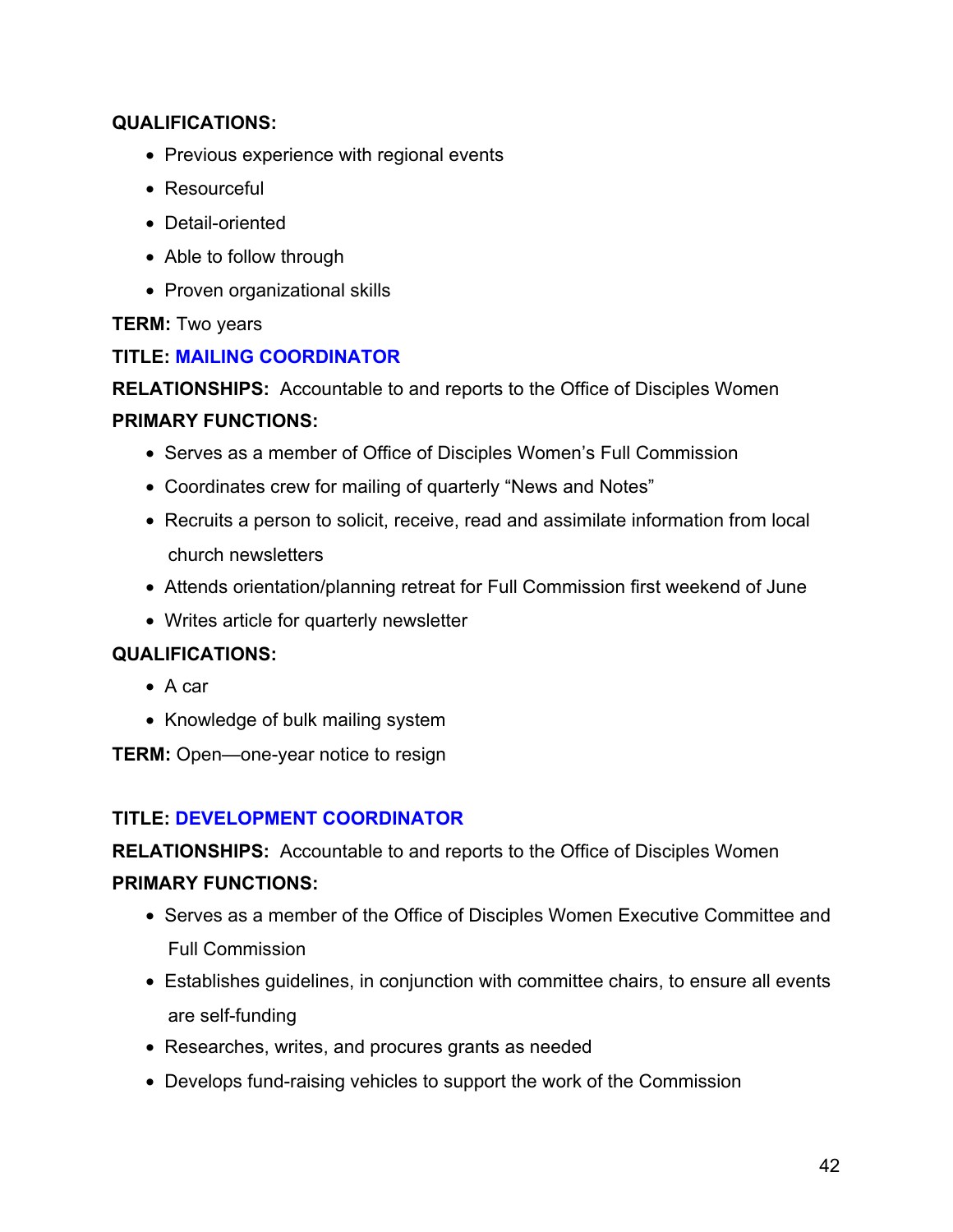- Attends orientation/planning retreat for Full Commission first weekend of June
- Writes article for quarterly newsletter

- Good people skills
- Resourceful
- Comfortable with public speaking
- Good at delegating

**TERM :** Two years

# **TITLE: UNITED CHURCH OF CHRIST REPRESENTATIVE**

**RELATIONSHIPS:** Accountable to and reports to the UCC denomination as a liaison to

the Office of Disciples Women

# **PRIMARY FUNCTIONS:**

- Serves as a member of Office of Disciples Women's Full Commission
- Acts as a liaison between Disciples and UCC women
- Works with the Communications Coordinator to develop a communications channel to UCC women
- Actively promotes women's activities in UCC churches
- Attends orientation/planning retreat for Full Commission first weekend of June
- Writes article for quarterly newsletter

# **QUALIFICATIONS:**

- Membership in good standing of a UCC congregation
- Resourceful
- Detail oriented
- Comfortable with public speaking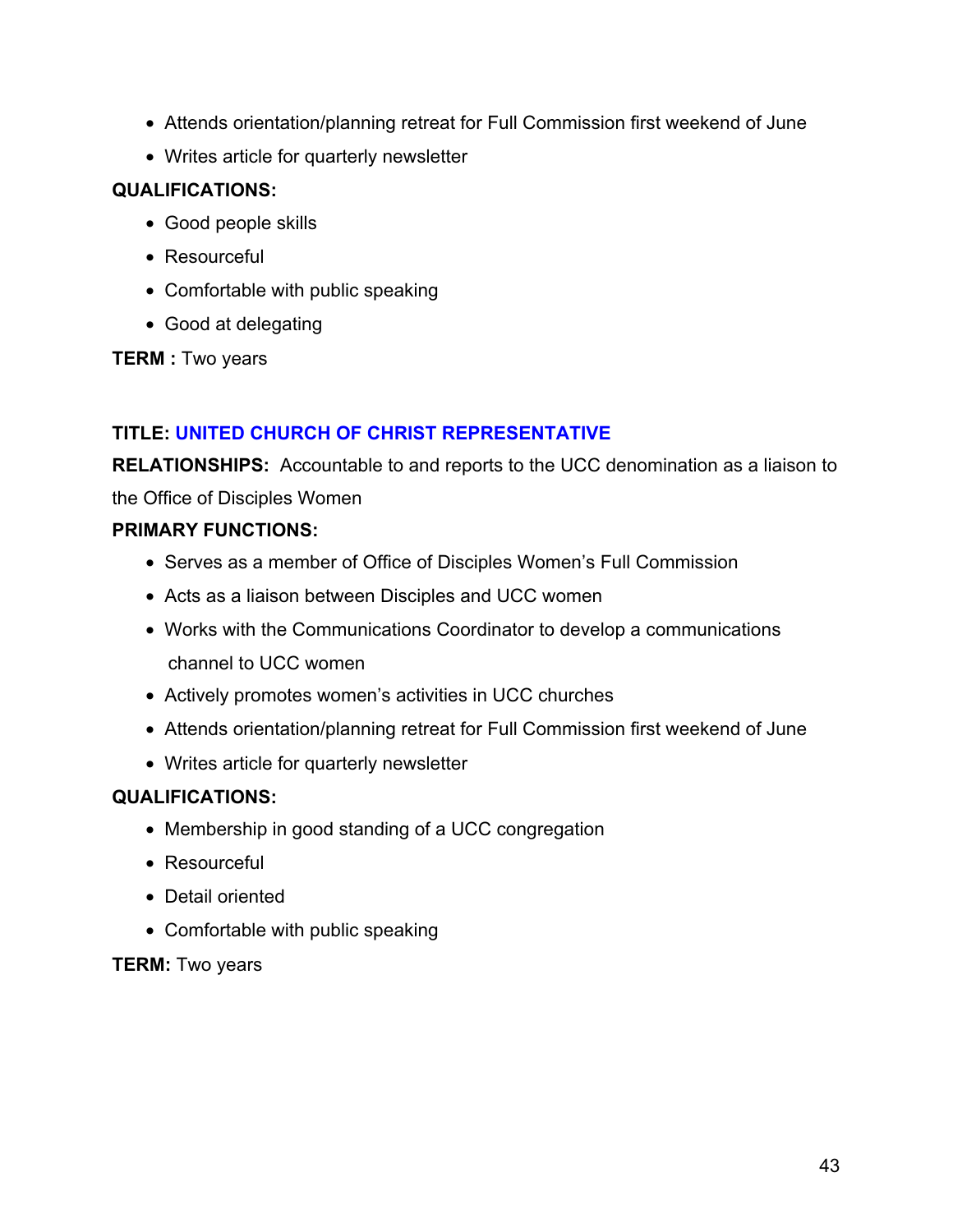# **TITLE: YOUNG ADULT REPRESENTATIVE**

**RELATIONSHIPS:** Accountable to and reports to the Office of Disciples Women **PRIMARY FUNCTIONS:**

- Serves as a member of Office of Disciples Women's Full Commission
- Acts as a liaison between Commission and Young Adult Women
- Works with the Communications Coordinator to develop a communications channel to young adult women
- Actively promotes women's activities to our young women
- Attends orientation/planning retreat for Full Commission first weekend of June
- Writes article for quarterly newsletter

### **QUALIFICATIONS:**

- Resourceful
- Detail-oriented
- Comfortable with public speaking

**TERM:** Two years

# **TITLE: ASIAN REPRESENTATIVE**

**RELATIONSHIPS:** Accountable to and reports to the Office of Disciples Women **PRIMARY FUNCTIONS:**

- Serves as a member of Office of Disciples Women's Full Commission
- Works with the Communications Coordinator to develop a communications channel to Asian women
- Actively promotes women's activities to our Asian women
- Attends orientation/planning retreat for Full Commission first weekend of June
- Writes article for quarterly newsletter

#### **QUALIFICATIONS:**

- Resourceful
- Detail-oriented
- Comfortable with public speaking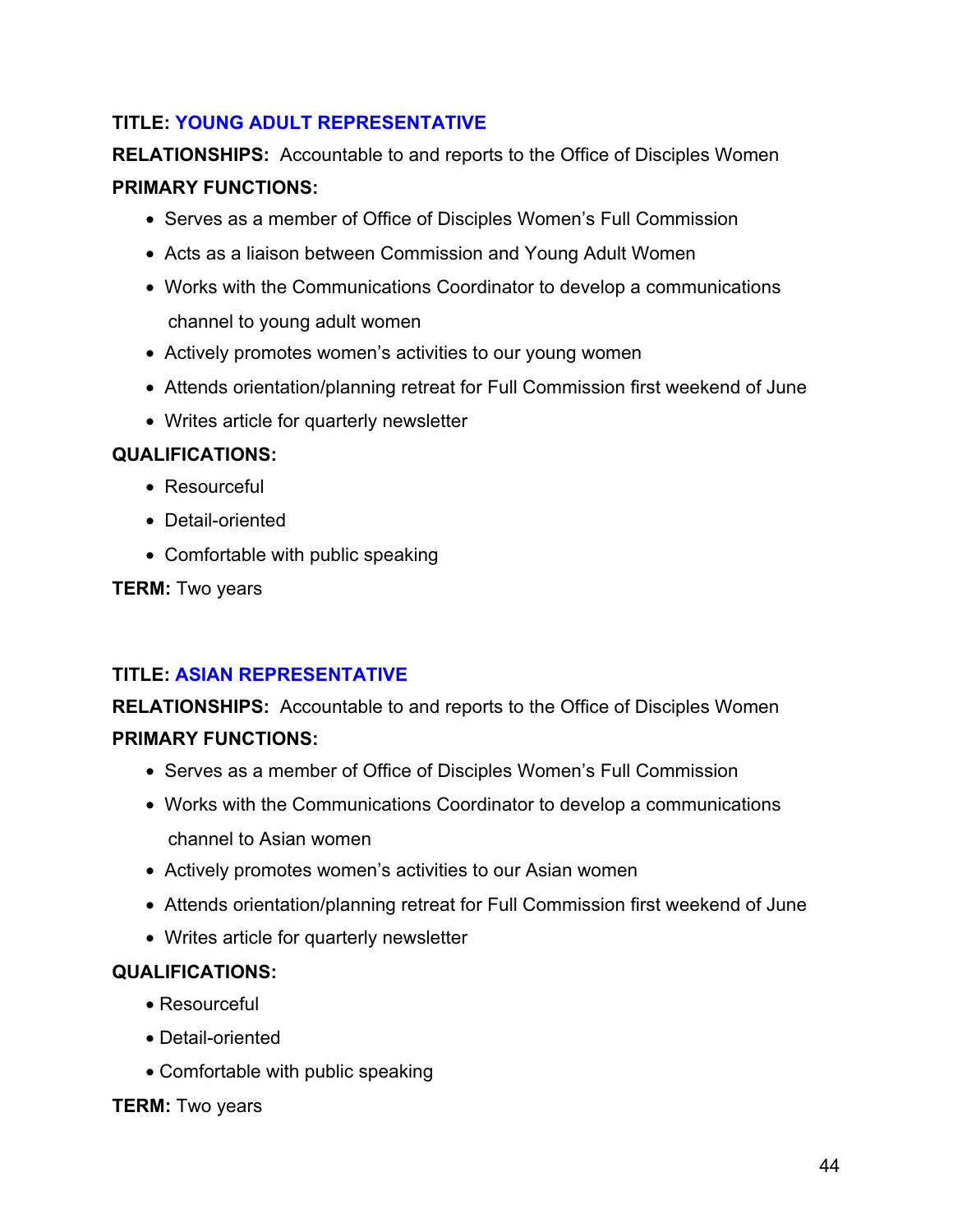# **TITLE**: **HISPANIC REPRESENTATIVE**

**RELATIONSHIPS:** Accountable to and reports to the Office of Disciples Women **PRIMARY FUNCTIONS:**

- Serves as a member of Office of Disciples Women's Full Commission
- Works with the Communications Coordinator to develop a communications channel to Hispanic women
- Actively promotes women's activities to our Hispanic women
- Attend orientation/planning retreat for Full Commission first weekend of June
- Writes article for quarterly newsletter

# **QUALIFICATIONS:**

- Resourceful
- Detail-oriented
- Comfortable with public speaking

#### **TERM:** Two years

# **TITLE: AFRICAN AMERICAN REPRESENTATIVE**

**RELATIONSHIPS:** Accountable to and reports to the Office of Disciples Women **PRIMARY FUNCTIONS:**

- Serves as a member of Office of Disciples Women's Full Commission
- Works with the Communications Coordinator to develop a communications channel to African American women
- Actively promotes women's activities to our African American women
- Attends orientation/planning retreat for Full Commission first weekend of June
- Writes article for quarterly newsletter

#### **QUALIFICATIONS:**

- Resourceful
- Detail-oriented
- Comfortable with public speaking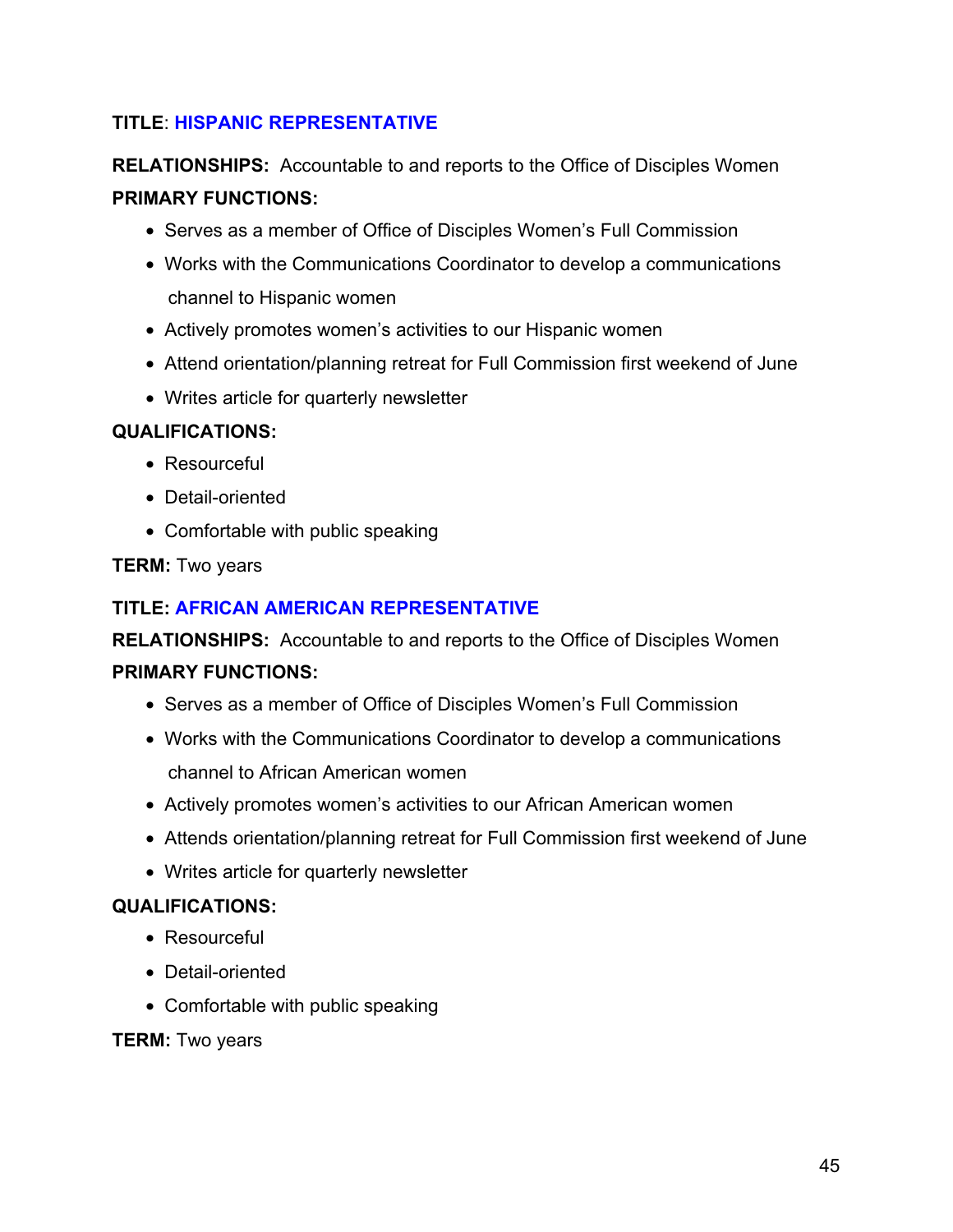# **TITLE: LEGISLATIVE COORDINATOR**

**RELATIONSHIPS:** Accountable to and reports to the Office of Disciples Women **PRIMARY FUNCTIONS:**

- Serves as a member of Office of Disciples Women's Full Commission
- Keeps Commission informed about legislative issues that help us make a difference
- Attends orientation/planning retreat for Full Commission first weekend of June
- Writes article for quarterly newsletter

# **QUALIFICATIONS:**

- Resourceful
- Detail-oriented
- Comfortable with public speaking

# **TERM:** Two years

# **TITLE: DATABASE COORDINATOR**

**RELATIONSHIPS:** Accountable to and reports to the Office of Disciples Women

# **PRIMARY FUNCTIONS:**

- Serves as member of Office of Disciples Women Full Commission
- Produces all requested reports and labels for Commission members
- Maintains regional Women's database
- Produces all mailing reports and labels for "News & Notes" and other mailings
- Keeps regional office updated on Commission and presents information changes
- Keeps District Coordinators updated on events and changes
- Attends orientation/planning retreat for Full Commission first weekend of June

# **QUALIFICATIONS:**

- Computer literate
- Resourceful
- Detail-oriented
- Able to follow through
- Proven organizational skills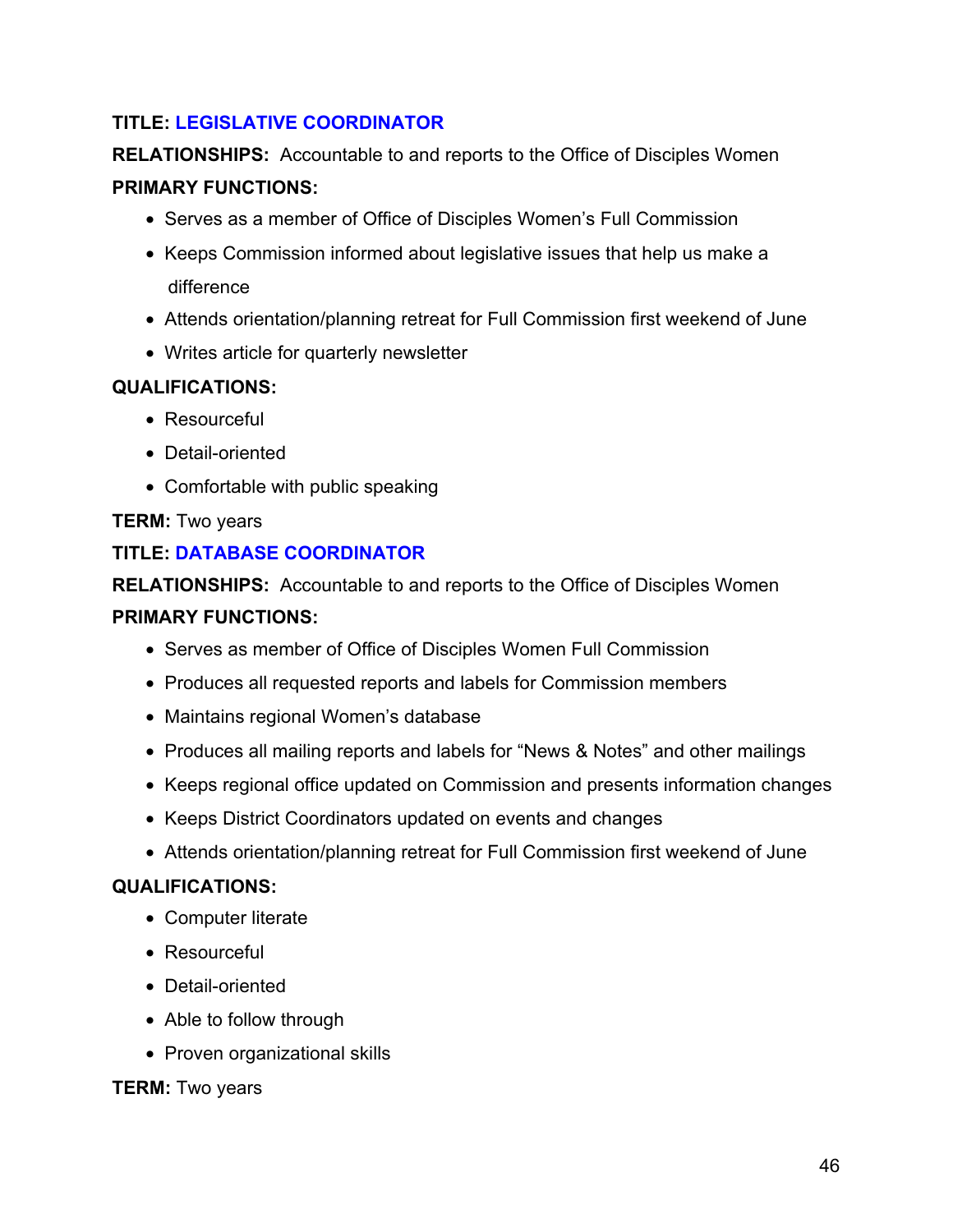# <span id="page-46-0"></span>Sample Bylaws<sup>3</sup>

# **ARTICLE I**

# *Name*

The name of this organization shall be the Office of Church Women of the Christian Church (Disciples of Christ) Pacific Southwest Region.

# **ARTICLE II**

# *Purpose*

The purpose of the organization shall be to:

*Section 1.* Provide opportunity for spiritual growth, enrichment education and creative ministry to women.

*Section 2.* Develop responsibility in women for the whole mission of the Church of Jesus Christ.

*Section 3.* Unify the efforts of women in promoting Christian witness and establishing Christian relationships around the world through support of the Christian Church (Disciples of Christ) in its General, Regional and Congregational manifestations.

# **ARTICLE III**

# *Relationship*

The Office of Church Women in the Region shall relate to:

*Section 1.* Congregations through program and personnel to offer

encouragement and guidance to women.

*Section 2.* The Region through the participation of women in the structure and work of the Region.

*Section 3*. The Christian Church (Disciples of Christ), which has its General Office in Indianapolis, Indiana, through the Office of Disciples Women in the Division of Homeland Ministries.

 <sup>3</sup> These are sample bylaws for the Pacific Southwest Region structure.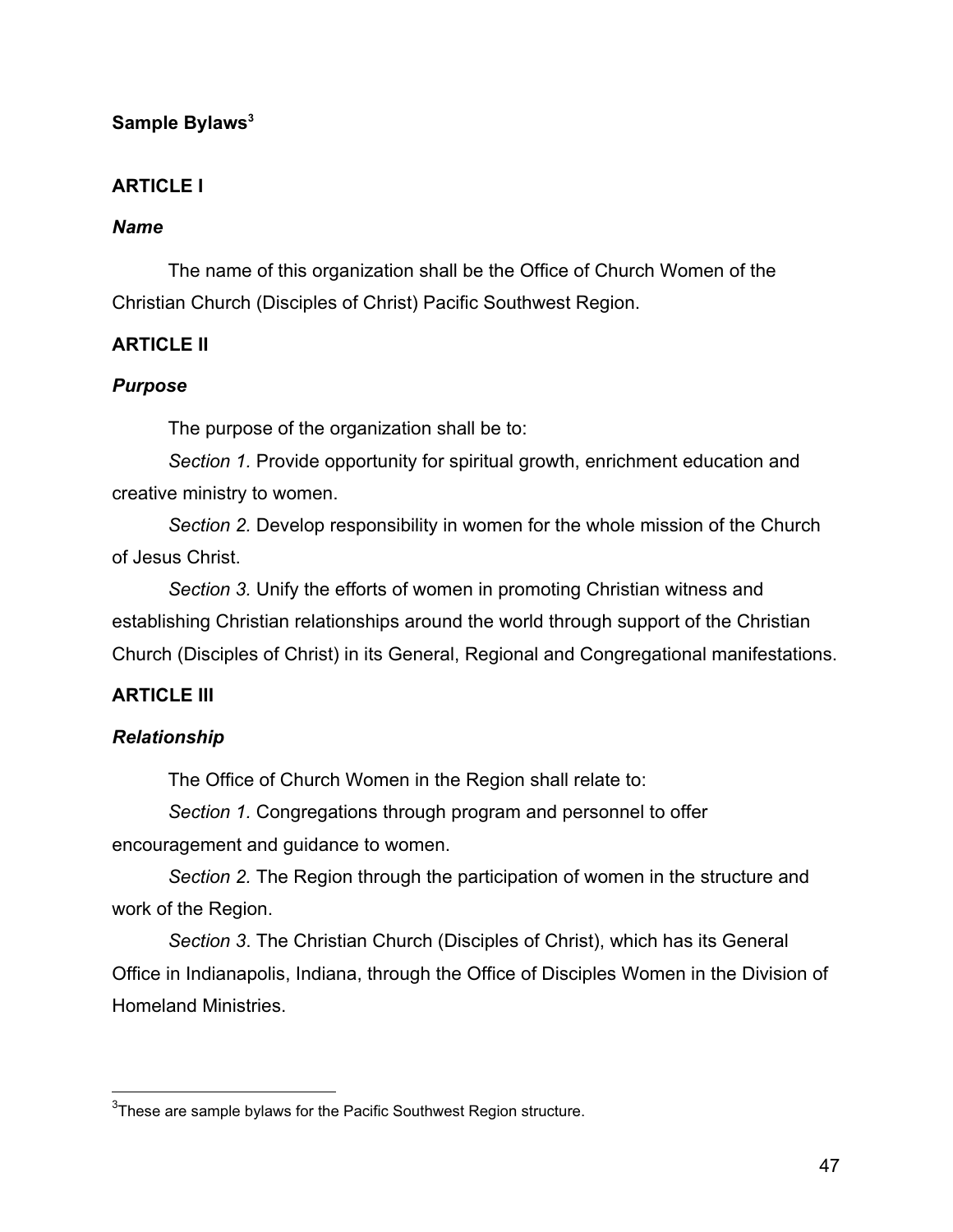*Section 4.* International Christian Women's Fellowship through the Regional staff person and the Facilitator/ President serving on the ICWF Cabinet.

*Section 5*. Ecumenical entities for the purpose of coordination and mutual nurture, witness and service.

# **ARTICLE IV**

# *Membership*

Members of the Organization shall be the women of the Christian Church (Disciples of Christ) in the Pacific Southwest Region.

# **ARTICLE V**

# *Executive Officers*

*Section 1*. Election—The Organization shall elect the following Executive Officers to the Office of Church Women Commission:

Facilitator/President

**Secretary** 

**Treasurer** 

Coordinator of Celebrations

Coordinator of Communication

Coordinator of Faith in Action

Coordinator of Leadership Training

*Section 2.* Qualifications—Each Executive Officer shall be a resident of the Region and a participating member of the Christian Church (Disciples of Christ).

- A. The Facilitator/president, Secretary, and Treasurer must have previous Regional experience as a commission member and/or served as a local Christian Women's Fellowship Executive Officer.
- B. The Coordinators of the four areas of ministry shall have previous experience in planning and/or having attended the events they are responsible for.

*Section 3.* Term of office shall be as follows:

A. Facilitator/President — Two (2) years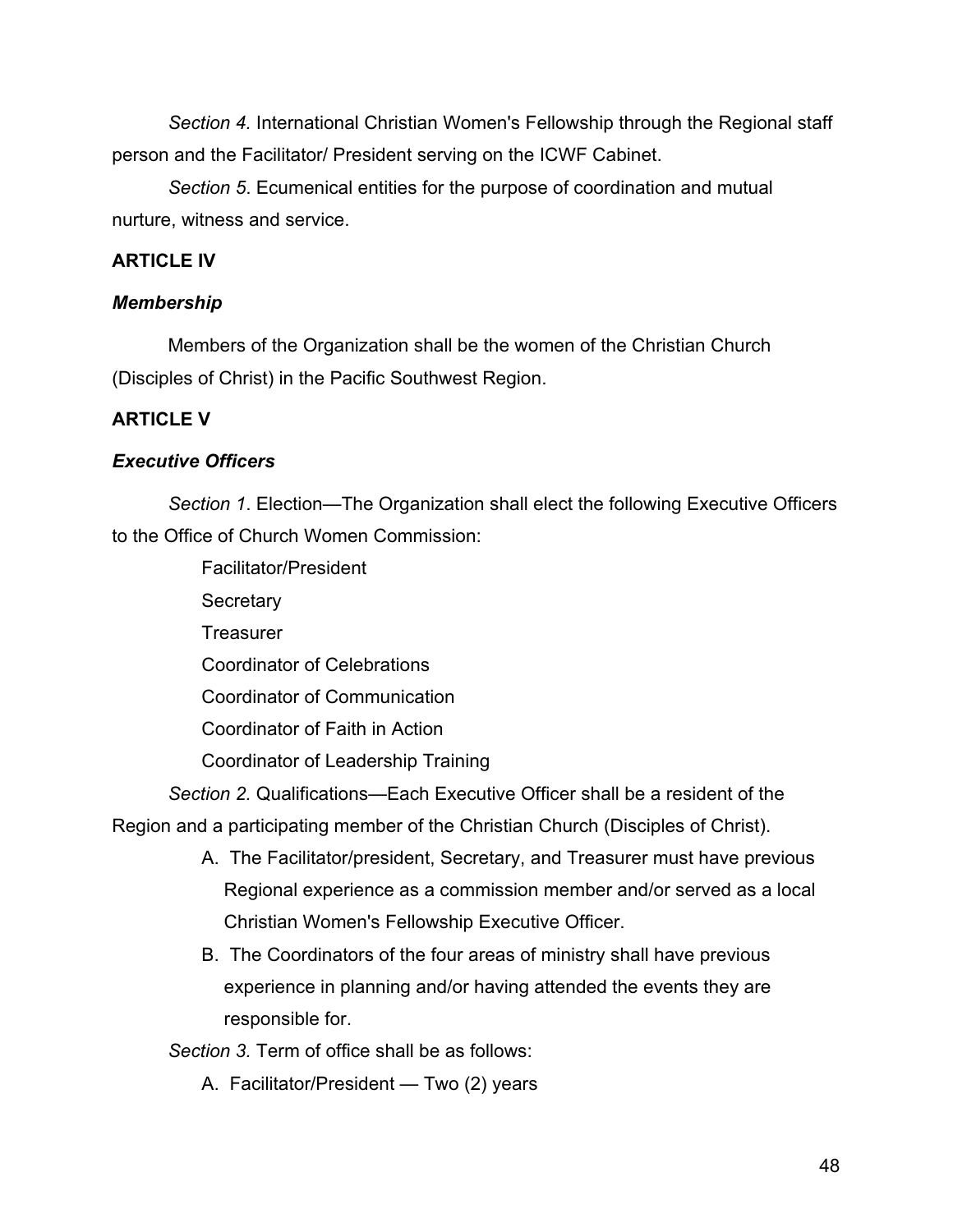- B. Secretary Two (2) years
- C. Treasurer Three (3) years
- D. Coordinator of Celebrations Three (3) years
- E. Coordinator term of Communication Two (2) years
- F. Coordinator term of Faith in Action.- Two (2) years
- G. Coordinator year term of Leadership Training Two (2)

Officers shall serve no more than two (2) terms on the Commission unless elected Facilitator/President, in which case they can continue for two (2) more terms in this office.

*Section 4.* Duties — All Executive Officers of the Commission shall cooperate with the Office of Disciples Women in the Division of Homeland Ministries to carry out the policies and programs of the Christian Church (Disciples of Christ). All Executive Officers shall assist Christian Women's Fellowships in the congregations to carry out the purpose of the Office of Disciples Women and the Office of Church Women. All Executive Officers shall attend executive and regular meetings of the Commission.

> A. The Facilitator/President shall be accountable to and report to the Office of Disciples Women.

- assist the Regional Staff Person administratively.
- preside at all Commission meetings. (If unable to preside, she shall appoint another Executive Officer to preside in her absence.)
- serve as Regional Board Representative.
- be ex officio member of all areas of ministry.
- appoint Nominating Committee.
- represent Women at all Regional Functions or appoint representative.
- attend Tri-Regional event.
- attend ICWF Cabinet.
- attend Quadrennial (eligible for partial scholarship).
- B. The Secretary shall report to the Office of Church Women. She shall: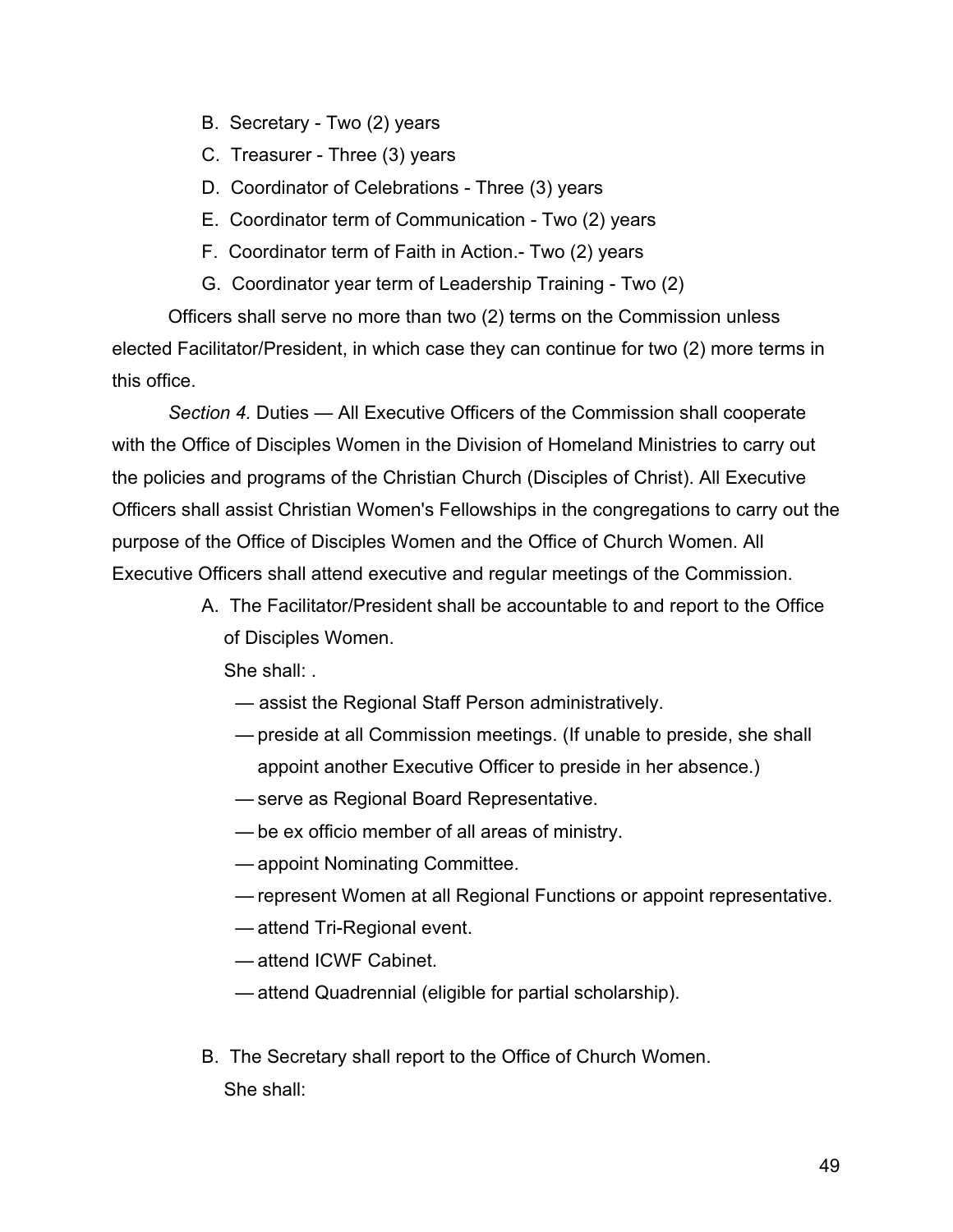- record minutes of all executive and Full Commission meetings.
- have access to computer technology.
- distribute minutes.
- send and receive meeting notices.
- file archives of official minutes at the Regional Office.
- C. The Treasurer shall report to the Office of Church Women She shall:
	- keep accurate records of monies received and expended.
	- have access to computer technology.
	- prepare monthly reports for distribution at commission meetings.
	- serve as Treasurer for all special Regional women's events.
	- supervise budget preparation.
	- be responsible for reconciliation of book consignments for Spring Events.
	- file archives of treasurer's reports at the Regional Office.
- D. The Coordinator of Celebrations shall be accountable to and report to the Office of Church Women.

- define large group/inspirational events in conjunction with the office of Church women Commission.
- recruit chairpersons for these events who are familiar and/or had experience with the event applicable to their responsibilities, i.e., Quadrennial, Convocation, Spiritual Growth Retreat, Regional Assembly.
- serve as ex officio member of celebration events committees.
- ensure publicity information is sent to Communications.
- create and send information about event speakers and committee members to the Data Base Administrator.
- encourage/participate in District and Regional Celebrations.
- E. The Coordinator of Communication shall be accountable to and report to the Office Church Women.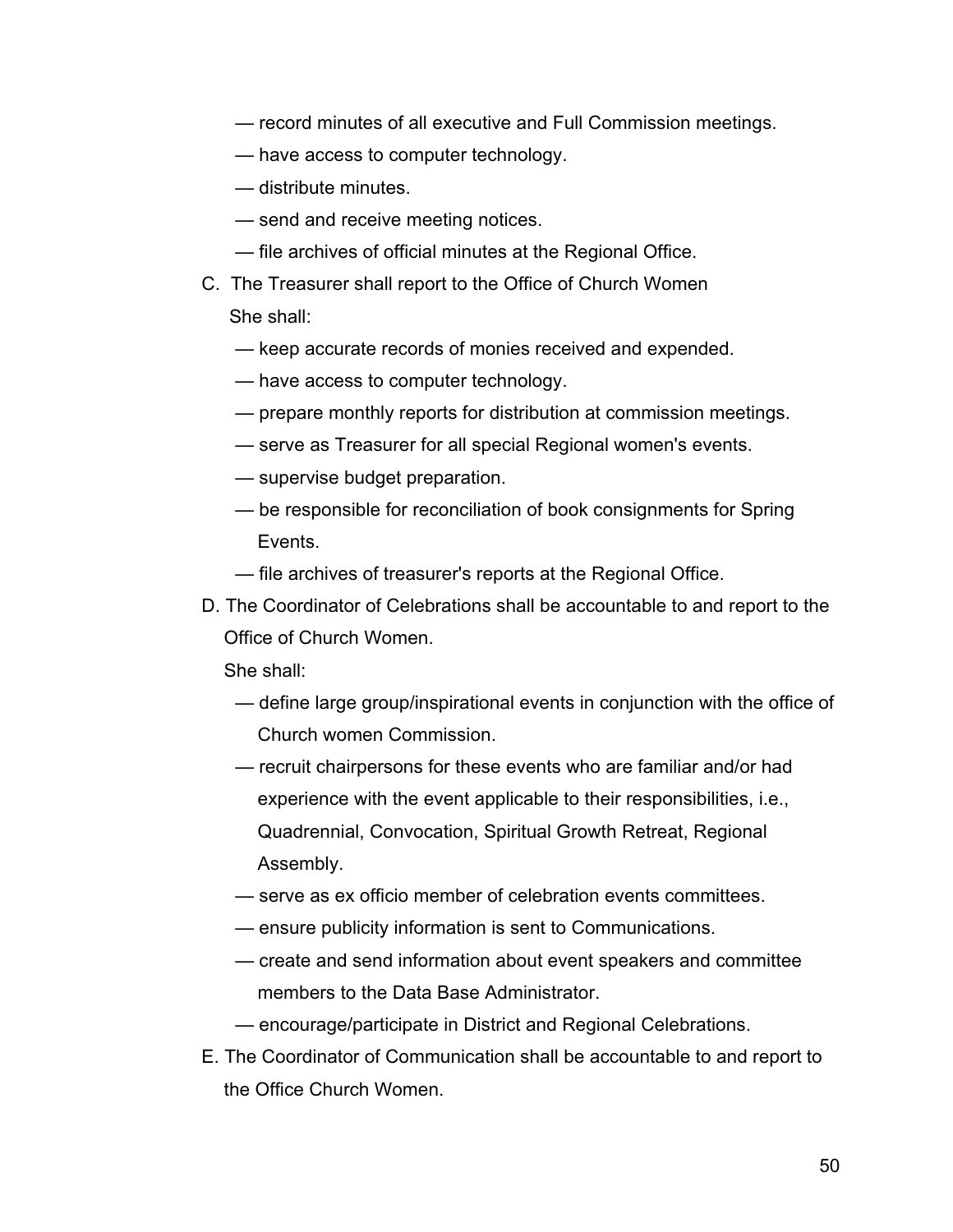She shall:

- in consultation with Staff and President/Facilitator, recruit at least one person from each District to serve as the liaison between the Region and local churches.
- have access to computer technology.
- edit and produce no fewer than quarterly "News and Notes" mailings to CWF Presidents and churches.
- resource local churches with ready-to-print articles for their newsletters.
- receive/solicit information from and publicize all areas of Ministries.
- recruit a mailing task force to assist with the quarterly "News and Notes."
- recruit a person to solicit, receive, read, and assimilate information from local church newsletters.
- F. The Coordinator of Faith in Action shall be accountable to and report to the Office of Church Women.

- in consultation with Staff and Facilitator/President, recruit task force members to serve as:
	- Study Director
	- Worship Director
	- Service Director
	- Stewardship Director
	- CWU Representative
- resource local churches
- ensure timely publicity information is sent to Communication.
- create and send resources that emerge to Data Base Administrator.
- G. The Coordinator of Leadership Training shall be accountable to and report to the Office of Church Women. She shall: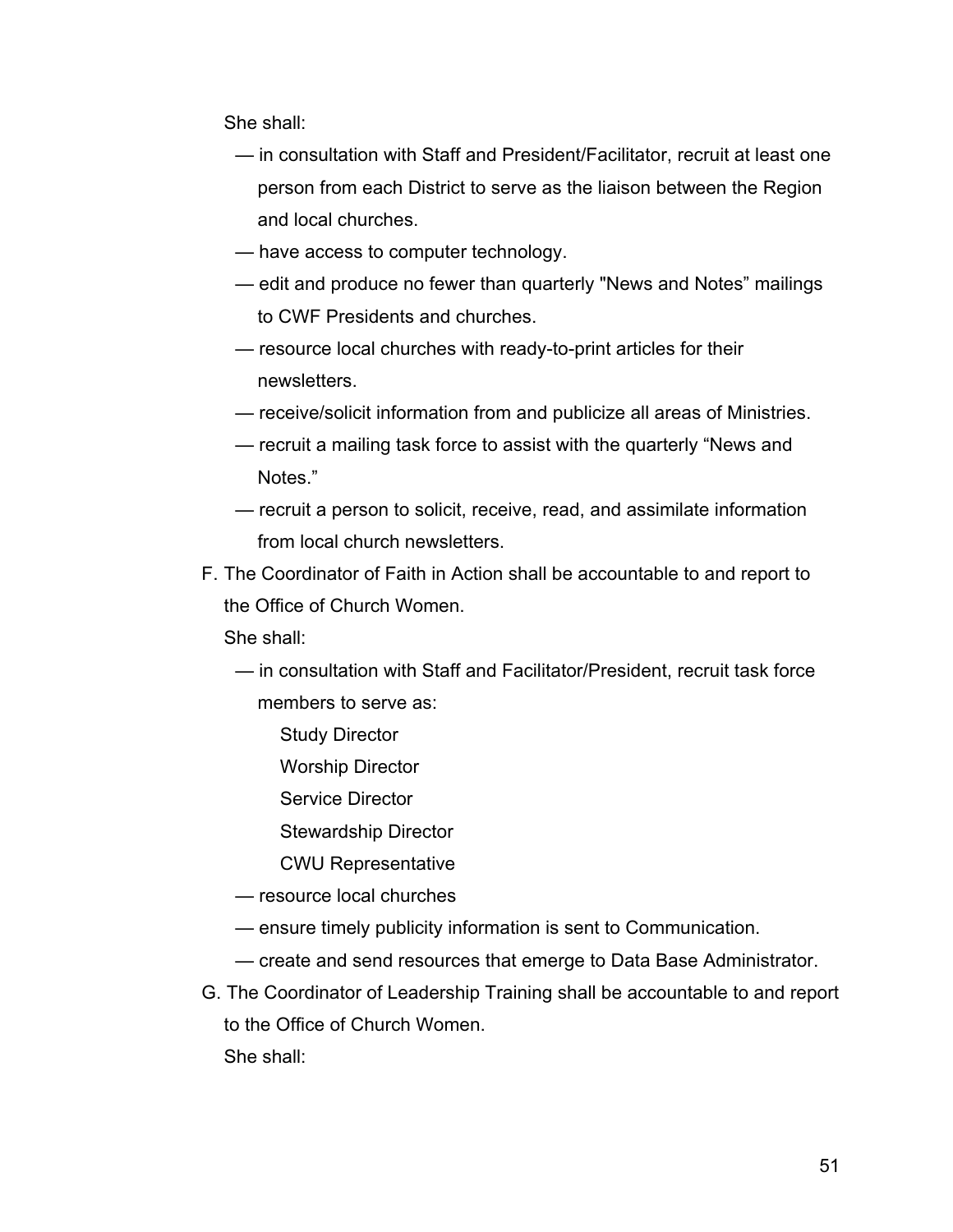- recruit committee members in consultation with the staff person and Facilitator/President. (minimum of three).
- define/develop premier leadership training opportunities at regional, district, and local levels in conjunction with the Office of Disciples Women.
- create and send resources that emerge to the Data Base Administrator.
- ensure publicity information is sent to Communication.

# **ARTICLE VI**

# *Committee Directors*

*Section 1.* Committee Directors shall be appointed by Coordinator of each of the four ministry areas. Directors shall be:

> District Coordinators Spring Event Director Service Director Stewardship Director Program/Study Director Worship Director Church Women United Representative

*Section 2.* Term - All directors shall serve a term of two (2) years, except for the Spring Event Director, which is a one (1) year term, but she is eligible to three (3), terms. All other directors shall no more than two (2) terms on the Commission unless elected Facilitator/President, in which case they can continue for two (2) more terms in this office.

*Section 3.* Duties:

A. The District Coordinator shall report to the Coordinator of Communications.

- serve as the liaison between the region and local churches.
- assist with Spring Event arrangements.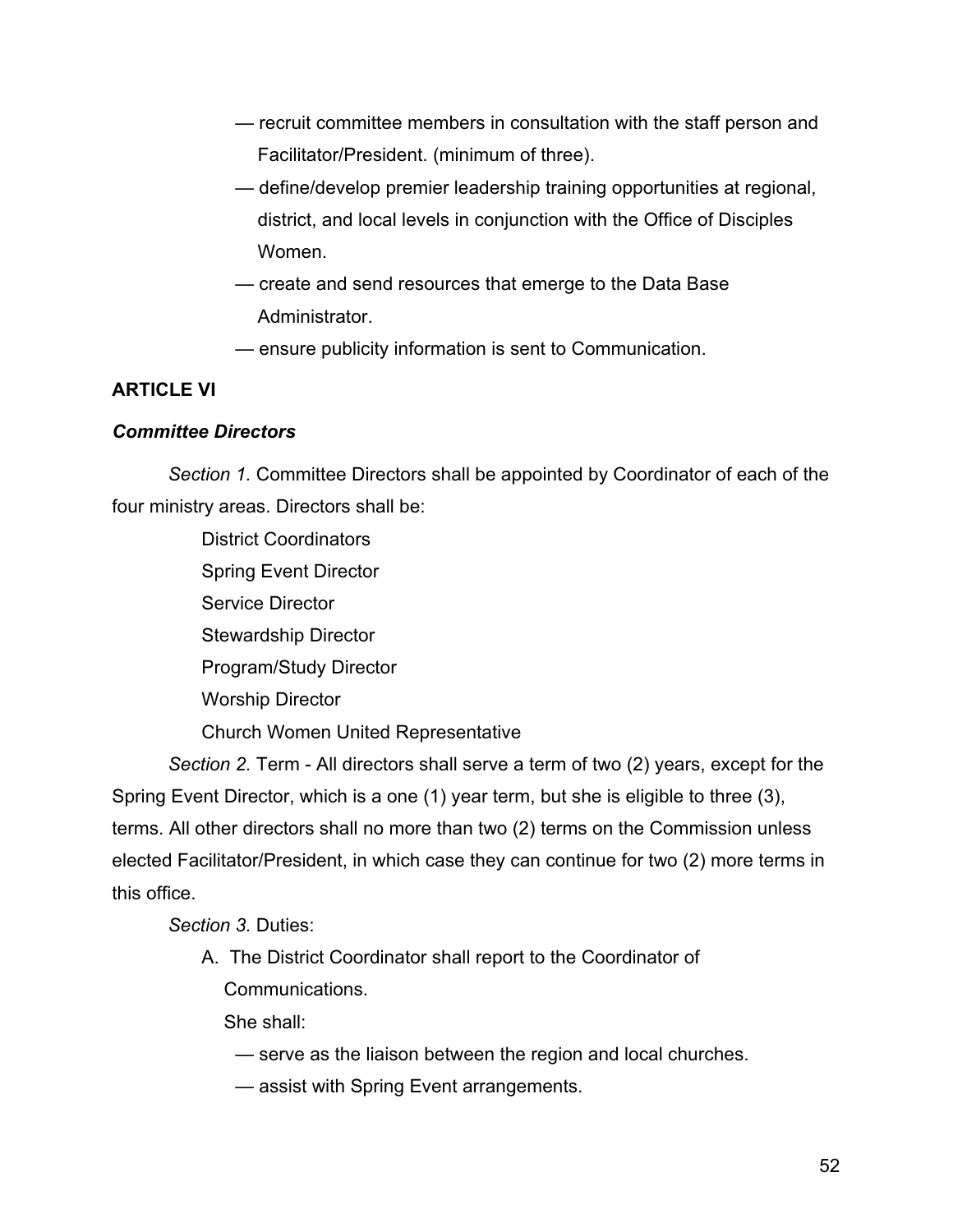—send changes in local CWF officers to the Database Administrator.

B. The Spring Encounter Director shall report to the Coordinator of Leadership Training.

- determine locations of Spring Events.
- make travel arrangements for persons presenting Spring Events.
- provide publicity information to Communications
- train Local Arrangements Coordinator for each Spring Event site.
- provide publicity information to Communications Coordinator
- C. The Service Director shall report to the Coordinator of Faith in Action. She shall:
	- receive and assimilate all materials from the Office of Disciples Women in Indianapolis.
	- collect resources and information from all varieties of service projects.
	- provide suggestions and resources to the Commission for inclusion in the spring Encounter Book.
	- prepare ideas for Spring Encounter workshop on Service.
	- follow up and report regional response to chosen projects.
	- send updates to Communications quarterly to be included in the "News and Notes"
	- provide resource list with contact person, address and telephone number to the Database Administrator.
- D. The Stewardship Director shall report to the Coordinator of Faith in Action. She shall:
	- receive and assimilate all stewardship materials from the Office of Disciples Women in Indianapolis.
	- provide suggestions and resources to the Commission for inclusion in the Spring Event Book.
	- prepare ideas for Spring Event workshop on stewardship.
	- send ideas to be used by local churches to Communication quarterly to be included in the "News and Notes."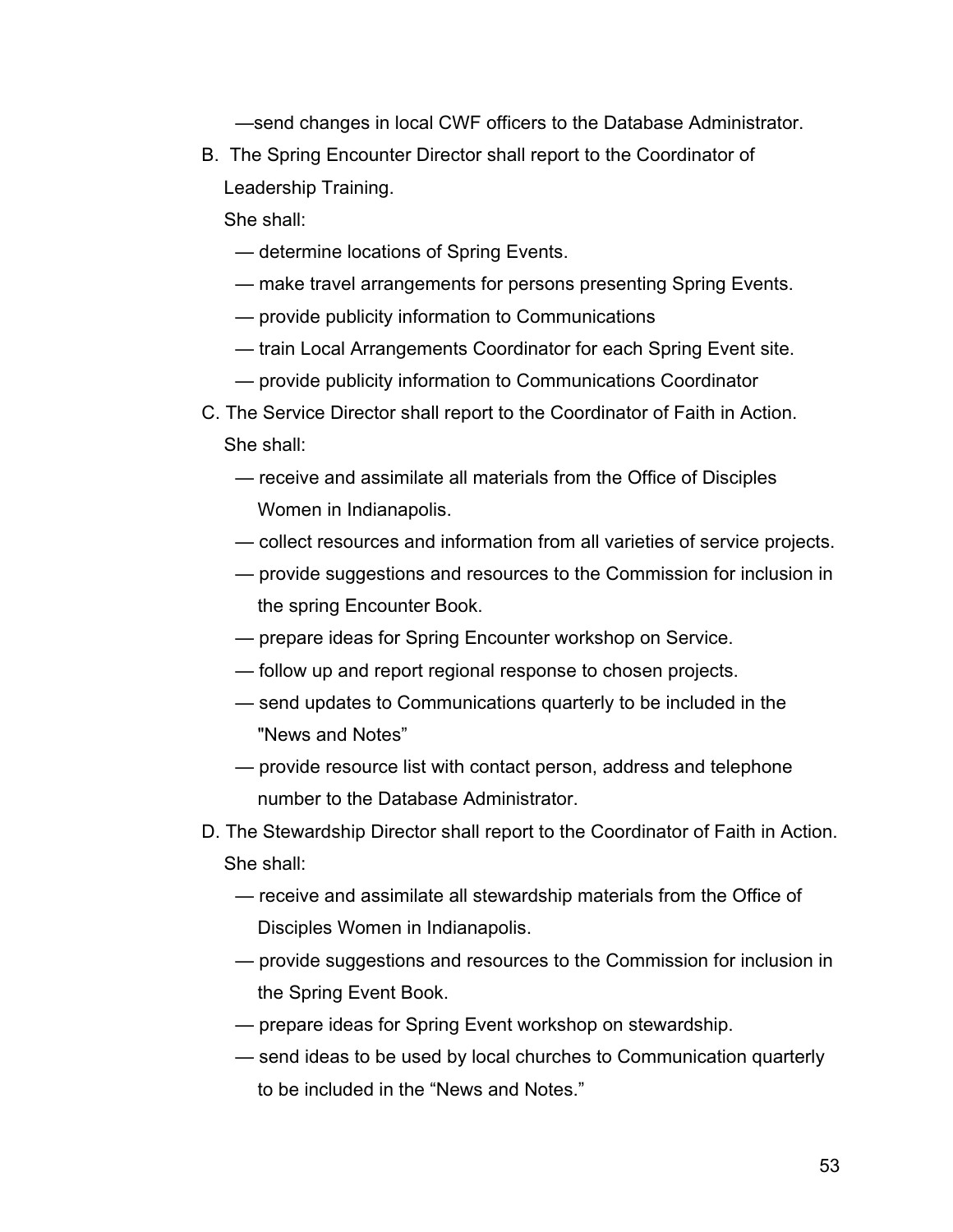- E. The Study Director shall report to the coordinator of Faith in Action. She shall:
	- receive and assimilate all study materials from the Office of Disciples Women in Indianapolis. .
	- provide suggestions and resources to the Commission for inclusion in the spring Event Book.
	- prepare ideas for Spring Event workshop on each area of study: mission, issue, Bible.
	- send study suggestions to Communications quarterly to be included in the "News and Notes."
	- attend Pacific and Southwest Conference on World Christian Mission at Asilomar.
	- provide a resource list with contact person, address and telephone number to the Database Administrator.
- F. The Worship Director shall report to the Coordinator of Faith in Action. She shall:
	- receive and assimilate all worship materials from the Office of Disciples Women in Indianapolis.
	- be in charge of all worship services at Commission regional events.
	- provide suggestions and resources to the Commission for inclusion in the Spring Encounter Book.
	- prepare ideas for Spring Encounter workshop on Worship.
	- send ideas to be used by local churches to Communication quarterly to he included in the "News and Notes."
- G. The Church Women United Representative shall report to the Coordinator of Faith in Action.
	- She shall:
	- receive and assimilate all materials from the Church Women United organization.
	- attend all meetings and assemblies of Church Women United.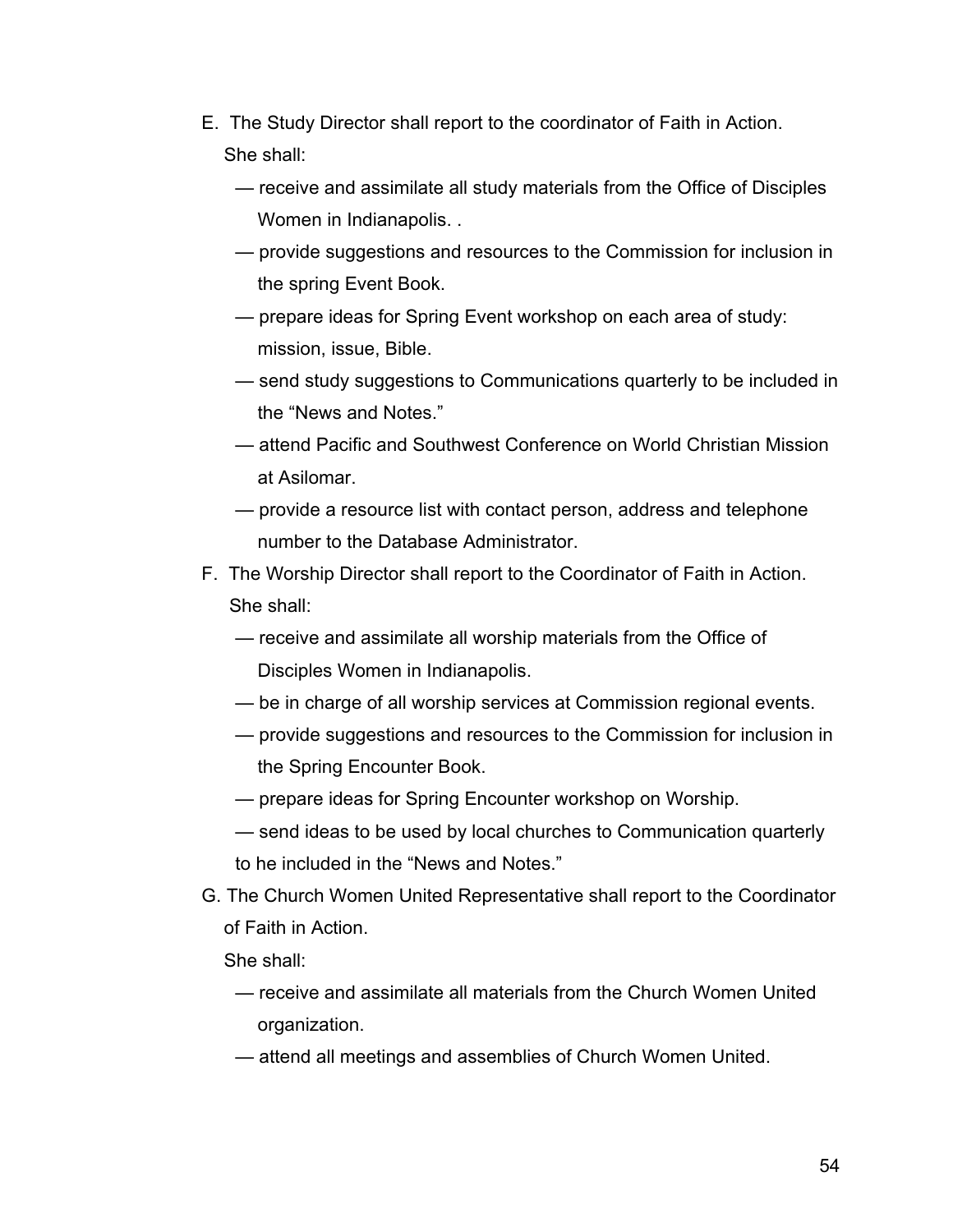— send information to Communication to be included in "News and Notes."

#### **ARTICLE VII**

#### *Commission*

The Office of Church Women in the Region shall be managed by the Church Women Commission.

*Section 1:* **Membership**—The members of the Commission shall be the Executive Officers and Committee Directors.

*Section 2:* **Function**—The Commission shall have authority over the affairs of the organization.

- Have authority to create or discontinue committees Adopt Rules of Procedures, provided they do not conflict with the Bylaws.
- Assist women to participate in funding the work of the Christian Church (Disciples of Christ) through the Church Finance Council.
- Have authority to ask for a resignation from Officers and/or Directors who are unable to adequately continue leadership.

*Section 3:* **Meetings**—Meetings of the Commission shall be held regularly at a time and place set by the Commission. Additional meetings may be called by the Facilitator/President or upon request of five (5) members of the Commission.

*Section 4:* **Quorum**—Ten (10) members of the Commission shall constitute a quorum.

#### **ARTICLE VIII**

#### *Executive Committee*

*Section 1:* **Membership**—The members of the Executive Committee shall be: Facilitator/President, Secretary, Treasurer, Coordinator of Celebrations, Coordinator of Communication, Coordinator of Faith in Action and Coordinator of Leadership Training.

*Section 2:* **Function**—The Executive Committee shall:

— transact business of the organization and fill vacancies between meetings of the Commission.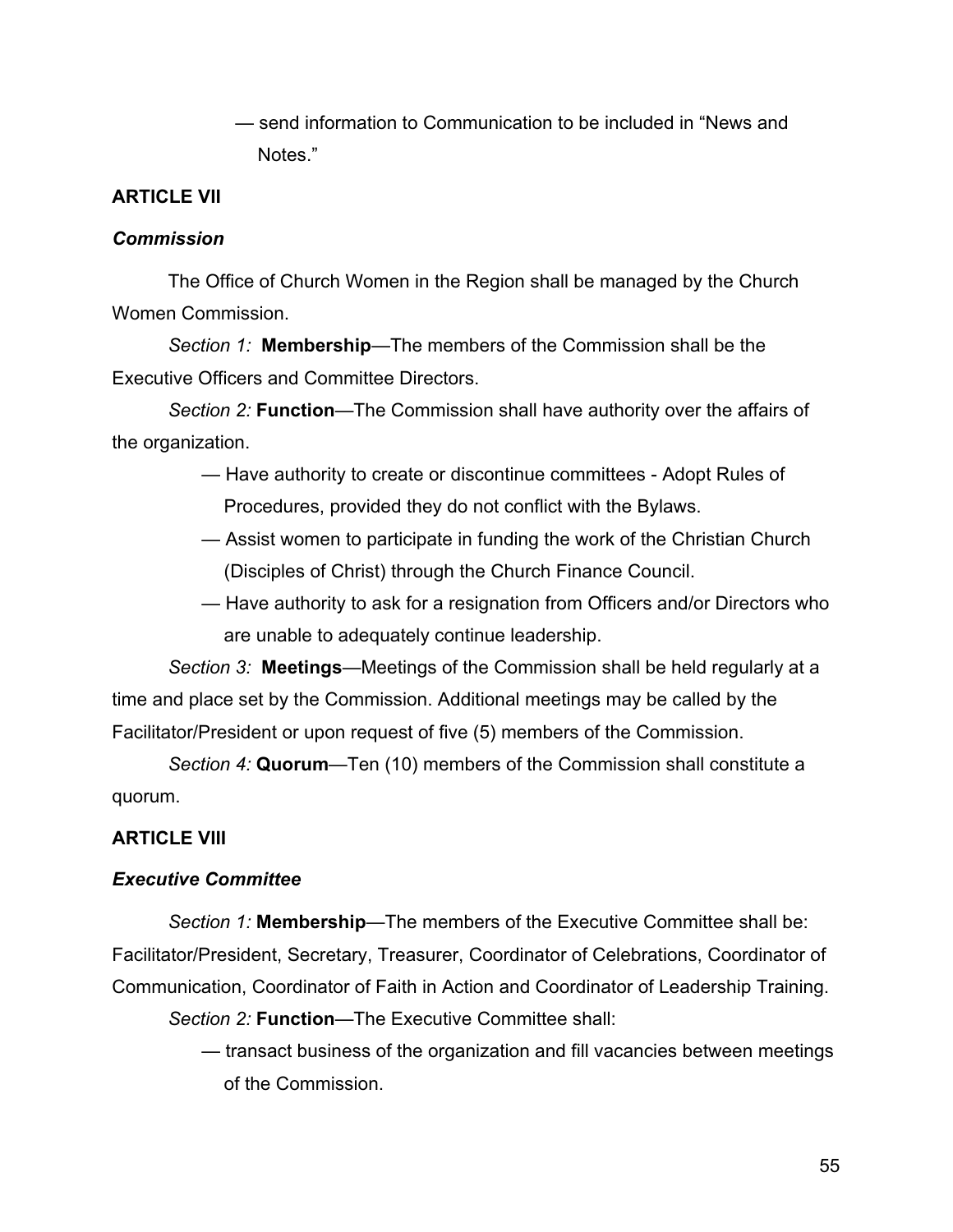— approve nominees submitted by the Nominating Committee.

— report at each meeting of the Commission.

*Section 3:* **Meetings**—The Executive Committee shall meet between regular meetings of the Commission and upon the call of the Facilitator/President or five (5) members of the Executive Committee;

*Section 4:* **Quorum**—Five (5) members of the Executive Committee shall constitute a quorum.

#### **ARTICLE IX**

#### *Nominating Committee*

*Section 1:* **Membership**—A Nominating Committee of five (5) members shall be appointed by the Facilitator/President at the beginning of each fiscal year. The chair shall be a member of the Commission. The Committee members shall be broadly representative of the region. No church shall have members on the Committee three (3) years in succession.

*Section 2:* **Function**—The Nominating Committee shall nominate officers and shall present such nominees to the Commission for approval 90 days prior to fiscal year.

#### **ARTICLE X**

#### *Elections*

*Section 1:* Election of officers shall be done by mail.

*Section 2:* One ballot with slate of nominees shall be mailed to each recognized congregation in the Pacific Southwest Region. Each ballot shall include section showing number of congregational members voting.

*Section 3:* Ballots shall be returned to the Commission 30 days prior to fiscal year end.

*Section 4:* Following election of all officers of the Commission, the names shall be presented to the PSW Regional Board for ratification and approval.